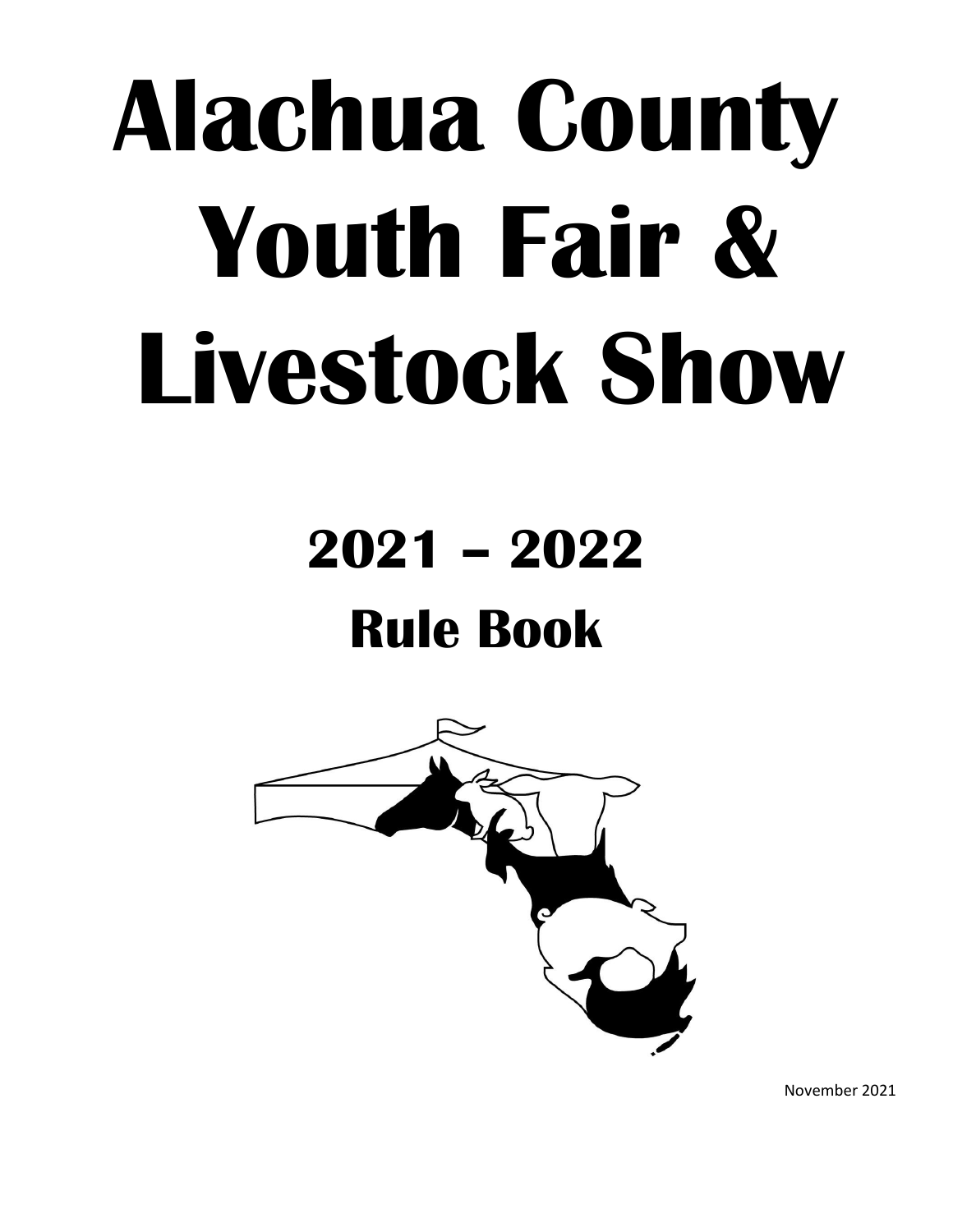### **Alachua County Youth Fair & Livestock Show**

#### **2021 – 2022 Fair Board Members**

President: Jeremy Swilley Vice President: Jon Karl Doke Secretary: Pamela Carter Treasurer: Lorrie J. Smith

| <b>Brooke Bailey</b> | Tim Johnson             |
|----------------------|-------------------------|
| Scott Blackwell      | Beth Kennelley          |
| Travis Boyd          | <b>Tommy Massagee</b>   |
| Benji Burnsed        | Dennis Pendarvis        |
| Michael Cassels      | John Pettyjohn          |
| Mark Colson          | Rebecca Roland          |
| Kevin Farr           | <b>Beauford Roland</b>  |
| Wayne Farr           | <b>Brian Skipper</b>    |
| Kevin Henderson      | Tara Stanley            |
| Justin Johnson       | <b>Matthew Surrency</b> |
| Sandra Johnson       | <b>Chuck Willis</b>     |

Aimee Worley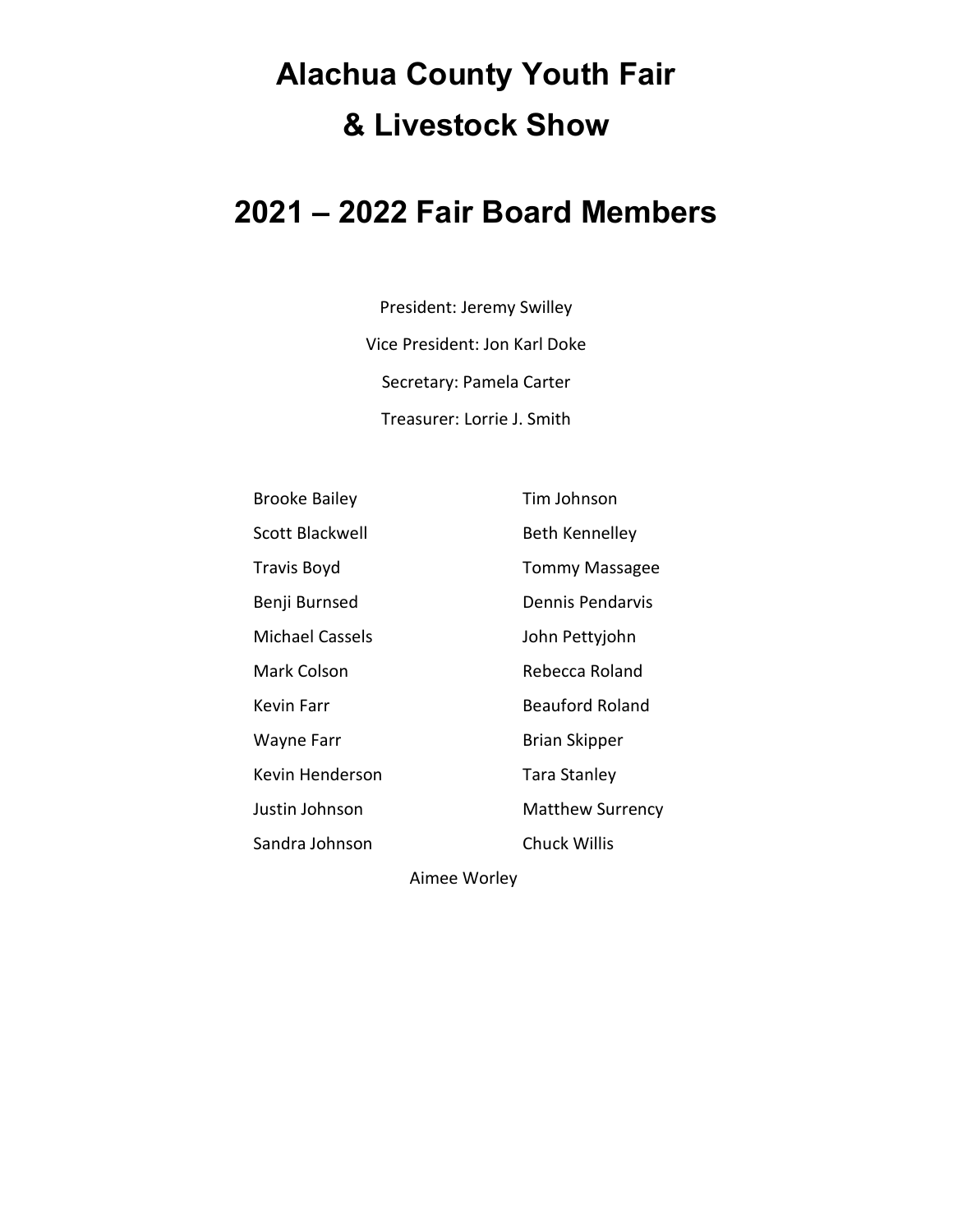#### **2021-2022 ALACHUA COUNTY YOUTH FAIR &**

#### **LIVESTOCK SHOW IMPORTANT DATES**

| Friday, August 27, 2021                                 | <b>Steer Entry Opens</b>                                                                                                     | Online Only                                   |                                                                                                  |
|---------------------------------------------------------|------------------------------------------------------------------------------------------------------------------------------|-----------------------------------------------|--------------------------------------------------------------------------------------------------|
| Friday, September 10, 2021                              | <b>Steer Entry</b><br><b>Closes</b>                                                                                          | $8:00$ am                                     |                                                                                                  |
| Saturday, September 11, 2021                            | Steer Weigh-In                                                                                                               | 8:00-10:00am                                  | Santa Fe High School, Alachua                                                                    |
| Thursday, September 30, 2021                            | <b>Ethics Training</b>                                                                                                       |                                               | Register online at Florida State Fair Ethics                                                     |
| Friday, October 5, 2021                                 | Ambassador<br><b>Application Online</b>                                                                                      | By 10/05/2021                                 | https://forms.gle/P2dnfNtKCYzq7aX88                                                              |
| Friday, October 8, 2021                                 | <b>Ethics Training</b>                                                                                                       |                                               | Register online at Florida State Fair Ethics                                                     |
| Thursday, October 28, 2021                              | Swine & Market<br>Goat online Entry<br>Opens                                                                                 | Opens 8:00 am<br><b>Online Entry</b><br>Only  |                                                                                                  |
| Monday, November 1, 2021                                | <b>Online Entry</b><br>Opens Beef<br>(Heifer, Bull,<br>Mature Cow)<br>Breeding & Dairy<br>Goats, Poultry &<br><b>Rabbits</b> | Opens 8:00 am<br><b>Online Entry</b><br>Only  |                                                                                                  |
| Friday, November 12, 2021                               | Swine & Market<br>Goat online Entry<br>Closes                                                                                | Closes 8:00 am<br><b>Online Entry</b><br>Only |                                                                                                  |
| Saturday, November 13, 2021                             | Swine Tag-in<br>Goat weigh-in                                                                                                | 7:00 to 10:00am                               | Alachua County Agriculture & Equestrian<br>Center, 23100 W. Newberry Road, Newberry,<br>FL 32669 |
| Wednesday, December 1,<br>2021<br><b>Entry Deadline</b> | All Beef, All Goats<br>Poultry and Rabbit<br><b>Entries Due</b>                                                              | <b>Online Entry</b>                           |                                                                                                  |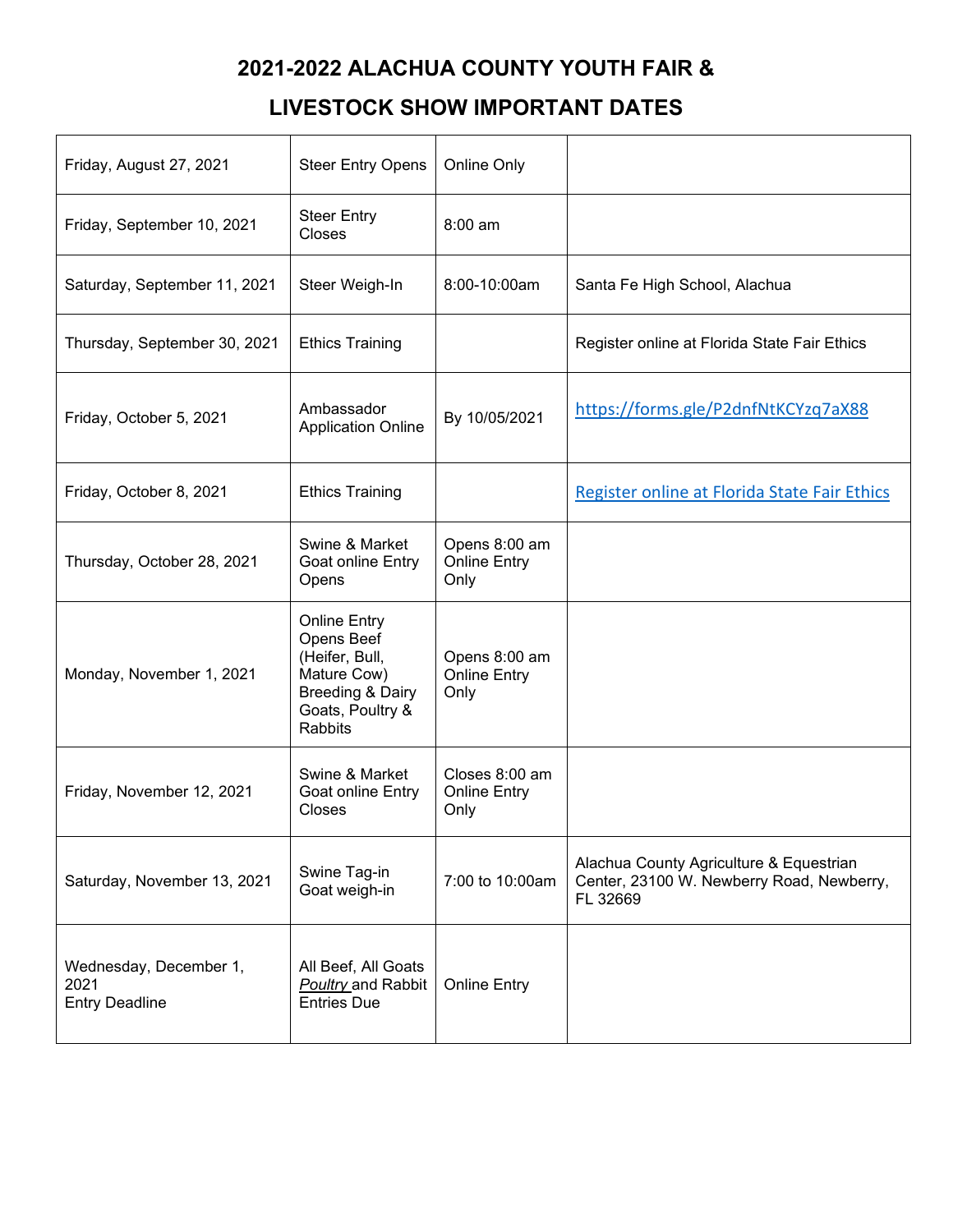| Wednesday, December 1,<br>2021<br><b>Entry Deadline</b>     | All Lease Forms<br>Due                                      |                             | Alachua County Youth Fair<br>& Livestock Show<br>P.O. Box 12114<br>Gainesville, FL 32604 |
|-------------------------------------------------------------|-------------------------------------------------------------|-----------------------------|------------------------------------------------------------------------------------------|
| Thursday, December 2, 2021<br>Late Entry with Late Fee Open | Late Entry with<br>Fee                                      | <b>Online Entry</b><br>Only |                                                                                          |
| Tuesday, December 7, 2021                                   | <b>All Late Entries</b><br>Due w/\$25 Late<br>Fee Exhibitor | 12:00 Midnight              | No Entry Accepted After This Date                                                        |
| <b>NO ENTRIES ACCEPTED</b><br>AFTER DECEMBER 7, 2021        | *******************                                         | 12/7/21                     |                                                                                          |
| Friday, December 31, 2021                                   | <b>Ethics Training</b>                                      |                             | Register online at Florida State Fair Ethics                                             |
| Saturday, January 15, 2022                                  | <b>Ethics Training</b>                                      | 9:00-11:00am                | Alachua County Extension Auditorium                                                      |
| Tuesday, January 18, 2022                                   | <b>Marketing Meeting</b>                                    | 6:00pm                      | Alachua County Extension Auditorium                                                      |
| Saturday, February 26, 2022                                 | Fair Set Up                                                 | 8:00am until<br>finished    | Alachua County Ag & Equestrian Center                                                    |
| Saturday, February 26, 2022                                 | Hay Bale<br>Decorating<br>Contest                           | After Fair Set-up           | Alachua County Ag & Equestrian Center                                                    |
| Saturday, February 26, 2022                                 | <b>Exhibit Judging</b>                                      |                             | Alachua County Extension Auditorium                                                      |
| THURSDAY, MARCH 3-<br>WEDNESDAY, MARCH 9,<br>2022           | Alachua County<br>Youth Fair &<br>Livestock Show            | 3/4/2022-<br>3/9/2022       | Alachua County Ag & Equestrian Center                                                    |
| Tuesday, March 29, 2022                                     | Swine & Steer<br>Carcass                                    | 6:00pm                      | <b>UF Meats Lab</b>                                                                      |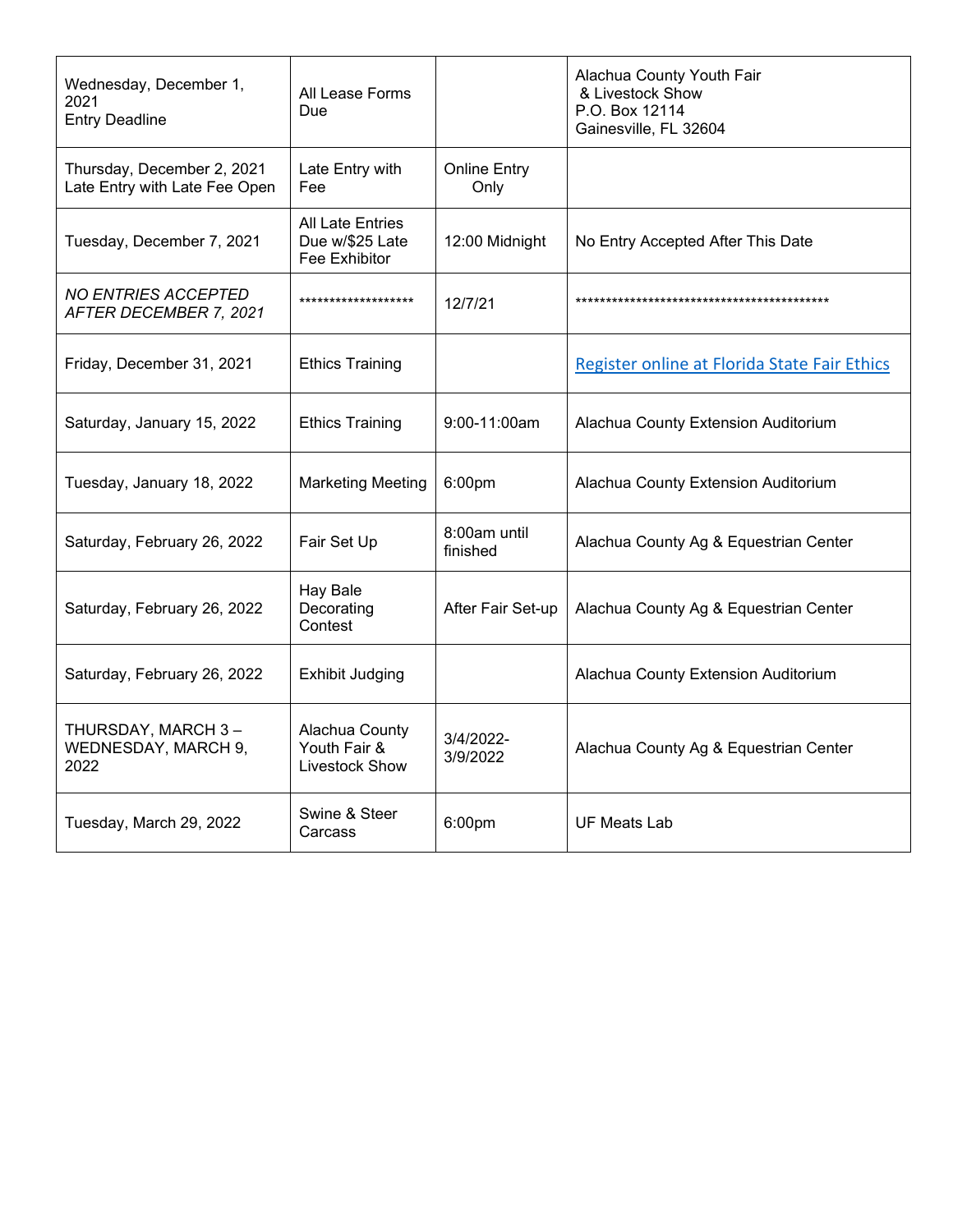#### **Alachua County Youth Fair & Livestock Show Schedule of Events March 3, 2022 – March 8, 2022**

|                    | Thursday, March 3, 2022                                                           |                             |
|--------------------|-----------------------------------------------------------------------------------|-----------------------------|
| 4:00-8:00pm        | Camper Check-in                                                                   |                             |
| 5:30-7:30pm        | All Beef Check in (Bulls, Heifers, Mature Cows, Steers)                           | Front Pole Barn             |
| 5:30-7:30pm        | Goat Check-in (Breeding & Market Goats                                            | Front Pole Barn             |
|                    | Friday, March 4, 2022                                                             |                             |
| 7:00-11:00am       | Swine Check-in                                                                    | Front Pole Barn             |
| 9:00-11:00am       | Rabbit Check-In                                                                   | Arena                       |
| 12:00pm            | <b>Exhibitor Meeting (Mandatory)</b>                                              | Arena                       |
| 2:00-5:00pm        | Poultry Check-in                                                                  | Arena                       |
| 2:30-4:30pm        | Breeding/Market Goat Show & Showmanship                                           | Arena                       |
| 6:00pm             | Bred & Owned Show/Steer Show to follow                                            | Arena                       |
|                    | Saturday, March 5, 2022                                                           |                             |
| 8:00am             | All Dairy Goats need to be checked in/Dairy Goat Skill-a-Thon                     | Front Pole Barn             |
| 9:00am             | Dairy Goat Show                                                                   | Arena                       |
| 9:00am             | Poultry Judging                                                                   | Arena                       |
| 11:00am            | Rabbit Show/Showmanship                                                           | Arena                       |
| 1:00pm             | Bred & Owned Heifer/Bull/Mature Cow<br>Beef Heifer/Bull/Mature Cow Show to follow | Arena                       |
| 3:00pm             | Poultry Skill-a-Thon                                                              | Arena Bleachers             |
| 4:00 pm            | Rabbit Skill-a-Thon                                                               | Arena                       |
| 5:30pm             | <b>Celebrity Show</b>                                                             | Arena                       |
| 6:00pm             | Swine Show                                                                        | Arena                       |
|                    | Sunday, March 6, 2022                                                             |                             |
| 9:00am             | Cattleman's & Swine Sense Contest                                                 | Arena Bleachers             |
| 10:00am            | Goat Skill-a-Thon                                                                 | Arena Bleachers             |
| 10:00am            | Poultry Showmanship                                                               | Arena                       |
| 12:00pm            | 4-H Horse Show                                                                    | Outside Horse Arena         |
| 1:00 <sub>pm</sub> | <b>Beef Showmanship</b>                                                           | Arena                       |
| 6:00pm             | Swine Showmanship                                                                 | Arena                       |
|                    | Monday, March 7, 2022                                                             |                             |
| 8:00am             | School Tour Set Up                                                                | Arena                       |
| 9:00am-12:30pm     | <b>School Tours</b>                                                               | Arena                       |
| 1:00 <sub>pm</sub> | Livestock Judging Registration                                                    | Arena                       |
| 1:30 <sub>pm</sub> | Livestock Judging Competition                                                     | Arena                       |
|                    | Tuesday, March 8, 2022                                                            |                             |
| 11:30am-12:45pm    | <b>Buyers Luncheon</b>                                                            | <b>Extension Auditorium</b> |
| 1:00 <sub>pm</sub> | <b>Market Animal Sale</b>                                                         | Arena                       |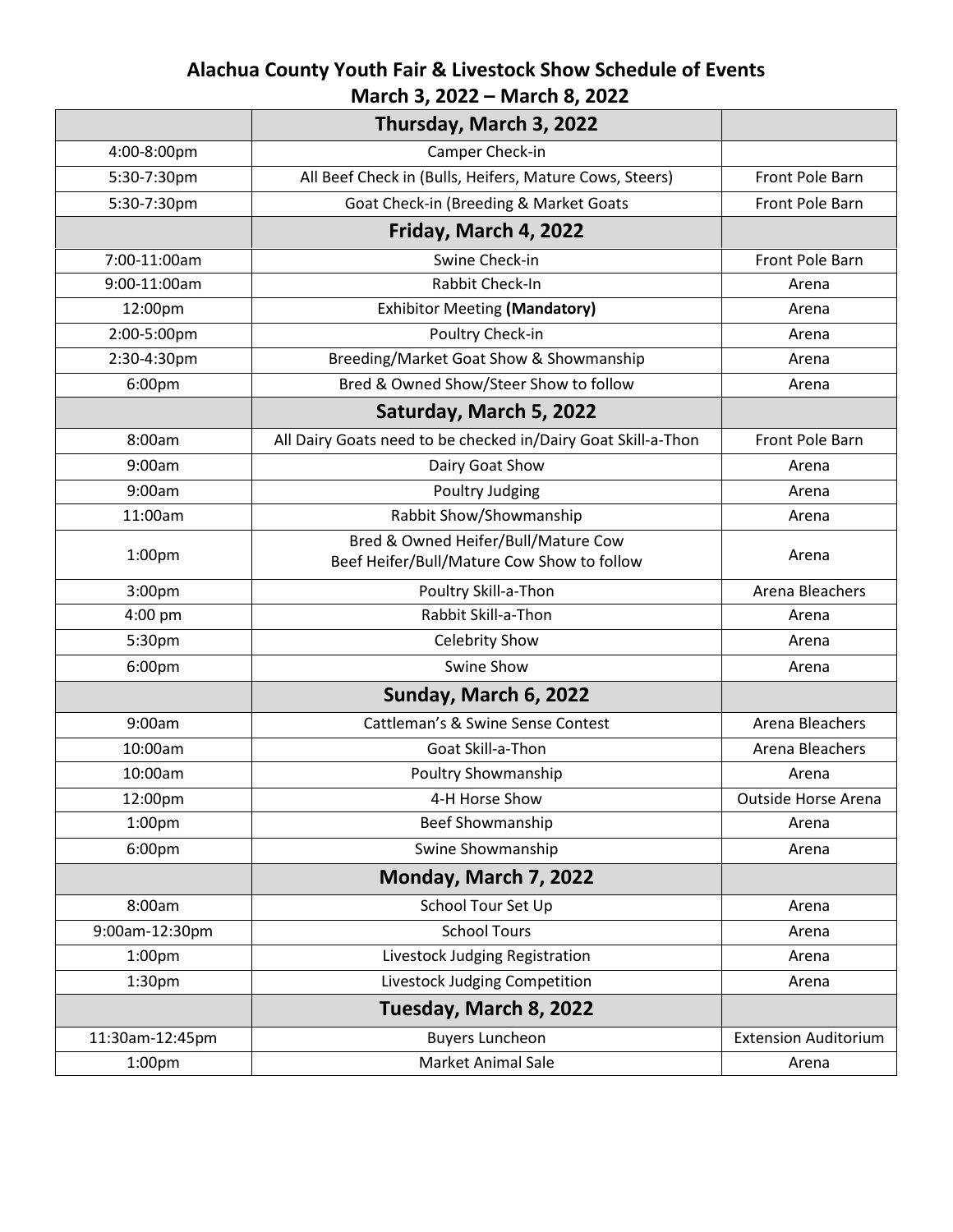#### **TABLE OF CONTENTS**

| <b>GENERAL RULES</b>                         |         |
|----------------------------------------------|---------|
| <b>OFFICIAL ENTRY</b>                        | PAGE 1  |
| <b>EXHIBITORS</b>                            | PAGE 4  |
| <b>DRESS CODE</b>                            | PAGE 5  |
| <b>PREMIUMS</b>                              | PAGE 7  |
| <b>JUDGES &amp; JUDGING</b>                  | PAGE 8  |
| <b>HEALTH RULES</b>                          | PAGE 8  |
| <b>LIVESTOCK DRUG POLICY</b>                 | PAGE 9  |
| <b>DISEASE/SICK ANIMALS</b>                  | PAGE 9  |
| <b>RELEASE OF LIVESTOCK</b>                  | PAGE 10 |
| <b>LIABILITY FOR LOSS OR THEFT</b>           | PAGE 10 |
| <b>SPONSORSHIPS</b>                          | PAGE 10 |
| <b>TERMS &amp; CONDITIONS OF SALE</b>        | PAGE 10 |
| <b>CUSTOM KILL</b>                           | PAGE 12 |
| PARKING, TRAFFIC PATTERNS & ATV USE          | PAGE 13 |
| <b>CAMPING RULES</b>                         | PAGE 13 |
| <b>SCHOOL TOURS</b>                          | PAGE 14 |
| <b>EMERGENCY PLAN</b>                        | PAGE 15 |
| AMBASSADOR PROGRAM & APPLICATION             | PAGE 16 |
| <b>ALL BEEF</b>                              |         |
| <b>GENERAL RULES</b>                         | PAGE 18 |
| <b>BEEF BULL RULES</b>                       | PAGE 24 |
| <b>BEEF HEIFER RULES</b>                     | PAGE 25 |
| BEEF MATURE COW RULES                        | PAGE 25 |
| <b>MARKET STEER RULES</b>                    | PAGE 25 |
| <b>MARKET SWINE RULES</b>                    | PAGE 28 |
|                                              |         |
| ALL MEAT TYPE GOAT GENERAL RULES             | PAGE 31 |
| MARKET GOAT                                  | PAGE 32 |
| <b>BREEDING GOAT</b>                         | PAGE 34 |
| <b>DAIRY GOAT</b>                            | PAGE 35 |
| <b>POULTRY SHOW RULES</b>                    | PAGE 38 |
| <b>RABBIT SHOW RULES</b>                     | PAGE 42 |
| <b>LEASING PROGRAMS</b>                      |         |
| BEEF HEIFER/BULL LEASING PROGRAM & AGREEMENT | PAGE 45 |
| <b>GOAT LEASING PROGRAM &amp; AGREEMENT</b>  | PAGE 49 |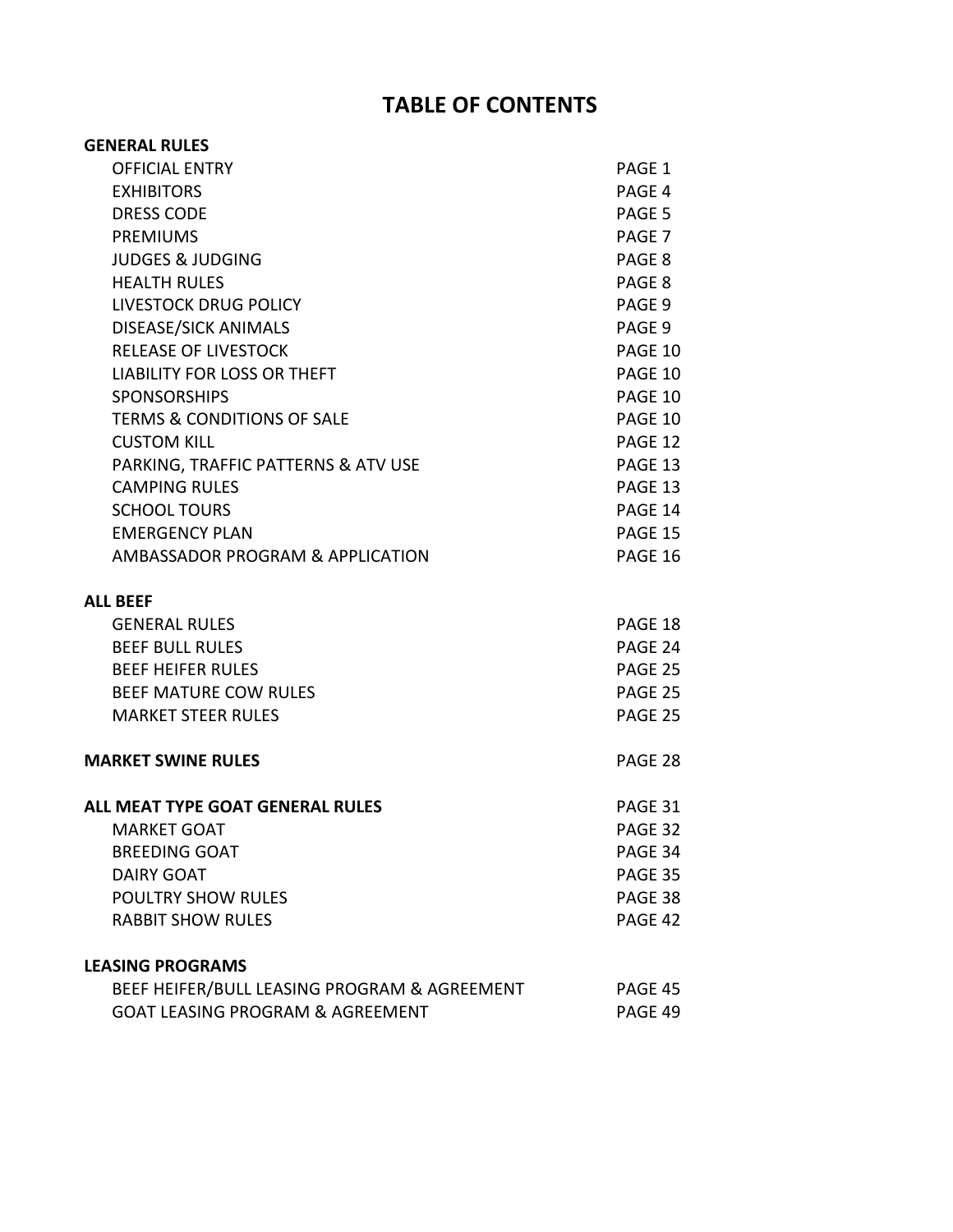#### **2021-2022 ALACHUA COUNTY YOUTH FAIR & LIVESTOCK SHOW GENERAL RULES**

#### **Followed by Individual Livestock Rules. Exhibits & Exhibitors Must Comply with All Rules**

#### **1. ANY UNETHICAL ACT, BEHAVIOR OR CONDUCT WILL BE ADDRESSED BY THE GRIEVANCE COMMITTEE AND MAY RESULT IN COMPLETE DISQUALIFICATION OF THE EXHIBITOR.**

**If an Exhibitor or Exhibitor's project is disqualified for any reason including an unethical act, behavior, or conduct, including consumption of alcohol or drugs, the exhibitor will not be able to participate in any Fair activities or contests. If the exhibitor has a second disqualification, the exhibitor will be banned from showing and participating in any of Alachua County Youth Fair & Livestock Show activities for the rest of the exhibitor's eligible years.**

#### **STATEMENT OF LIABILITY**

**All livestock exhibits will be under the direction of the Alachua County Youth Fair & Livestock Show Association, Inc., (ACYFLS), but the Association will in no case be responsible for any loss or damage that may occur. Each exhibitor will be solely responsible for a consequential or other loss, injury or damage done to, or occasioned by, or arising from, any animal or article exhibited by him/her and for its description as given in the current ACYFLS Rule Book, and shall indemnify the Alachua County Youth Fair & Livestock Show Association, Inc. against all legal or other proceedings in regard thereto, as well as damage or injury to any other person or property, caused by the exhibitor or any of the animals exhibited by him/her, or arising out of, or in any way connected with such exhibition of any of the animals so exhibited.**

**The ACYFLS board reserves the right to remove from the grounds any exhibit, entry, animal, exhibitor, or family of an exhibitor that are not cooperating with security personnel, or officials of the Alachua County Fair & Livestock Show in all matters of policy, including parking and camping. The entries will be cancelled and will be ordered to remove their exhibit/trainer/camper from the grounds immediately.**

#### **NONCOMPLIANCE**

- **1. Exhibitors not cooperating with security personnel or officials of the Alachua County Youth Fair & Livestock Show in all matters of policy, including parking, will have their entries cancelled and be ordered to remove their exhibit from the grounds immediately.**
- **2. Social Media guidelines for ACYFLS Board, Volunteers, Leaders, Parents, and Exhibitors: Ultimately, you are solely responsible for what you post online. Before creating online content, consider some of the risks, and rewards that are involved. Keep in mind that any**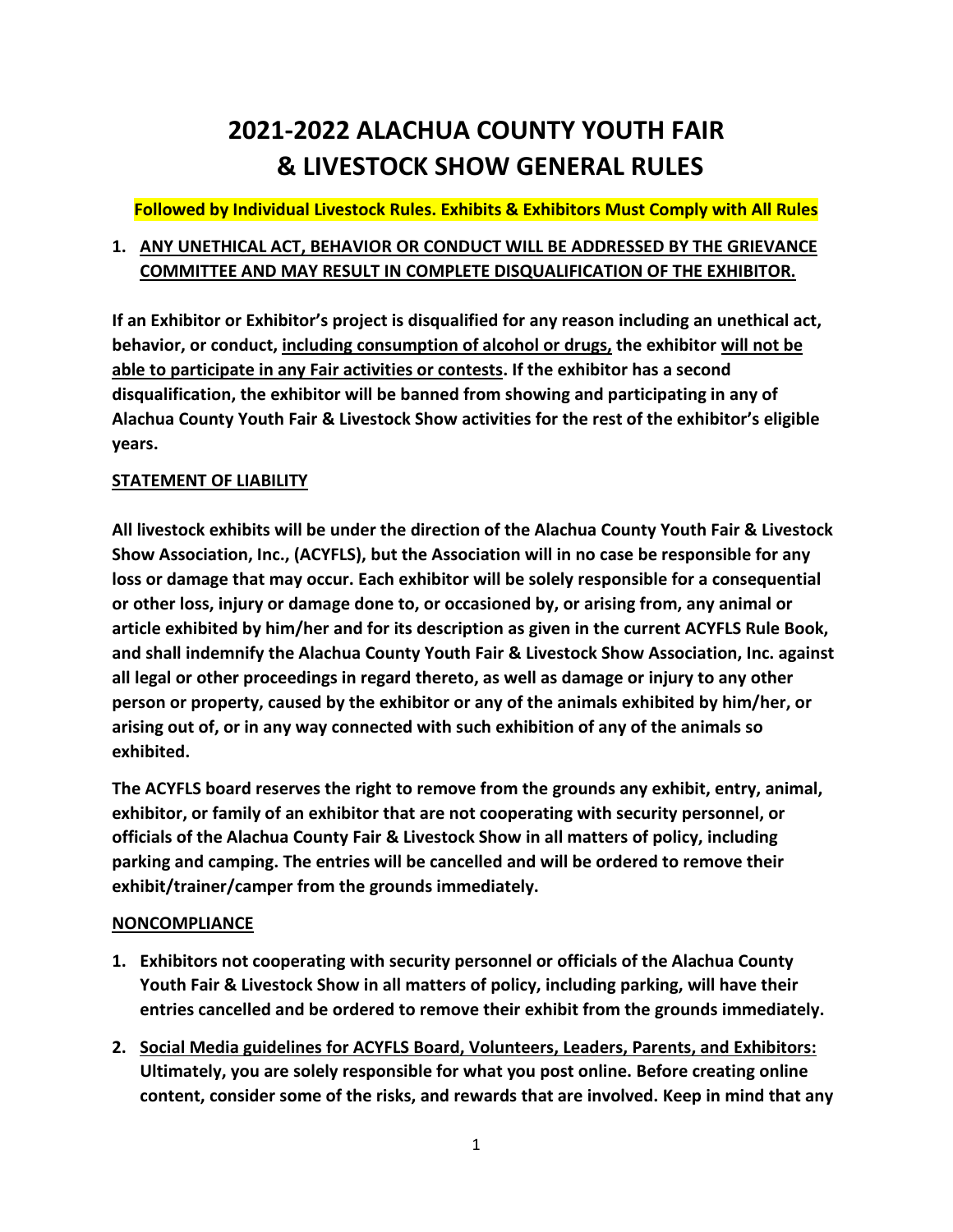**of your conduct that adversely affects the Alachua County Youth Fair & Livestock Show Association, Inc., (ACYFLS), its clients, exhibitors, volunteers, parents, leaders, and its clients, exhibitors, volunteers, parents, leaders, and its ability to secure the resources needed to fulfill its mission promises, may result in being disqualified from participating as a Board member, volunteer, leader, exhibitor or parents for the ACYFLS.**

**The impact of negative online content and negative comment shall mean loss of donations, sponsorships, add-ons and buyers, and damaging experience for exhibitors.**

**The ACYFLS reserves the right to take down and/or report any content that may be negative to the ACYFLS image or exhibitors.**

**The Grievance Committee which consists of the Executive Board will determine all Actions. All decisions of that committee will be final.**

#### **OFFICIAL ENTRY**

All entries must be made online. **We will not be accepting any entries at the Extension Office or by mail. All entry fees are due at the time the online entry is complete. All entry fees are non-refundable**. All Market Animals (Market Steer, Market Swine, and Market Goat) will be required to complete entries online. **You will be required to bring your receipt tag-in / weighin for verification of your entry.**

All committees will set their own entry fees. **All chapter animals must be entered to a specific exhibitor at time of entry.**

**Lease agreement forms should be filled out and mailed in by 12/1/21 to Alachua County Youth Fair & Livestock Show, P.O. Box 12114, Gainesville, FL 32604.**

Additional lease agreements are available on the website at: [https://www.acyfls.com](https://www.acyfls.com/)

We will open on-line entries for Market Goat, Market Swine and Market Steer two weeks prior to Tag-in and Weigh-in.

**Market Steer online entries will open on Friday, August 27, 2021, at 8:00am and will close Friday, September 10, 2021, at 7:00pm.**

**Market Goat and Market Swine will open on Thursday, October 28, 2021 and will close Friday, November 12, 2021 at 12:00am Midnight.**

1. **All Beef Bull, Mature Cow, Beef Heifer, Breeding Goat, Dairy Goat, Rabbit and Poultry, are required to complete entries online.**

**Entries with fees are due by December 1, 2021. A late fee of \$25 per exhibitor will be assessed if the entry forms are received after December 1 and by December 7, 2021. No late entries will be accepted after December 7, 2021.**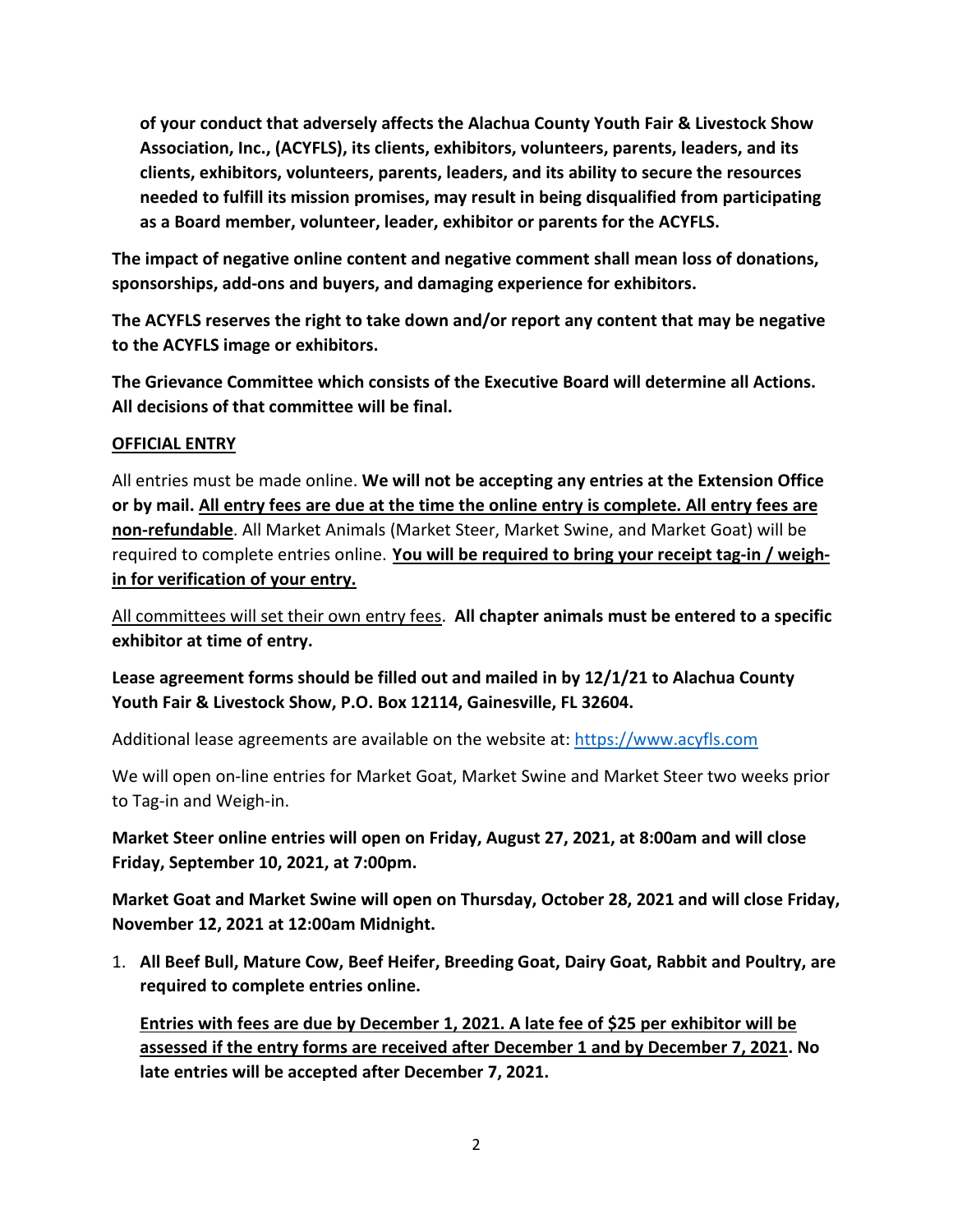#### 2. **No substitutions or changes after the late deadlines unless otherwise specifically provided for in this document.**

- 3. Exhibitors must show their own animals in 4-H or FFA, **whichever is designated on entry form**. Exhibitors cannot change youth organizations after entries have been submitted.
- 4. All entries must be in the Owner's name.
- 5. The Screening and Grievance Committee, upon the recommendation of the Alachua County Youth Fair Board, may disqualify any exhibit they feel is not a credit to the show or unthrifty. Beef will go through a screening committee to ensure exhibitors can control their animals. Animals that are uncontrollable will not be allowed to show or sell. Any animal that becomes unruly and dangerous or gets loose twice, will be tied to the fence and judged there, or may be disqualified at any time during the Show and Sale by a committee appointed by the Grievance Committee. If the committee deems it necessary, the animal will be removed from Fairgrounds or sold at resale price.
- 6. An Exhibitor can show no more than five breeding animals in each division. (Breeding Beef, Breeding Goat, Dairy Goat).
- 7. If a Market Steer or Goat dies or becomes seriously ill and is unable to compete after initial weigh-in, the animal may be replaced upon verification of severe illness or death or the animal by a board member and committee member. The replacement animal may only be shown in showmanship and **will be sold to the highest bidder at sale.**

If a Dairy Goat dies or becomes seriously ill and is unable to compete after the entry deadline, a comparable animal from the same herd (same premises number) and being cared for by the exhibitor may be substituted upon verification and approval by the Dairy Goat Committee Chair/BOD member and the 4-H leader for the exhibitor. The Dairy Goat Committee Chair and the 4-H Leader must be notified immediately of the need for a substitution and the substitution must be documented in the Record Book and signed off on by either the Dairy Goat Committee Chair or the 4-H Leader. Only one substitution in the senior doe classes and one substitution in the junior doe classes will be allowed per youth exhibitor.

If a hog dies within 30 days after tag-in the animal may be replaced upon verification by two Swine Committee members. **However, after the 30 days under no circumstances will replacement be allowed. A replacement animal will have to be re-tagged within 10 days.**

- 8. All livestock entries will be required to participate in all contests at the Fair, if selected.
- 9. The Fair Association will supply bedding.
- 10. All male market animals must be castrated by the initial Tag-in or Weigh-in dates and have no open wounds from castration at initial Tag-in or Weigh-in date.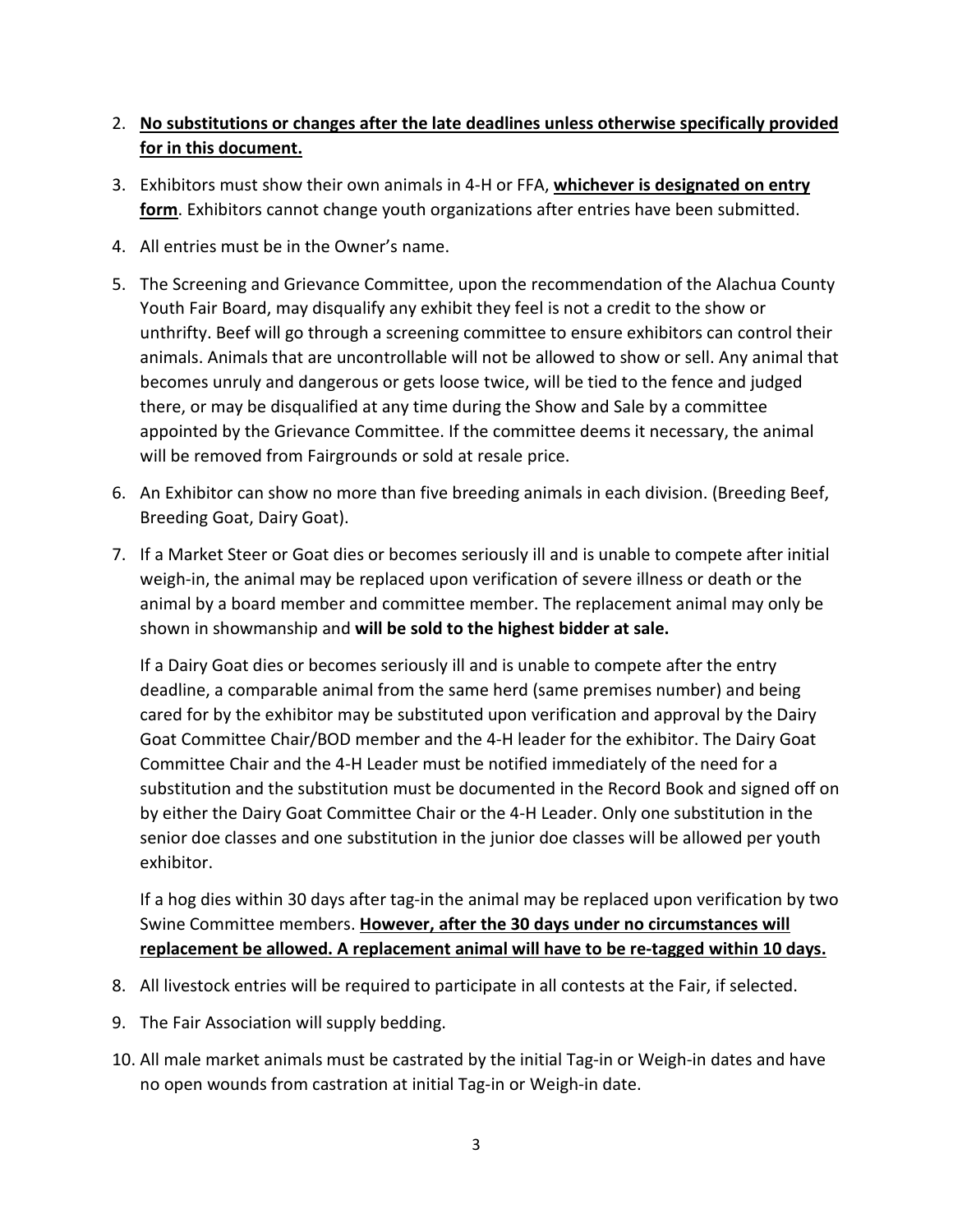#### **EXHIBITORS**

- 1. All Youth Exhibitors' must be a member of an Alachua County 4-H Club or attend school at an Alachua County School and be a member of that FFA chapter to show in the Youth Fair. Non-livestock exhibitors must be Alachua County 4-H members or FFA members of an Alachua County Vocational Student Organization. The minimum age of a 4-H'er is 5 years old and the maximum age is 18 years old, or completion of high school, whichever comes first, by September  $1<sup>st</sup>$  of the current school year. Animal projects for 5-7 years old will be limited to lap animals only. This includes rabbits, poultry, pets, and dog projects; and for safety purposes, these exhibitors will not be allowed to assist with large animal projects.
- 2. Only Exhibitors with an Official Entry in the Fair that has paid Entry Fees will be allowed to participate in events that receive awards.
- 3. Market animal exhibitors shall be limited to bona fide FFA or 4-H members of Alachua County with approved projects, and not entering or exhibiting in any market show that is not available to all exhibitors in this show, 3/3/22-3/8/22.
- 4. The maximum sale weight for market steers is 1400 pounds, 295 pounds for market hogs, and 125 pounds for market goats.
- 5. We expect exhibitors to groom their own animals. **NO PROFESSIONALS**.
- 6. Exhibitors will be allowed enter and show up to two (2) market animals of different species (steer, goat, and hog). Exhibitors will only be allowed to sell one (1) animal throughout the sale. The other animal will be sold at resale value. Exhibitors must declare which animal will be sold on an official "Declaration Form" due at the Exhibitor Meeting on Friday. If the sale animal has not been declared by 5:00pm on Friday, the Sale Committee will assign an animal to the sale. Exhibitors that elect this option will be required to submit record books and buyer's letters for both animals. Exhibitors will be allowed to participate in Showmanship and the Market Animal Show with both animals. Exhibitors are encouraged to seek Add-on money for the animal does not go through the auction in order to cover their expenses.
- 7. **RECORD BOOKS:** All exhibitors must turn in a **Completed General Fair Record Book**. Each exhibitor is required to complete one record book per division that they are competing in. All record books **MUST** be turned in by 11:30am before the exhibitors meeting. Any record book turned in at the exhibitors meeting or later will result in a 10-point deduction.

There will be a **5-point bonus** for Breeding Animal record books turned in early to the Extension Office between February 5 and February 12, 2022. If mailed, they must be postmarked by February 12 for the bonus points.

• Incomplete record books will not be graded by the record book committee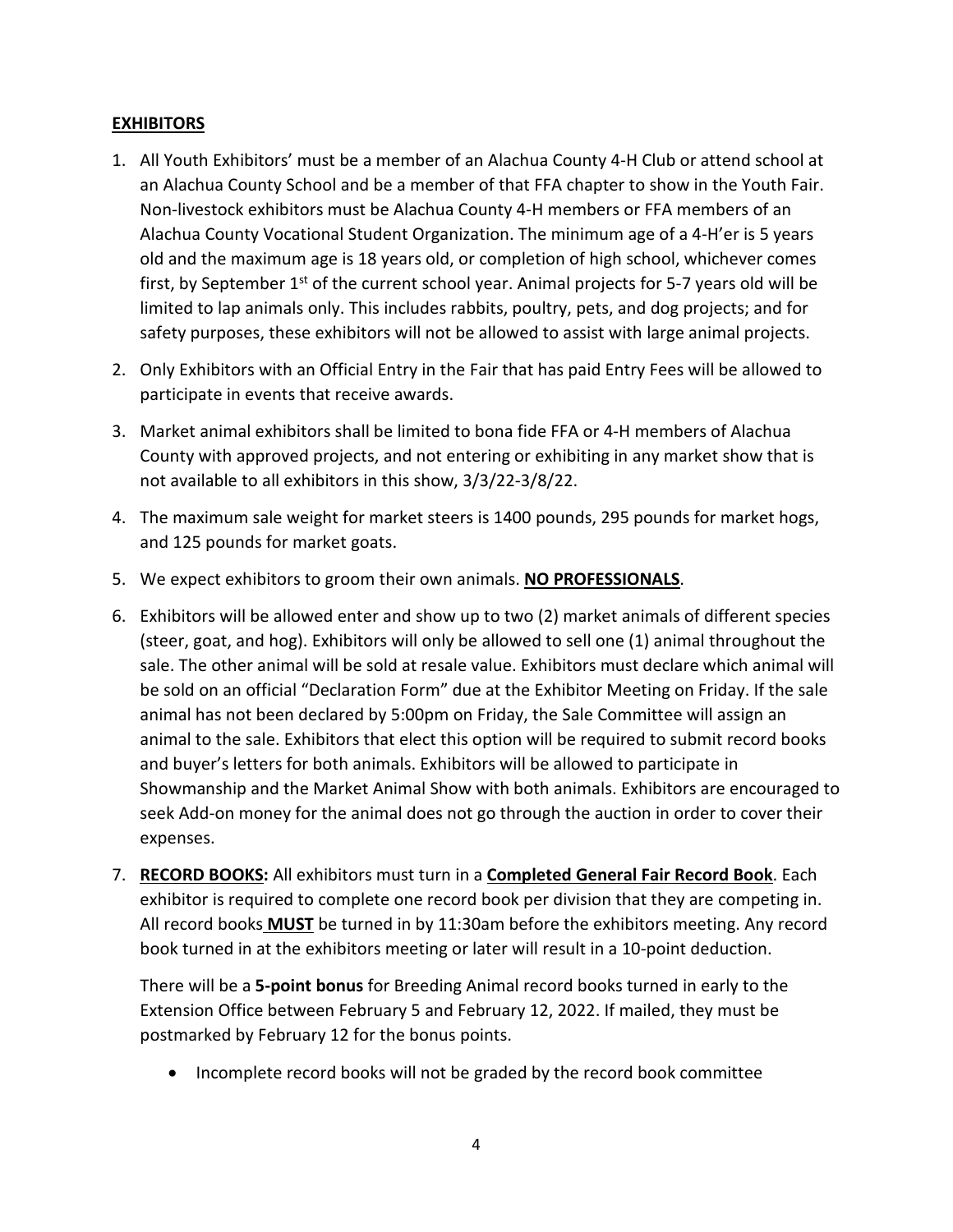- Any record books turned in after 11:30am; there will be a 10-point deduction
- All exhibitors may handwrite or type record books. Final copy of record book needs to be written in pen or typed **(Except Clover Buds and Junior record books, they may use pencil).**
- All record books **MUST** be bound in a 3-prong folder. Please DO NOT use binders. If requirements are not met there will be a 10-point deduction.
- You must write the following information on the front of your record book folder: Exhibitor's Name, Age Division, and Livestock Division. If requirements are not met there will be a 10-point deduction.

#### **Divisions are as follows:**

- Rabbit
- Poultry
- Breeding Goat
- Dairy Goat
- Market Goat
- Market Swine
- Market Steer
- Breeding Beef

#### 8. **DRESS CODE**

**Exhibitors will be required to wear appropriate, clean, neat 4-H or FFA attire while in the shows, sales, and awards program. The following is the dress code for the shows:**

- **a) Dark black pants/jeans or skirt a) Dark black pants/jeans or skirt**
- 
- 
- **d) 4-H Jacket (optional) d) FFA Jacket (optional)**
- **e) Closed toe shoe or boot e) Closed toe shoe or boot**
- **4-H FFA**
	-
- **b) White dress shirt or blouse with collar b) White dress shirt or blouse with collar**
- **c) Tie (Green) c) Tie (FFA colors)**
	-
	-
	- 4-H or FFA emblem and club or chapter name on the pocket of shirt will be allowed
	- No hats or caps allowed.
	- Pants must be worn on the outside of your shoes or boots.
	- Any exhibitors aiding in showing must be a 4-H or FFA member and abide by the dress code.
	- Any exhibitor that does not adhere to the dress code will be allowed to show their animal but will be given a **white ribbon.**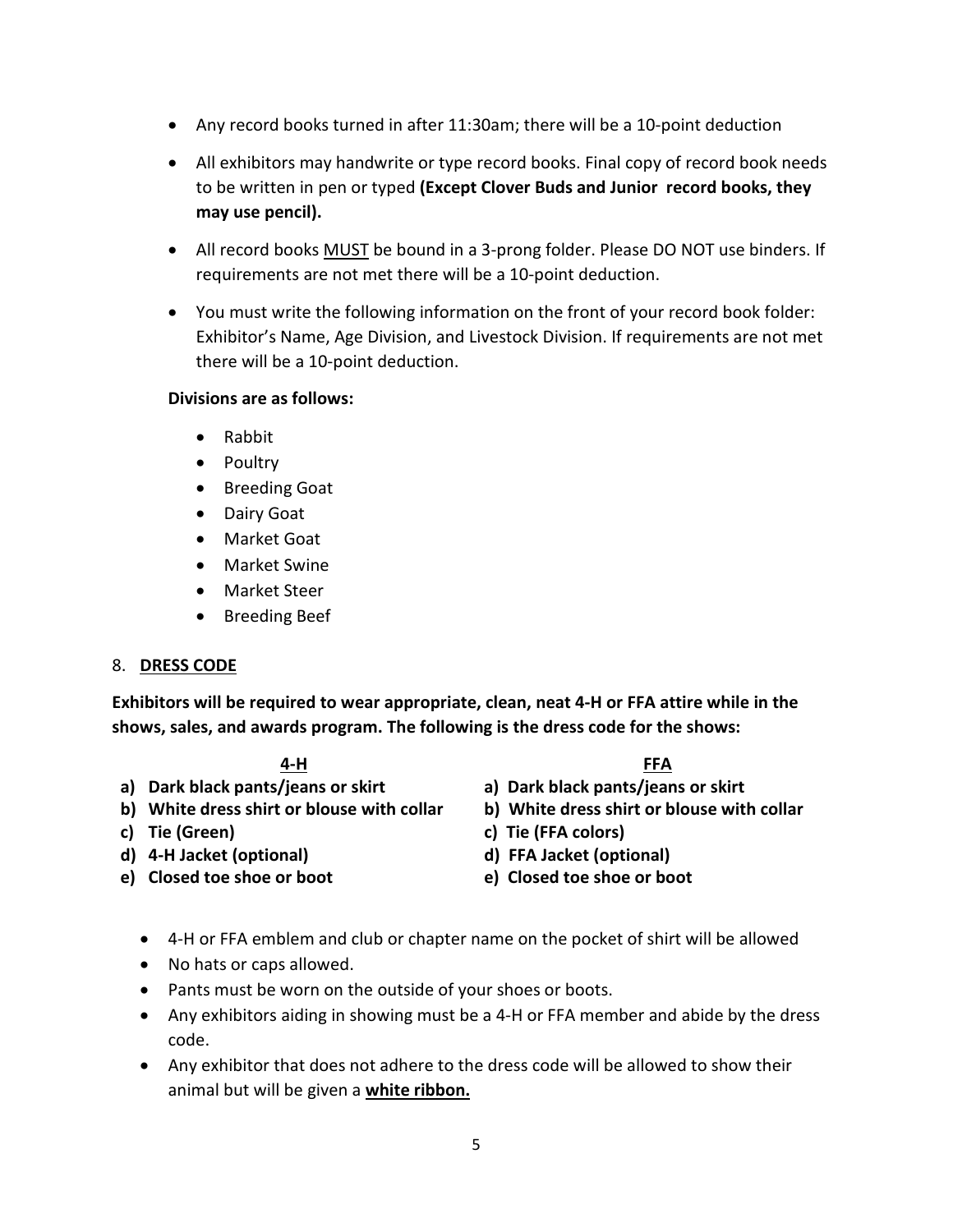9. **ETHICS: All exhibitors must attend on Animal Ethics class to be eligible to show in the Alachua County Youth Fair and Livestock Show. Registration for the class must be done through the State Fair website. Completion of class may be done at a state or local training class, proof of attendance is required on entry forms at registration or to the Alachua County Youth Fair and Livestock Show by February 1, 2022. You can email Pam Carter at [retracmap61@gmail.com.](mailto:retracmap61@gmail.com)** 

**For 2021/2022 Fair Season classes will be offered in On-Site Workshops (where presenters feel comfortable holding and would be able to follow the CDC guidelines with social distancing) and Zoom Meeting Workshops (with limited attendance) for new exhibitors or anyone who needed to renew.**

**For the 2021/2022 Fair Season – Certification numbers starting with 20, 21 or 22 are current and valid (for example 20FSF1111, 21FSF3333 or 22FSF2222). All other numbers have expired, and exhibitors will be required to attend a workshop. Registration for ethics training should be done at the State Fair website: [https://floridastatefairag.com/ethics/.](https://floridastatefairag.com/ethics/)** 

- 10. Each exhibitor must show his own animal unless approved by the appropriate show committee, prior to the show.
- 11. All Competition classes will be divided as follows: Junior 8-10 years of age; Intermediate 11-13 years of age, and Senior – 14 and up.
- 12. Exhibitors will be required to maintain their exhibits in a clean, attractive manner for the duration of the Fair. Exhibitors must feed, water, and maintain proper care and treatment of their animals while at the Fair. Exhibitors will be asked to sign a sign-in sheet in the project areas twice daily. **Failure to do this will result in an enforcement of Rule #14.**
- 13. Exhibitors receiving awards are required to personally pick up their awards at the awards ceremony, or appoint a substitute to pick up the awards at the awards ceremony.
- 14. **If an exhibitor refuses to cooperate and/or obey rules, he/she will be contacted, first by the Committee Chair. The second contact will carry a \$50.00 fine; on the third contact, will be asked to leave the show by the President.**
- 15. **Grievances: All grievances must be brought before the grievance committee and all decisions of that committee will be final. Each grievance must be accompanied with a completed grievance form (provided by the committee chairperson) and a \$50.00 fee, cash only, non-refundable. The grievance committee shall consist of the Executive Board Members (President Jeremy Swilley, Vice President Jon Doke, Secretary Pamela Carter, Treasurer Lorrie Smith) and Committee Chair.**
- 16. Liability in case of death or injury to an animal remains with exhibitor until loaded.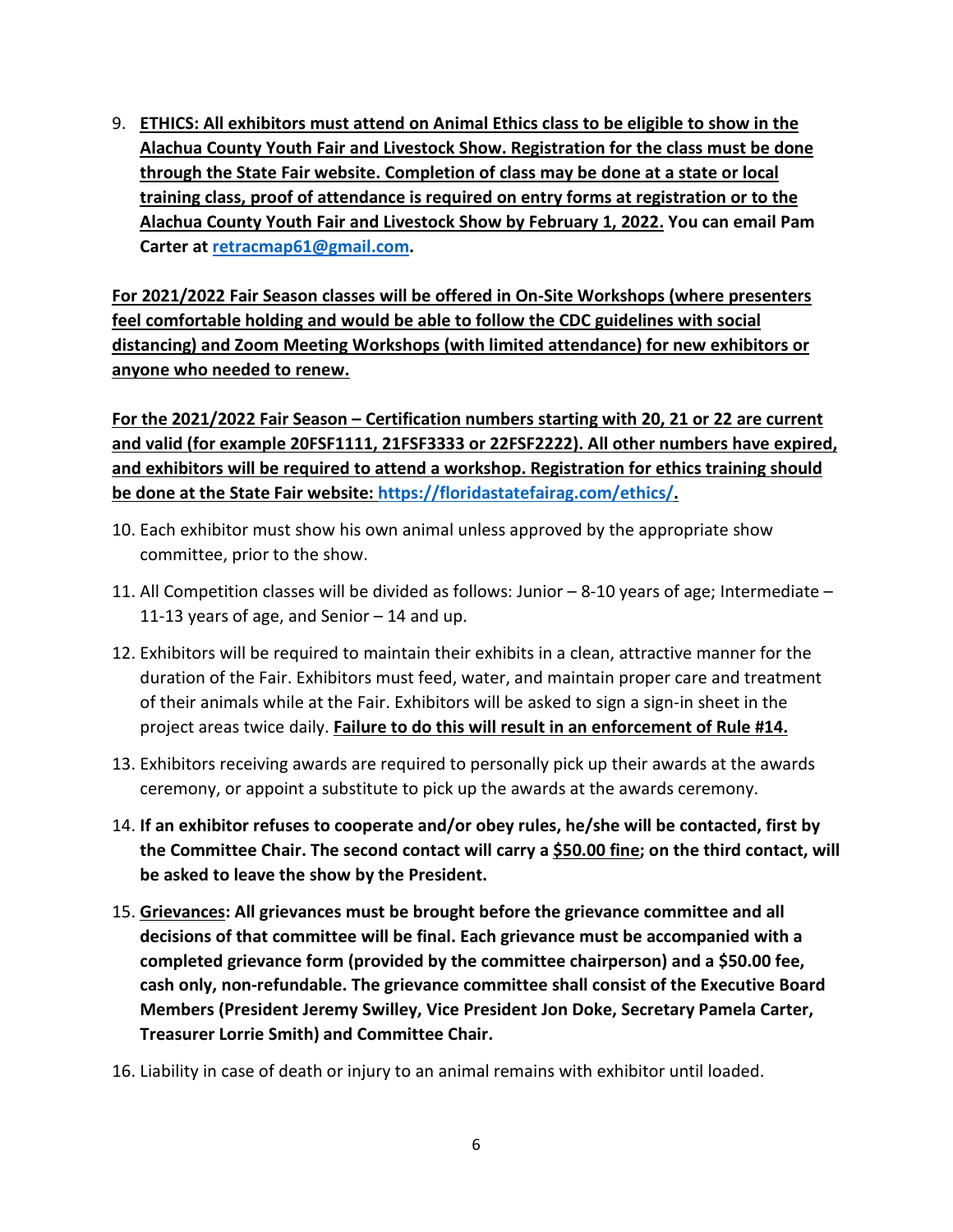17. **Market Animal Sale:** Exhibitors are required to write thank you letters to their buyer(s) and add-on(s). Copies of the thank you letters are to be shown to the Treasurer. Acceptable forms are hard copy, email, in person, photo, or photo sent by text message. **Thank you letter(s) must be received within 45 days after the sale.**

#### **There will be a \$50.00 fine if Thank You letters are not received within 45 days after the sale. Check will be held until received by the Treasurer.**

- 18. No exhibitor will be paid until 30 days after the sale, to allow Treasurer time for billing and collection. At that time exhibitors will only be paid if all of his/her buyers and add-ons have paid, and treasurer has received a copy(s) of thank you letter(s).
- 19. Buyers and Add-Ons will be posted to the website at [https://www.acyfls.com](https://www.acyfls.com/)
- 20. The Fair Board will pay all exhibitors within 90 days after the first billing. Any exhibitor whose buyer has not paid after 90 days will be paid the amount collected to date minus commission and miscellaneous expenses, provided that the thank you letter to the buyer(s) has been provided to the appropriate committee.
- 21. Exhibitors will be paid by check, for the resale amount, bid amount(s) and/or add-ons once all monies for the exhibitor have been collected and the Fair Board has been furnished with a copy of the exhibitor's thank you letter to their buyer(s) and/or add-on(s).

#### **PREMIUMS AND AWARDS**

- 1. Premiums will be paid based on the judging ribbon color.
- 2. Premiums will be paid as soon as possible after judging. Premiums not paid during the Fair will be given to the committee chairs to disburse to each exhibitor. Errors in premium statements will not be corrected after May 1. All premium checks must be cashed within sixty days of issuance, or they become void. **If the exhibitor fails to timely negotiate said check, all monies due exhibitor shall belong to the ACYFLS and the exhibitor shall be deemed to have made an unconditional and irrevocable gift of said monies to the ACYFLS.**

| <b>CLASS</b>          | <b>Blue</b> | <b>Red</b> | White   |
|-----------------------|-------------|------------|---------|
| <b>Mature Cow</b>     | \$25.00     | \$20.00    | \$15.00 |
| <b>Beef Heifer</b>    | \$25.00     | \$20.00    | \$15.00 |
| <b>Beef Bulls</b>     | \$25.00     | \$20.00    | \$15.00 |
| Dairy Heifer          | \$25.00     | \$20.00    | \$15.00 |
| Dairy Goats           | \$20.00     | \$15.00    | \$10.00 |
| <b>Breeding Goats</b> | \$20.00     | \$15.00    | \$10.00 |
| Rabbits               | \$5.00      | \$2.50     | \$2.00  |
| Poultry               | \$5.00      | \$2.50     | Ribbon  |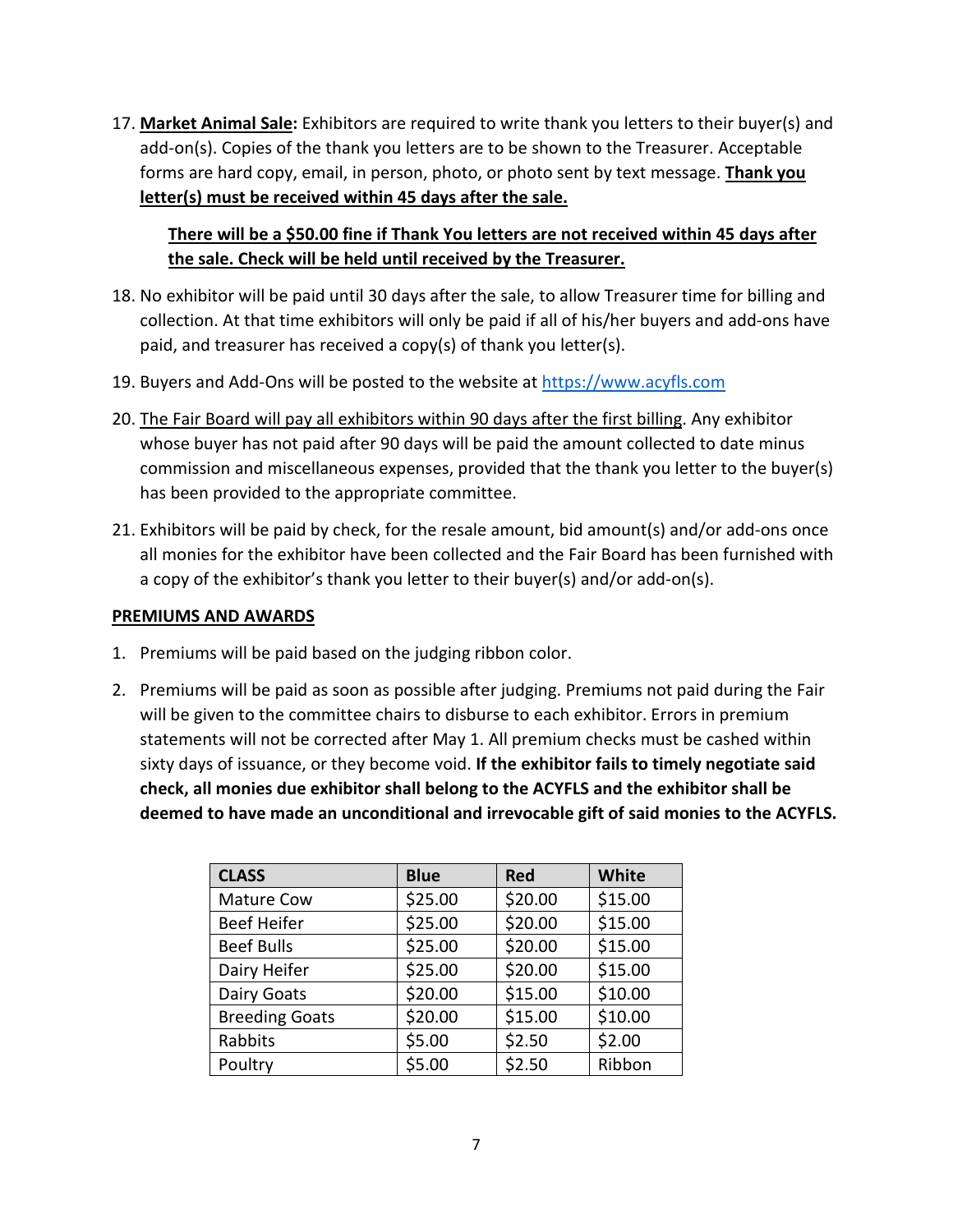#### **JUDGES AND JUDGING**

- 1. The first-place **blue** ribbon animal from each class will compete for Grand Champion. There must be a blue ribbon animal in at least one class to have a championship class. The blueribbon animal that stood second in the class from which the champion came, will compete with the first-place blue-ribbon animals of the other classes for Reserve Champion. Grand Champion or Reserve designation will be at the discretion of the judge.
- 2. Judges will not award premiums to any article, product or animal that is not deserving. It must be judged individually worthy.
- 3. The decision of the judge shall be final.
- 4. Any exhibitor or parent who interferes with the judging will cause the exhibitor to be excluded from competition; if done after judging, the premiums awarded will be forfeited.

#### **HEALTH RULES**

- 1. All health rules as outlined by the Florida Department of Agriculture, Division of Animal Industry and under each specific department must be strictly adhered to. Any violation of these rules will be grounds for disqualification of entry. A certified state inspector will be on the grounds to check in all animals and accompanying papers. No animals are to be unloaded without approval from the inspector on duty.
- 2. All animals must be accompanied by an official Certificate of Veterinarian Inspection (except for swine, rabbits, and poultry) listing permanent identification and must be free of evidence of disease.
- 3. Young stock accompanying their dams must be listed on the Certificate of Veterinarian Inspection and inspected by the State Veterinary Inspector upon entry into the Fairgrounds.
- 4. Only animals being shown at the ACYF&LS are permitted on the Fairgrounds.
- 5. Any evidence of tampering with animals will automatically disqualify any entry. This includes such things as filling with a foreign substance and the use of tranquilizers or drugs. It is illegal to feed ruminant by-products to any ruminant animals.
- 6. The Cattle Identification Rule will be in effect (Chapter 5C-31). The Rule will require cattle 18 months of age or older moving within the state to be tagged with Official Individual Identification. Cattle moving to Approved Tagging sites for tagging, cattle moving directly to slaughter, and cattle moving between pastures under normal ranching operations, without changing Ownership are exempted under the rule.
- 7. **The Swine Identification rule will be in effect**. Federal regulation, 9CFR.71.19 requires that all swine being shown at Fairs or exhibitions (interstate commerce) must have official individual identification at tag in until termination of project. Swine presented that do not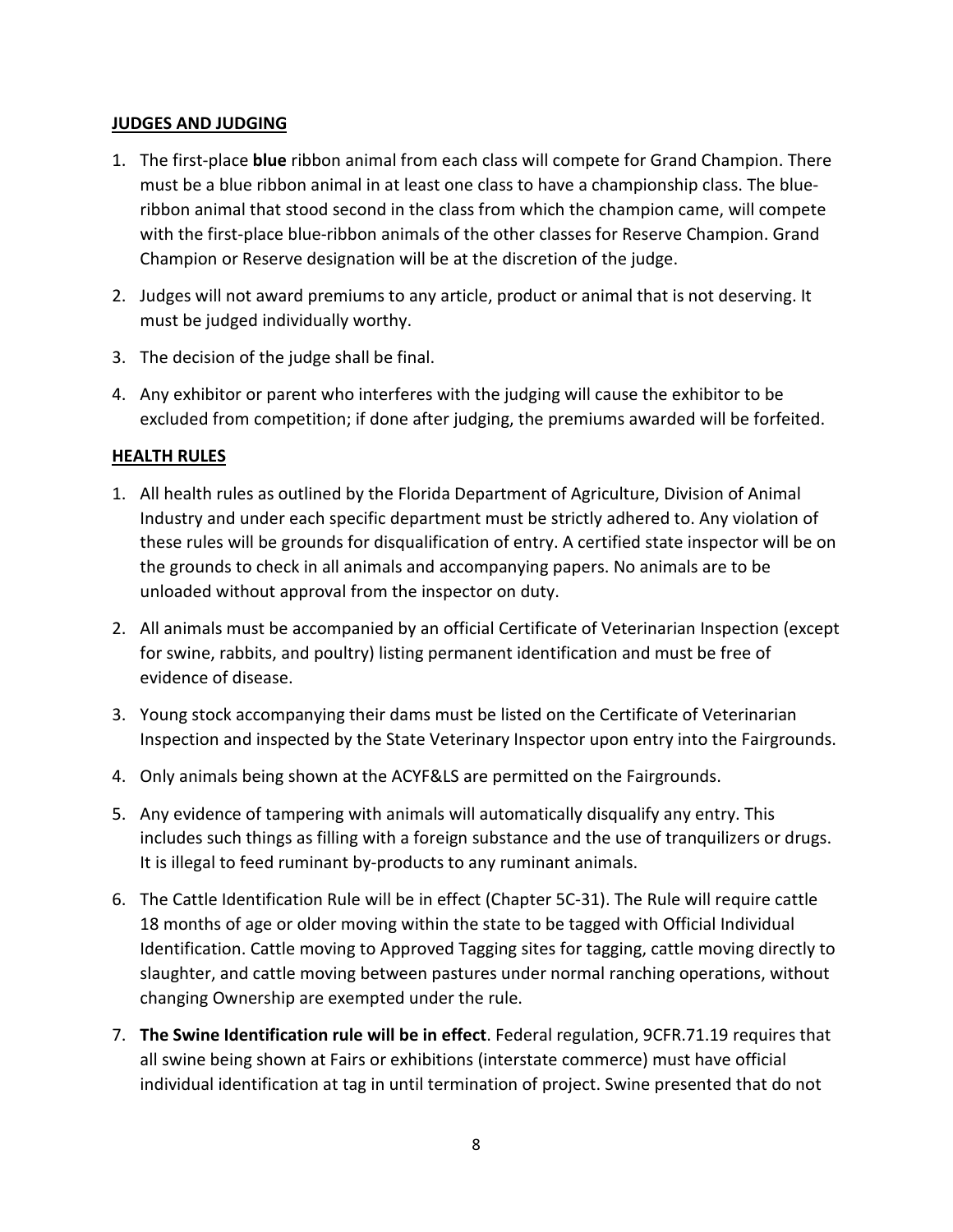meet the federal official individual identification requirements may not be allowed entrance into the Fair. The list of approved swine identification devices/methods includes:

- Radio Frequency Identification (RFID) ear tags
- National Uniform Ear Tagging System (NUES) ear tags
- Ear notching if the ear notching has been recorded in the book of record of a purebred registry association with registry association documentation accompanying animal
- Ear or flank tattoo for those recorded in the book of record of a swine registry association with registry association documentation accompanying animals

#### 8. **LIVESTOCK DRUG POLICY:**

- This policy is put in place to comply with USDA Food Safety Inspection Service rules. Animals are often tested at the time of slaughter to monitor the illegal use of antibiotics, growth regulators, and other drugs that require a withdrawal period.
- Exhibitors must read all labels and comply with label instructions (i.e. dosage, proper administration, withdrawal, etc.)
- Types of products that may include withdrawals, but not limited to antibiotics, vaccines, feeds and feed additives, dewormers, pour-on parasite control and implants.
- Any off-label use (contrary to label instructions) must be accompanied with veterinarian prescription. This document must be presented to show chair.
- In case treatment due to illness is necessary within the specified withdrawal period, exhibitor must contact chair by Fair weigh-in. The committee will then arrange an alternate marketing plan provided the animal is healthy.
- If illegal drugs or foreign substances are detected, it will result in forfeiture of all sale proceeds.

#### **DISEASE/SICK ANIMAL**

In the event of a sick or suspected diseased animal, the animal should be isolated in the designated area (TBD) and closely monitored. The animal Owner will be contacted immediately. All potentially infectious materials such as feces, blood and bedding shall be carefully collected under supervision of a Board Member or designee and removed from other animals. This material shall be saved until evaluated by the responding DVM. The on-call large animal DVM (TBD) should be contacted for further advice and response. If the animal Owner requests a DVM of their own choosing, services rendered may be at their own expense. Animals that have been in close contact with the sick animal will be monitored and their Owners notified.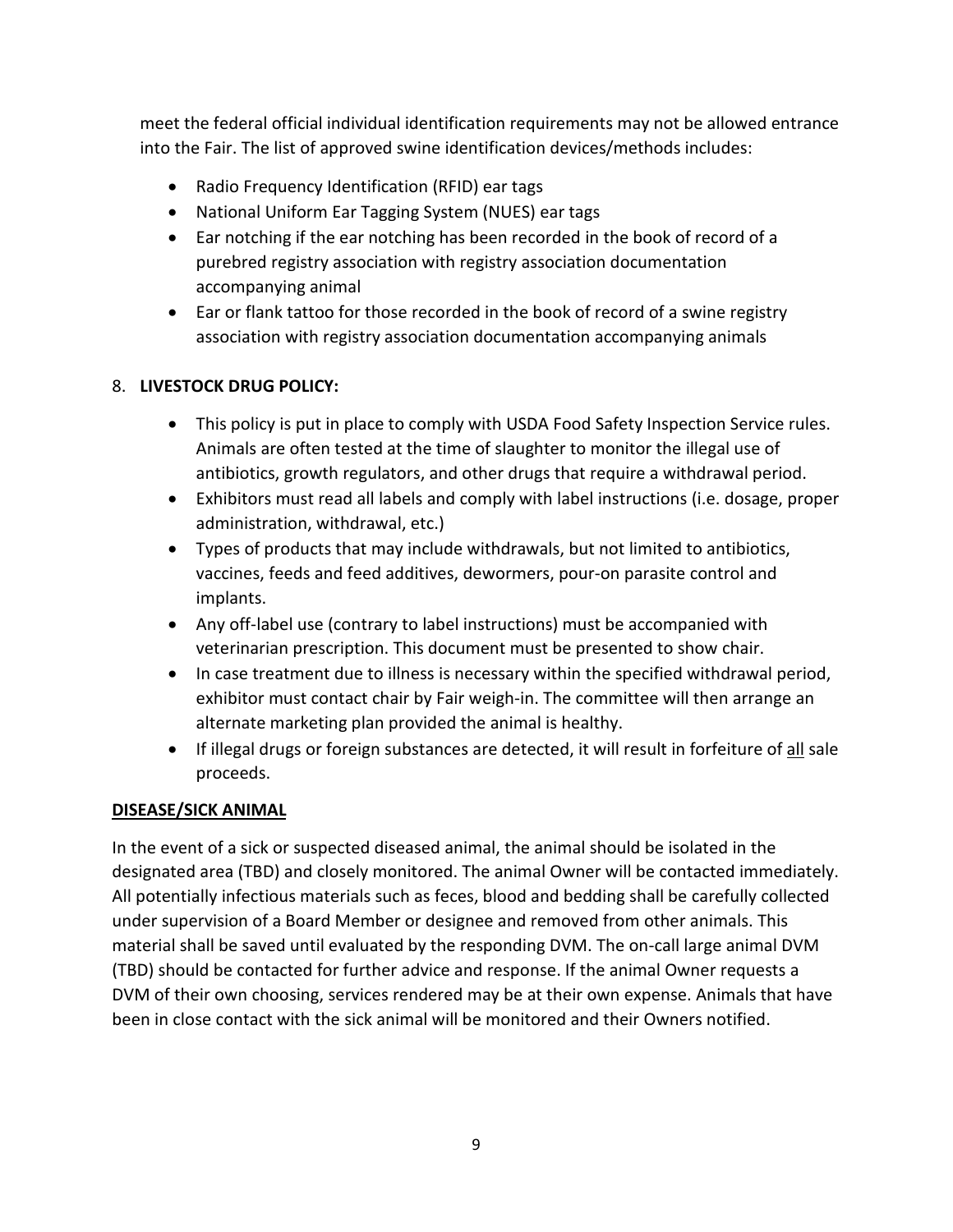#### **RELEASE OF LIVESTOCK**

Specific release times are specified by each show committee. Removal of any animals or exhibits prior to designated release time, unless approved by the appropriate show committee, will cause forfeiture of all premiums won, all fees paid and the right to further participation in the show.

#### **LIABILITY FOR LOSS OR THEFT**

- 1. The Owner or custodian of property of any kind brought to the Fairgrounds, either for exhibit or for other purposes assumes, as a condition of its admission to the grounds, all risk and/or responsibility for its loss, damage or theft.
- 2. The Show, its officers and employees, cannot and will not accept responsibility and liability for any damage or injuring resulting from theft, fire, the elements, accidents or other conditions or causes; whether to exhibits, property of exhibitor, vehicles on the grounds and articles left therein, and any other property of any nature, whatsoever.
- 3. Animals are restricted to designated area of Fairgrounds and must not be taken from designated area. Violators are liable for any damage incurred by Owner or animal.

#### **SPONSORSHIPS**

- 1. The Fair Board will not accept a sponsorship for any contest from any individual(s) or business(s) that did not pay a previous commitment to a sponsorship, bid or add-on.
- 2. Sponsorships need to be paid before the Fair; the Treasurer will not be billing sponsors after the Fair.

#### **TERMS AND CONDITIONS OF SALE**

Definitions:

- Resale Buyer: Buyer(s) that purchase the market animal for an agreed upon price per pound prior to the Market Animal Sale.
- Resale Price: Amount per pound agreed upon by the resale buyer prior to the Market Animal Sale.
- Buyer: The actual buyer(s) that bids the highest during the market animal sale.
- Custom Kill: Animal will go to USDA or FDACS slaughter facility selected by the ACYFLS Board.

Buyer will receive the meat after paying the cut and wrap fee to the slaughter facility.

- Add-On: Business(es) and/or individual(s) that donate to the individual 4-H or FFA exhibitor (flat amount or per pound).
- Carcass: The price of the carcass will be based on the resale value/carcass value.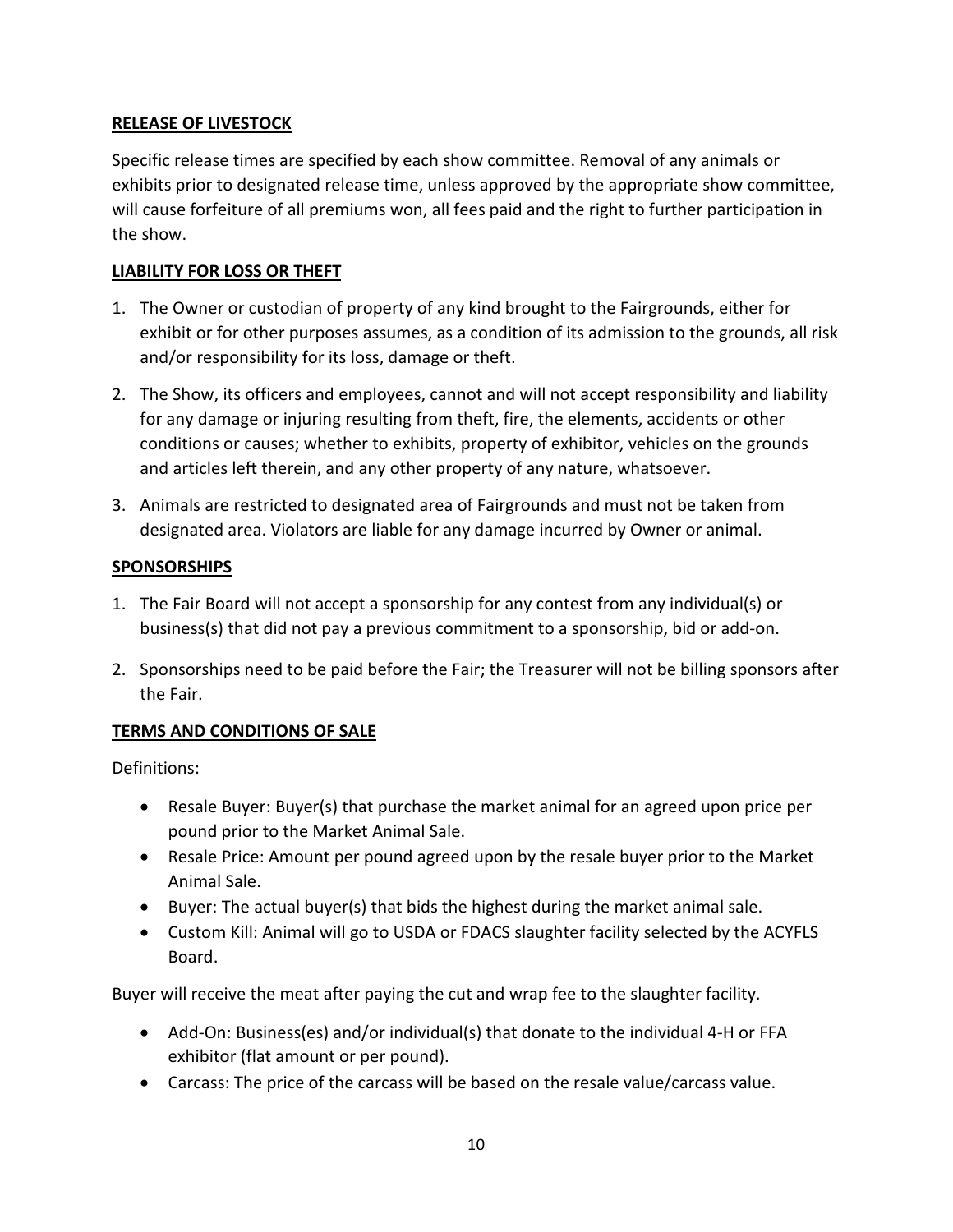- 1. All market animals will be consigned to the Market Animal Sale.
- 2. All market animals are part of a terminal show and will be harvested at the conclusion of the Fair.
- 3. Animals will be sold in order of class placement with replacement and light animals at the end of the sale order.
- 4. Each animal will be sold separately to the highest bidder.
- 5. Auctioneer will determine the highest bidder and settle all sale disputes.
- 6. Persons must be at least 18 years of age to bid on animals and/or sign a sale invoice. Any person buying animals for another person must **legibly print then sign their name and provide a complete billing address and telephone contact number for the invoice.**
- 7. Once the invoice is signed and acknowledged confirming if the animal will be Resale or Custom Kill, there will be **NO CHANGES PERIOD** to resale or custom kill status.
- 8. The ACYFLS Association will not accept bids or add-on(s) for any contest from an individual (s) or business(es) that did not pay a previous commitment to a sponsorship, bid or add-on.
- 9. All payments should be made payable to Alachua County Youth Fair & Livestock Show Association (ACYF&LS). Terms are cash, personal check, business check or credit card due at Market Animal Sale or upon receipt of initial invoice. All buyers are encouraged to pay on the day of the Market Animal Sale. All add-ons sponsors are encouraged to pay in advance via PayPal and/or on the day of the Market Animal Sale. All add-on payments must be paid by end of Sale Day.
- 10. The process for payment of Market Animal Sale funds will be as follows:
- a) Buyers will be encouraged to pay the day of the Market Animal Sale by cash, personal check, business check or credit card.
- b) Buyers that do not pay on day of sale will be billed after the sale is closed and will be allowed 30 calendar days to submit payment due in full.
- c) If after invoice the Buyer has not paid within 30 calendar days, a friendly reminder will be submitted (via email, mail or fax) allowing 30 additional calendar days for payment in full. **If at the end of this time frame payment has not be received, a \$50.00 late fee will be applied for each buyer.**
- d) If a bill is not paid at the end of 60 days, **a certified letter will be sent** stating that the Buyer has **30 calendar days** to submit their payment, or they will be assigned to small claims court. If a judgement is awarded; then the Board will seek remedy to attaching a lien to the Buyers property.
- 11. All checks returned because of insufficient funds will be charged **the current bank fee.**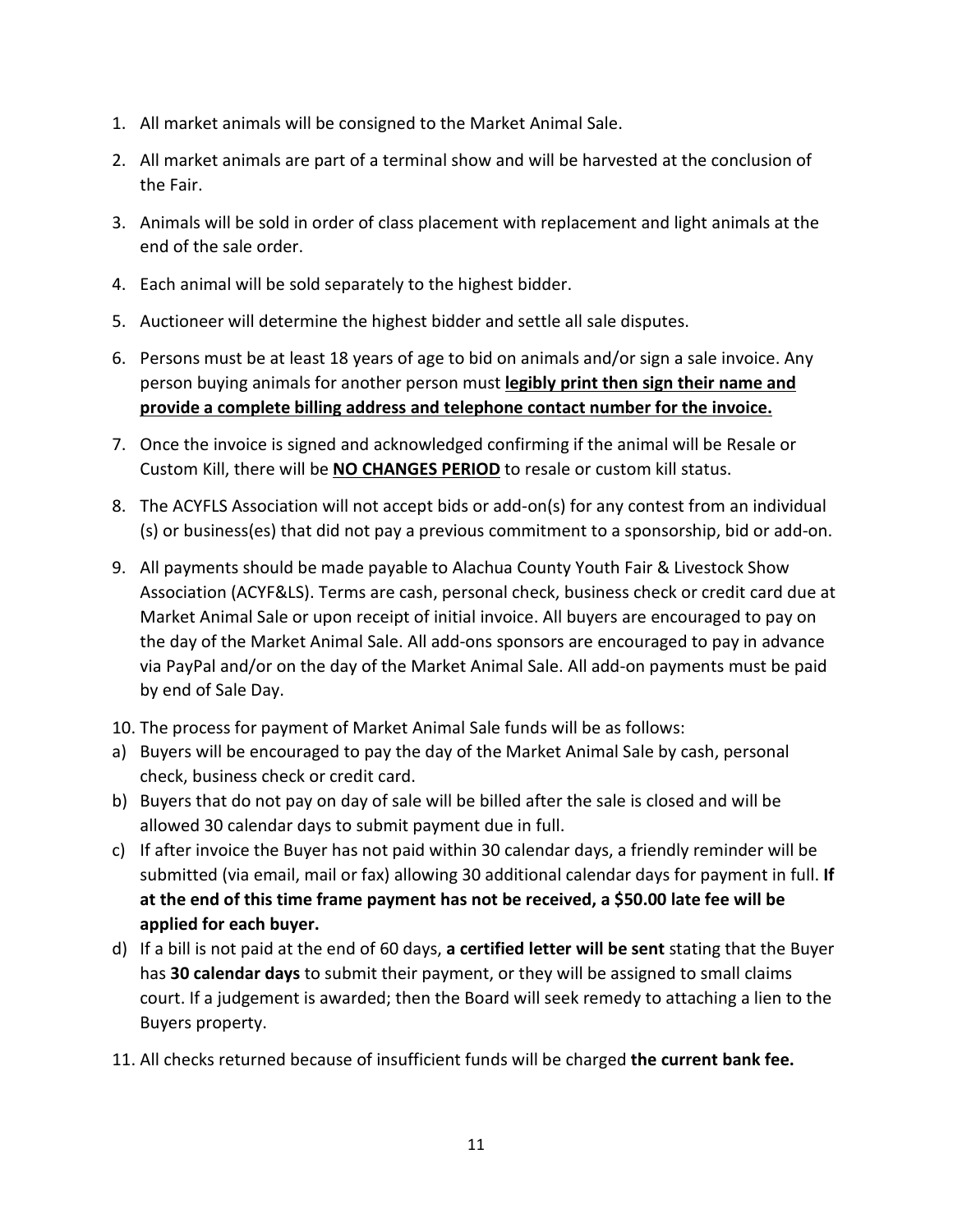- 12. Any money collected or spent in the name of the Alachua County Youth Fair and Livestock Show must be routed through the Association's general fund.
- 13. No more than five (5) buyers will be **billed** per sale invoice. The treasurer will not invoice any buyer for less than \$100.00. It is recommended that a buyer bid and pay at least .50/lb. on the invoice.
- 14. All add-ons of less than \$100.00 will be due prior to the end of the Sale. **These add-ons can be paid via PayPal in advance with details by exhibitor or must be paid on the day of the Sale attached to COMPLETED add-on form. All payments should be made payable to Alachua County Youth Fair & Livestock Show (ACYFLS). No add-ons will be announced at the sale.**
- 15. **All qualified Market Animals will be sold prior to the Market Animal Sale to a resale buyer(s) and a resale price will be established for Market Animals. The resale price will be paid by the Resale Buyer. No resale credit will be given to the individual (Market Animal Buyer(s).**
- 16. **Buyer(s) will be responsible to pay the bid price per pound. Example: Buyer bids \$1.00 per pound on a 280-pound hog; the buyer is responsible to pay \$280.00.**
- 17. The maximum sale weight for market steers 1400 pounds, market hogs 295 pounds, and market goats 125 pounds.
- 18. Exhibitors with Market Animal will pay a 7.5% sales commission of which will be deducted from their final check. Miscellaneous expenses will be accessed by the **ACYFLS Association.**

#### **CUSTOM KILLS**

**Custom Kill carcass buyer(s) MUST pay their invoice amount (bid amount), and resale amount carcass amount), IN FULL, on the day of the Market Animal Sale. Payment for the carcass is NOT tax deductible. Only bidder (or one of the five buyers) that purchase the Market Animal will be allowed to purchase the custom kill carcass.**

Only those designated by the Fair Association will transport animals to the designated slaughter facility.

Steers, Swine and Goats for custom kill will be delivered to selected processing plants, designated by the Sale Committee and must be accompanied by a Cut and Wrap Sheet specifying the cutting and wrapping instructions. The Cut and Wrap fee is paid to the processing plant by the Carcass Buyer(s).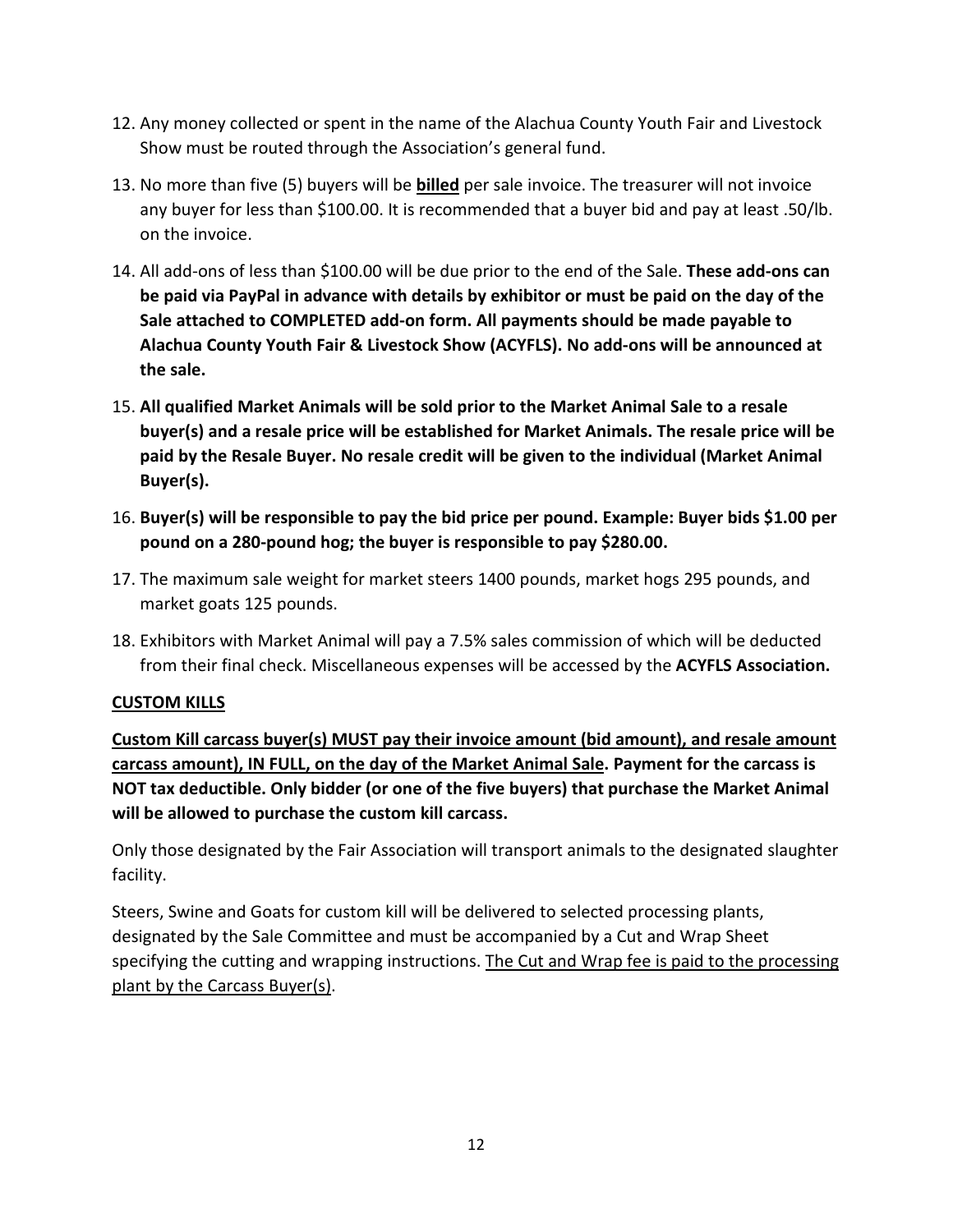#### **PARKING, TRAFFIC PATTERNS AND ATV USE**

- 1. Please drive carefully due to children present and slowly to limit dust as much as possible. Careless drivers will be asked to leave the Fairgrounds because of the significant safety risk. There will be a Maximum 10 MPH at all times on the Fairgrounds. Please park trailers in areas designated for trailers and all other vehicles park in designated parking areas.
- 2. Traffic control patterns may change as needed during the event. Please be aware of traffic cone patterns and do not park in an area blocked off with cones or other traffic control devices. They are intended to keep everyone safe and to keep the event in compliance with County Regulations.
- 3. **ATV's and Golf Carts will not be allowed on the Fairgrounds!**
- 4. **All Livestock trailers will be parked in the NW corner of the Ag & Equestrian Center.**

#### **CAMPING RULES**

- 1. Camping is open to anyone **involved** in the Youth Fair. Preference is given to board members and then exhibitors.
- 2. A \$50.00 per camper will be charged to cover utility and insurance expenses.
- 3. An application, Camper Liability Waiver, (must be completed online at [www.acyfls.com\)](http://www.acyfls.com/), and \$50.00 fee are due to the Fair Board for approval by February 1, 2022. **All three items must be received for application approval by February 1, 2022. Applicants will be assessed a \$25.00 late fee for items received after this date. Returned checks will result in denial of camping in the future.**
- 4. There will be a limit of two vehicles per site with a parking pass. The speed limit is 5 mph at all times.
- 5. All campers, trailers, trucks, etc. must be parked in space designated by the Fair Board.
- 6. **Use of alcoholic beverages, narcotics, or illegal substance is prohibited**; if violated the campers will be asked to leave and not allowed to camp at the Youth Fair in future years.
- 7. Anyone displaying undesirable conduct, as determined by the Fair Board, will be asked to leave and not allowed to camp at the Youth Fair in future years.
- 8. All campers are responsible for keeping their campsite neat and clean. All trash and waste must be disposed of in an approved manner. There will be a \$50.00 cleanup fee assessed for sites with trash left after the occupants vacate the site.
- 9. All campers will need to be removed from the Fairgrounds by 12:00pm on Wednesday after the Fair.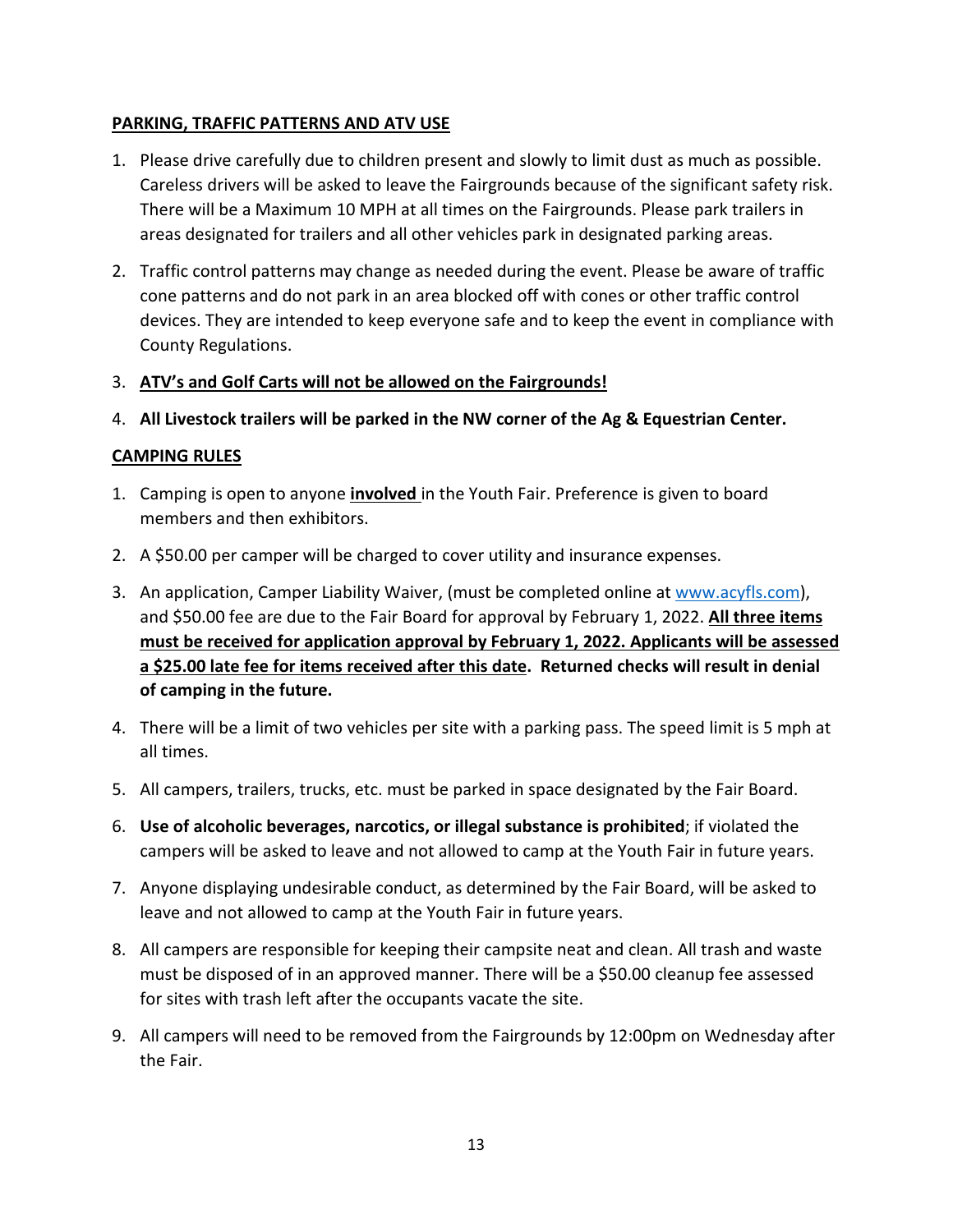- 10. Minors will not be allowed to stay on the grounds after 9:00pm, unless a responsible adult accompanies them. Exhibitors over 18 do not qualify as adult supervision.
- 11. Application must have all names of persons camping for the duration of the Fair. If a guest wants to join a campsite for the night, the name of the guest must be submitted to the Camping Committee before the gates are closed for the night.
- 12. **GATES WILL BE CLOSED AT NIGHT**. Designated times of gate closure and opening will be posted in the Fair schedule and given to all Fair campers. Campers are responsible for making any necessary arrangements to comply with these gate closure/opening times. While emergencies do happen, please remember you will be waking someone up to let you in or out. Please consider this when deciding if your situation qualifies as an "Emergency".
- 13. **Reservation of 50 amp campsites**: Campsites with power are limited. Reservations of sites will be made on a first come first serve basis, with preference being given to board members and then exhibitors. The camping committee will assign campsites. Every attempt will be made to accommodate assignment requests within reason.
- 14. **The camping application** is online.

#### **SCHOOL TOURS**

**Explanation**: School tours is an educational opportunity for elementary students across Alachua County to come to the Fair and learn about the various livestock and non-livestock projects that 4-H and FFA members work so hard on each year.

**Date: Monday, March 7, 2022 from 9:30am to 12:00pm**. Sign-up sheets will be posted at the arena. Exhibitors must sign-in and sign-out to receive credit for their club and to gain his/her points.

**Dress Code for School Tours**: Show attire is appropriate for those exhibitors who are participating. FFA members and 4-H members may wear their club polo shirts. Shirts must have a collar and be tucked in. Jeans and closed-toed shoes are acceptable.

- 1. No cursing
- 2. School groups are not to be led near the back tents or in the back of the main arena. Only take groups to the activities on the itinerary.
- 3. Exhibitors helping cannot leave their group or assigned station until a committee member has released them.
- 4. There is to be no exercising or practicing with animals in the arena while groups are still being walked around. No exhibitors or parents are allowed to walk through the arena to get to the barns during the tours. Only those exhibitors chosen to be in the arena are allowed in the area during this time.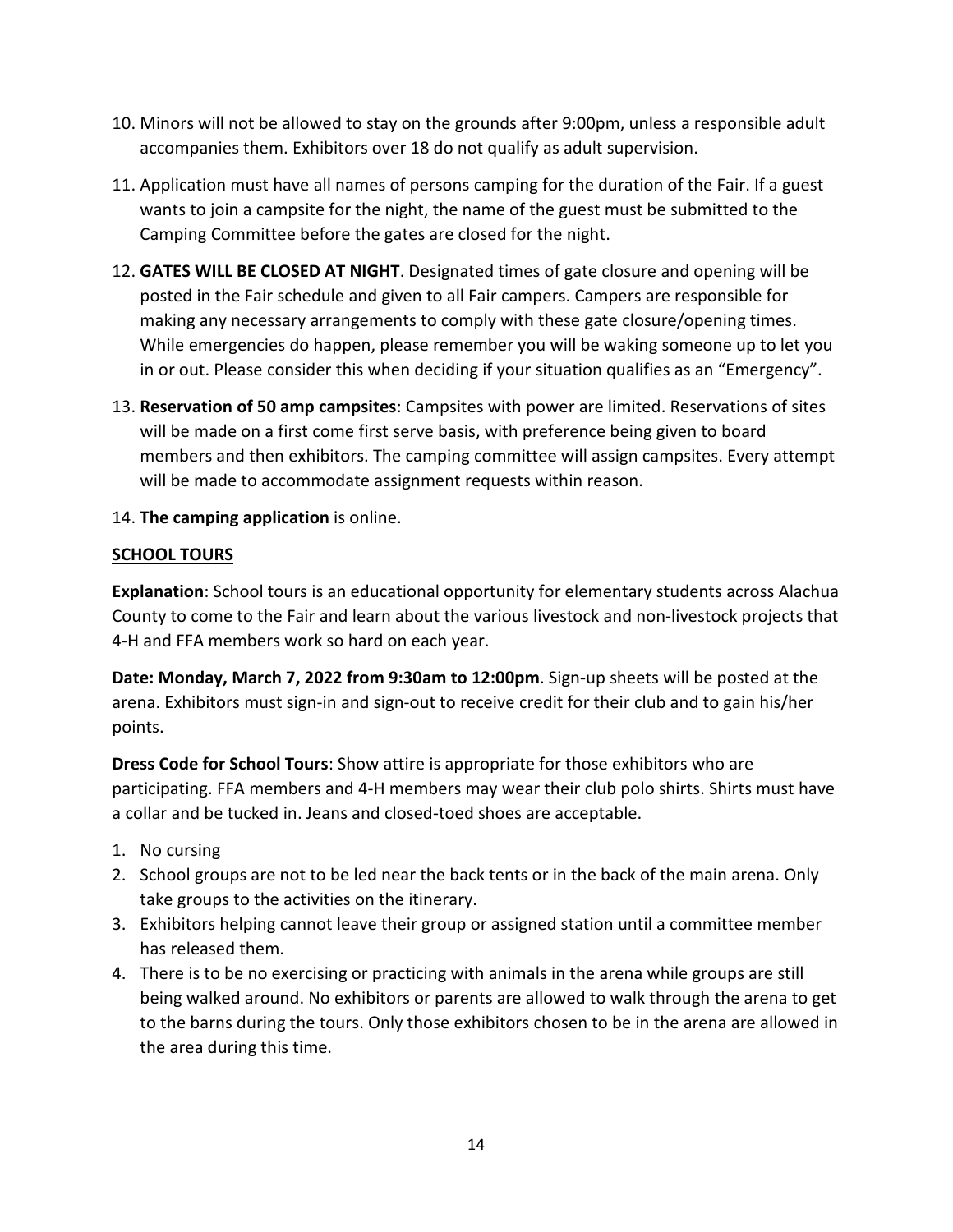#### **EMERGENCY PLAN**

• In the event of weather-related emergency or an unusual occurrence, those unable to leave the Fairgrounds should report to the **Extension Auditorium.** Prior to responding, animals in the Barn Area should be secured if time and circumstances permit. Human life will be priority over animal. Anyone choosing to leave when the order to shelter is given will do so at his or her own risk. In the event of known incoming bad weather, announcements will be made so people can make informed decisions as to their actions.

All Fair activities will be postponed until the situation has ended.

- The main gates at the Ag & Equestrian Center will be closed during an emergency so if there are any loose animals resulting from the emergency they will be contained.
- Board members or their designees will be posted at every entrance/exit to the Auditorium to assist with orderly entering and leaving the building.
- Emergency services will be contracted via the 911 system as needed.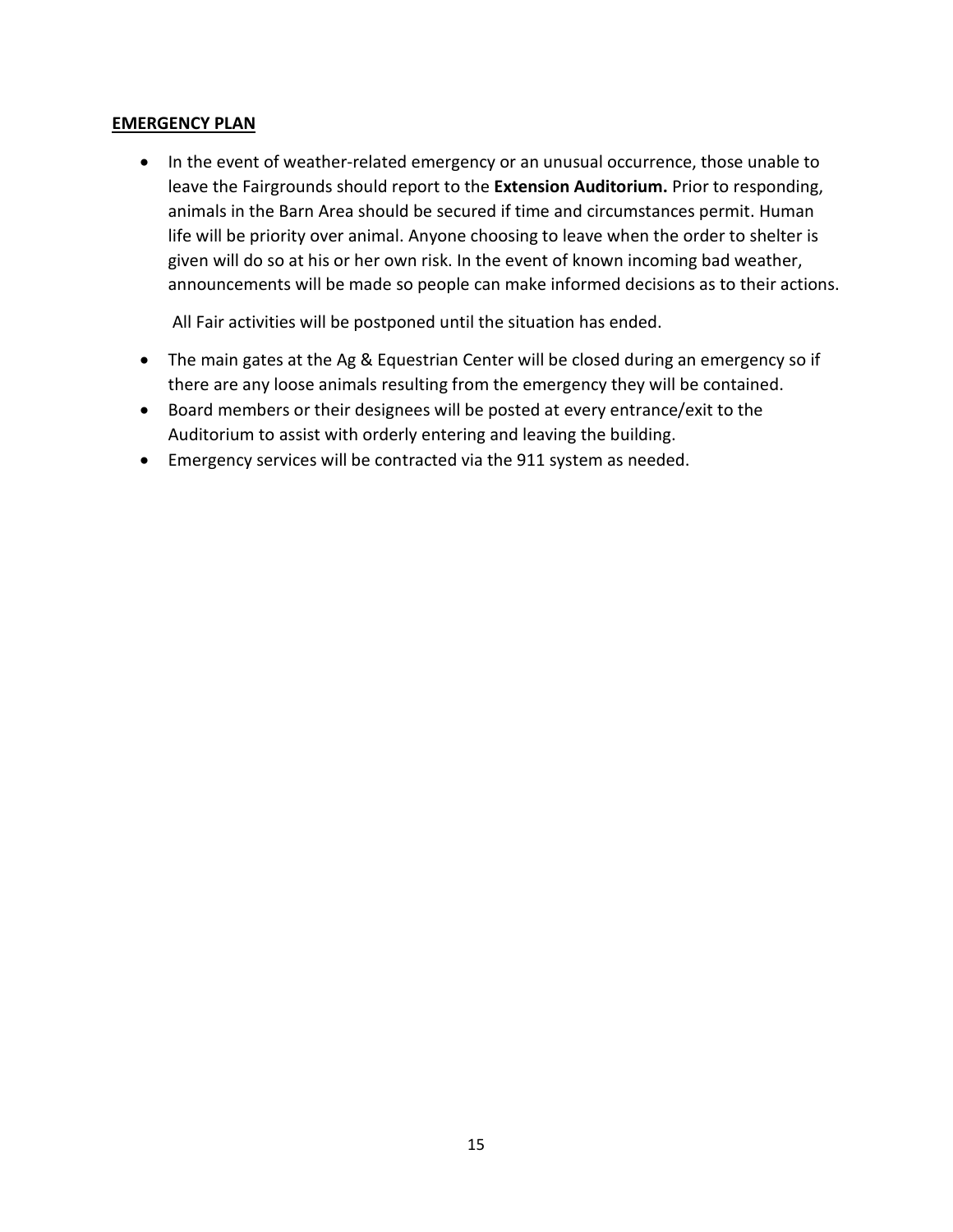#### **AMBASSADOR PROGRAM**

#### **PURPOSE:**

To promote the youth of Alachua County who participate in the Alachua County Youth Fair & Livestock Show events; to educate the public about the Fair, to help where needed throughout the Fair year, to encourage participation and support from the community, and to contribute to the community by doing volunteer work.

#### **TERM:**

Ambassadors will serve a one-year term beginning in October. They will meet bi-monthly or as needed.

#### **APPLICATION**

**Due date: October 5**. The application form and attachments will be submitted online at [https://forms.gle/P2dnfNtKCYzq7aX88](https://urldefense.com/v3/__https:/forms.gle/P2dnfNtKCYzq7aX88?fbclid=IwAR2QuxYUT64zycYAWZfoIDDfwEq-t1qDzJJFGsKhvFVEb6fJEsMneqw7Bv4__;!!LGX2LR-tWgttPq0!Xt8yEXrp_oewropAX12WkRIKWOUW8piXRIkiaw87HwF0pRwRJMaXabToZuz-9flC4vzZAw$)

#### **APPLICATION PROCEDURE:**

- 1. Two letters of recommendation. Suggestions for possible sources of recommendations include but are not limited to FFA Advisors, 4-H leaders, employers, teachers and local community members.
- 2. A copy of latest report card
- 3. Give a prepared speech on October 14, 2021 at the Fair Board meeting.

#### **ELIGIBILITY REQUIREMENTS:**

- 1. You must agree or abide by the most recently adopted Rules & Regulations of the Alachua County Youth Fair & Livestock Show.
- 2. You must be a registered member of an Alachua County 4-H Club or FFA Chapter.
	- a. 4-H Member Age 14-18
	- b. FFA Member Grade 9-12
- 3. You must have participated in the Alachua County Youth Fair & Livestock Show a minimum of one year and participating in the upcoming Alachua County Youth Fair & Livestock Show.
- 4. You must have and maintain a minimum grade point average of 3.0 throughout the year.
- 5. If selected for this position, you must serve a minimum of 20 volunteer hours:
	- a. 10 hours of community service work on behalf of the Alachua County Youth Fair & Livestock Show.
	- b. 10 hours of Fair related activities.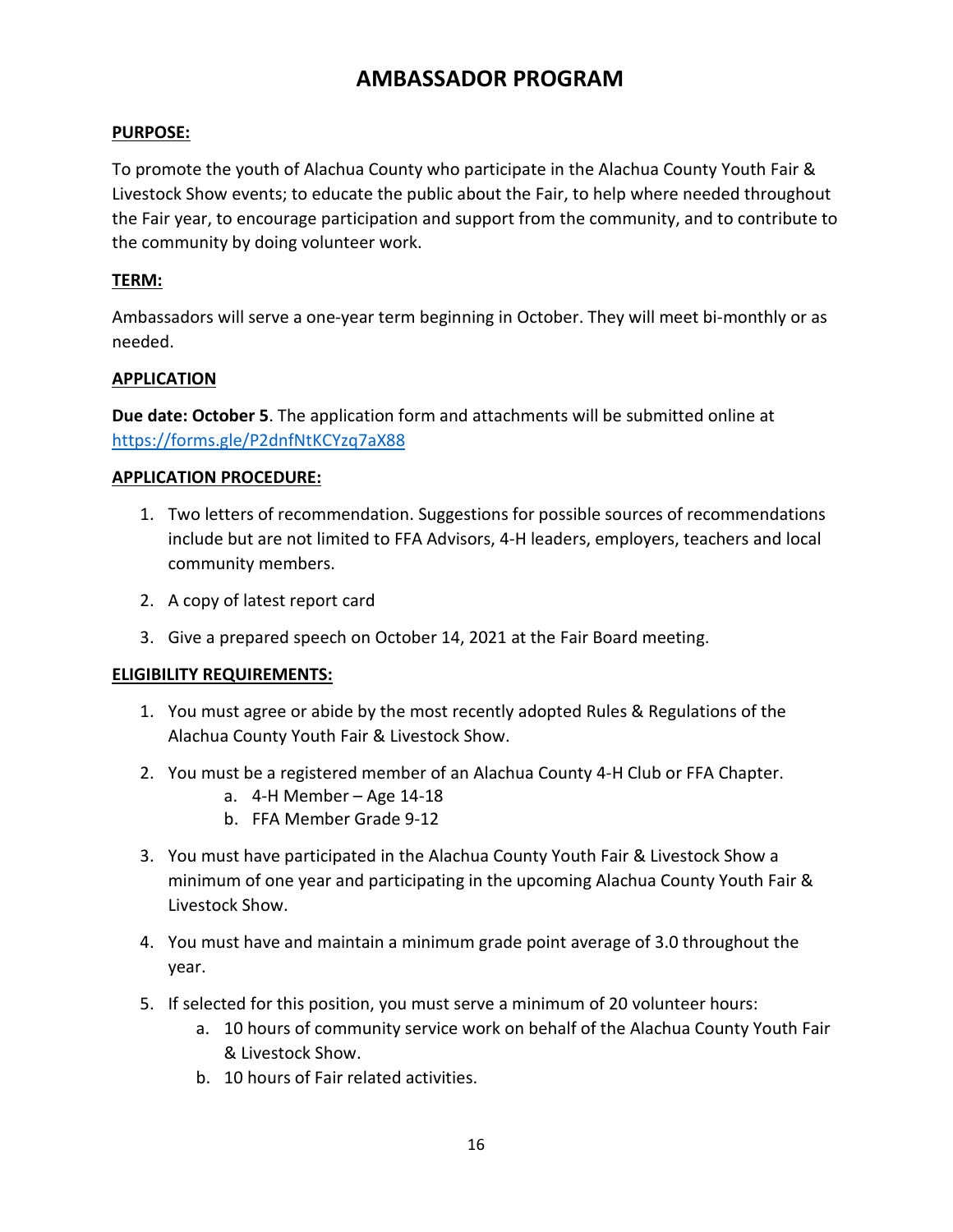- 6. You must be able to travel and participate in evening and weekend activities.
- 7. The Ambassador Coordinator reserves the right to request the resignation of an Ambassador due to non-compliance with any of the above rules.

#### **INTERVIEW:**

New applicants will be notified of their interview day and time once all applications have been received. Make sure to arrive on time and dress appropriately. Research the history of the Fair and be able to answer questions related to the Fair and the events that go on. Think of the qualities you possess that you think will make a great candidate for the position and why. Have a 2-minute speech prepared on "How will you plan to serve in the ambassador role in the months leading up to the Alachua County Youth Fair?"

#### **UNIFORMS:**

A polo shirt will be provided to each ambassador. The official dress will be the provided polo shirt with khaki pants or khaki skirt. Unless otherwise specified, the official dress is to be worn at every event.

#### **AWARDS:**

Each ambassador will receive \$200.00 at the end of the year once all requirements have been met.

#### **ALL BEEF**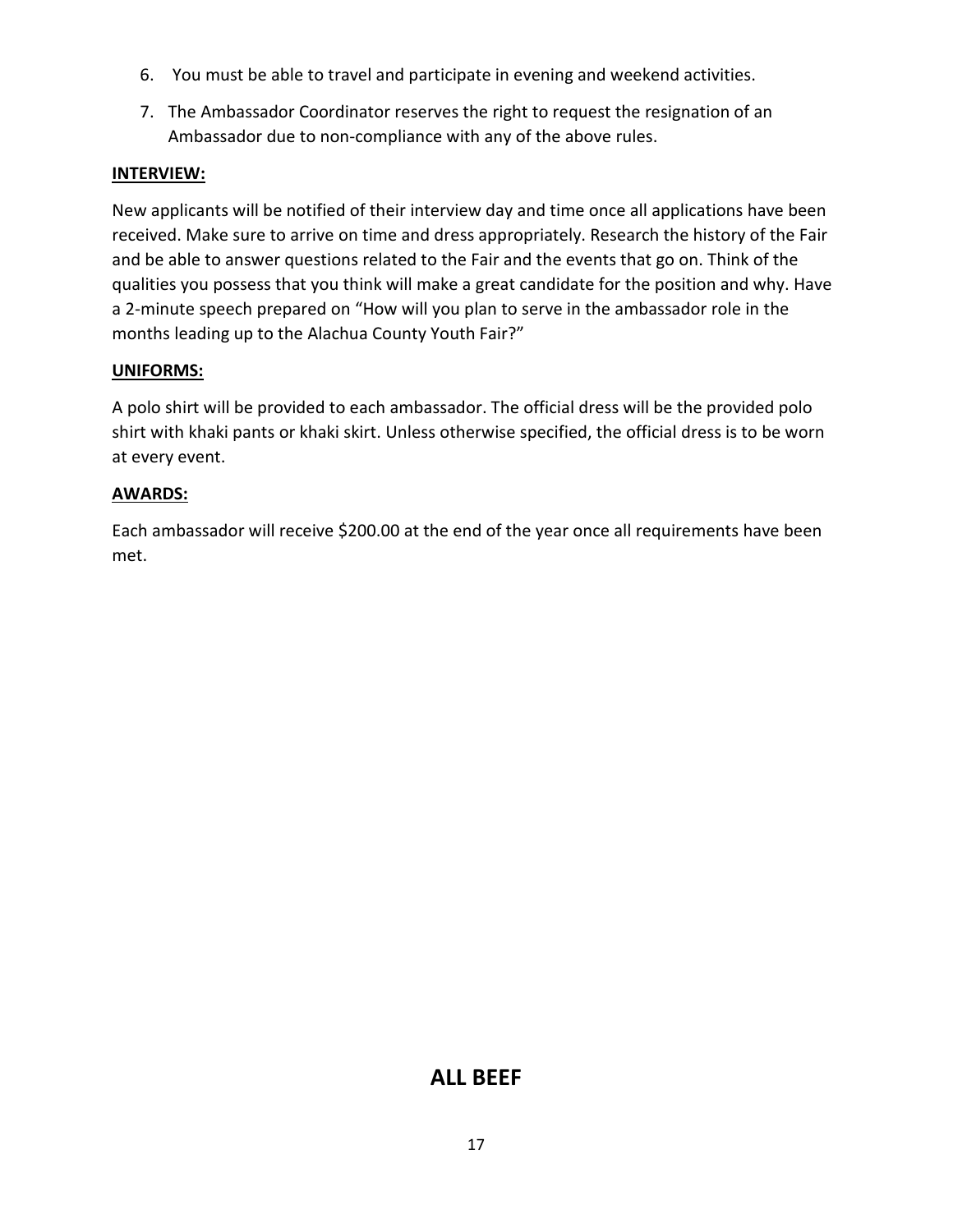#### **GENERAL RULES**

- 1. To enter the Fair all beef animals must have a valid Health Certificate from a Veterinarian that will be presented to the state inspector before being allowed to enter the Fairgrounds.
- 2. The Beef Committee will make an unloading area/lane for animals ONLY (animals to check in). All other equipment can be unloaded in front AFTER animal is checked in. No exceptions and NO parking in lane.
- 3. **No show boxes or tack items, feed storage, or hay storage in barn, unless otherwise specified at the time of check in by Beef Committee.**
	- Grooming chutes must be placed in designated areas outside the barn. Grooming chutes may not arrive at the Fairgrounds before the time and date specified by the Beef Committee.
	- **NO blowers allowed/used in the barn.**
	- **Fans used in the barn MUST be out of the walkway at all times for safety purposes.**
- 4. All beef animals must be secured by a halter and a neck rope at **ALL** times while in the beds.
- 5. All animals must be halter broken and the exhibitor able to handle animal(s) before entering the barn. All beef animals must go through a screening committee to ensure exhibitors can control their animals. Show or Fair Committee reserves the right to disqualify unruly animals at any time during the Fair. Animals that are uncontrollable will **NOT** be allowed to show.
- 6. The committee may visit each exhibitor or chapter any time after the entry deadline.
- 7. All grievances will be brought before the grievance committee and all decisions of that committee will be final.
- 8. Petitions for exceptions to these rules may be considered by the Beef Committee and their decision will be final.
- 9. All market and breeding Chapter or Club animals must be registered to a specific exhibitor with an alternate listed at the time of entry. (All entries will be in by December 1, 2021)
- 10. In order to reduce the chances of bodily harm to the exhibitors, spectators, and other animals, all Beef Cattle must be dehorned to enter the show. Any visible horns may be grounds for disqualification from the show as determined by the Beef Committee.
- 11. Late arrivals will not be accepted. All animals shall be in place on the day of designated arrival. No Exceptions. Medical emergencies may be considered by the Beef Committee.
- 12. Any clipping of beef animals should be done prior to being brought to the Fair. Any clipping done on Fairgrounds can only be done by any registered ACYF&LS exhibitor. Violation of the rule will result in a \$50.00 fine and second notice will be dismissal from the Fair. The show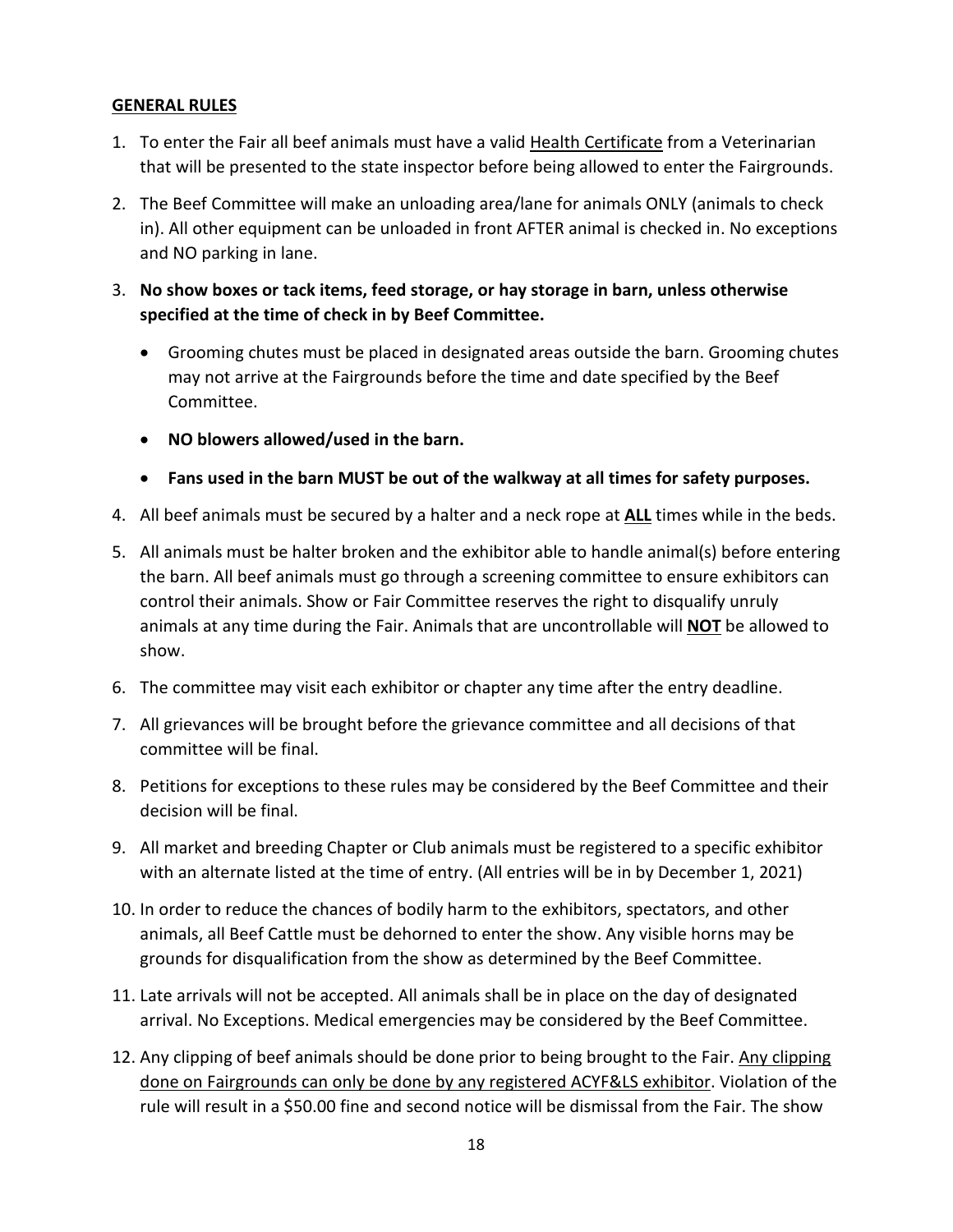will be a Blow and Go and is defined as soap and water only for the duration of the ACYF&LS. Animals will be checked when entering the show ring. Animals found that have any grooming materials used will be given a **WHITE RIBBON**.

- 13. The Fair Screening Committee shall have the right to mouth animals to determine age.
- 14. All Breeding Beef must be owned or leased and in possession of the exhibitor at the time entry forms are due.
- 15. Exhibitors with leased Breeding Beef must fill out an Alachua County Youth Fair Lease Agreement and turn it in with the entry form.

#### **CLASSES**

#### 1. **All Beef Breeding exhibitors are limited to two animals per class**.

- If an exhibitor has more than one animal in a class, they will have to use another registered exhibitor of our Fair to help show the other animal.
- 2. The Modified Danish Judging System will be used.
- 3. After all animals are entered:
	- Market Steer class will be divided into classes by weight
	- Beef Heifer classes will follow the class chart in the rulebook (pg. 20)
	- Beef Bull classes will follow the class chart in the rulebook (pg. 21)
	- Beef Mature Cow classes will follow the class chart in the rulebook (pg. 22)

#### **BEEF HEIFER CLASSES**

| Class 1 | September 30, 2021 - June 1, 2021 | $\vert$ 6-9 months |
|---------|-----------------------------------|--------------------|
| Class 2 | May 31, 2021 – April 1, 2021      | $10-11$ months     |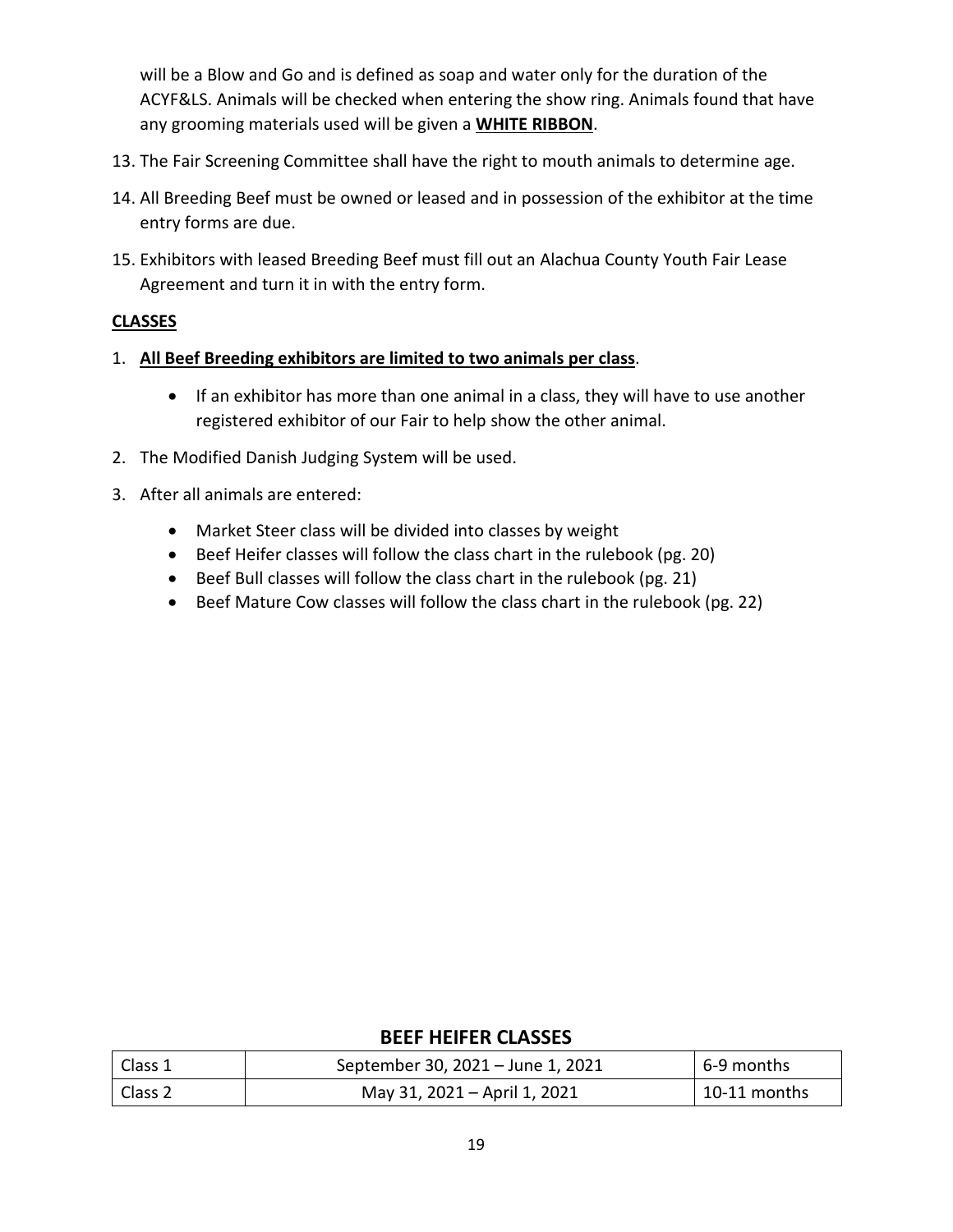|                                                                                                                                                                                      | <b>DIVISION 1 CHAMPION &amp; RESERVE</b> |              |
|--------------------------------------------------------------------------------------------------------------------------------------------------------------------------------------|------------------------------------------|--------------|
| Class <sub>3</sub>                                                                                                                                                                   | <b>March 2021</b>                        | 12 months    |
| Class 4                                                                                                                                                                              | February 2021                            | 13 months    |
| Class <sub>5</sub>                                                                                                                                                                   | January 2021                             | 14 months    |
|                                                                                                                                                                                      | <b>DIVISION 2 CHAMPION &amp; RESERVE</b> |              |
| Class <sub>6</sub>                                                                                                                                                                   | December 2020                            | 15 months    |
| Class <sub>7</sub>                                                                                                                                                                   | November 30, 2020-October 1, 2020        | 16-17 months |
| Class 8                                                                                                                                                                              | September 2020                           | 18 months    |
|                                                                                                                                                                                      | <b>DIVISION 3 CHAMPION &amp; RESERVE</b> |              |
| Class 9                                                                                                                                                                              | August 31, 2020 - July 1, 2020           | 19-20 months |
| Class 10                                                                                                                                                                             | June 30, 2020 - May 1, 2020              | 21-22 months |
|                                                                                                                                                                                      | <b>DIVISION 4 CHAMPION &amp; RESERVE</b> |              |
| Class 11                                                                                                                                                                             | April 2020                               | 23 months    |
| Class 12                                                                                                                                                                             | <b>March 2020</b>                        | 24 months    |
| Class 13                                                                                                                                                                             | February 2020                            | 25 months    |
| Class 14                                                                                                                                                                             | January 2020                             | 26 months    |
|                                                                                                                                                                                      | <b>DIVISION 5 CHAMPION &amp; RESERVE</b> |              |
| Class 15                                                                                                                                                                             | December 31, 2019 - November 1, 2019     | 27-28 months |
| Class 16                                                                                                                                                                             | October 31, 2019 - September 1, 2019     | 29-30 months |
| Class 17                                                                                                                                                                             | August 31, 2019 - July 1, 2019           | 31-32 months |
|                                                                                                                                                                                      | <b>DIVISION 6 CHAMPION &amp; RESERVE</b> |              |
|                                                                                                                                                                                      | <b>GRAND CHAMPION</b>                    |              |
|                                                                                                                                                                                      | <b>RESERVE CHAMPION</b>                  |              |
| ** Heifers cannot be older than 30 months on January 1 <sup>st</sup> , of the year of the Fair**<br>**** Heifers must be born at least by September 30, 2021 and weaned to enter**** |                                          |              |

#### **BEEF BULL CLASSES**

| Class 18 | September 30, 2021 - June 1, 2021 | 6-9 months   |
|----------|-----------------------------------|--------------|
| Class 19 | May 31, 2021 – April 1, 2021      | 10-11 months |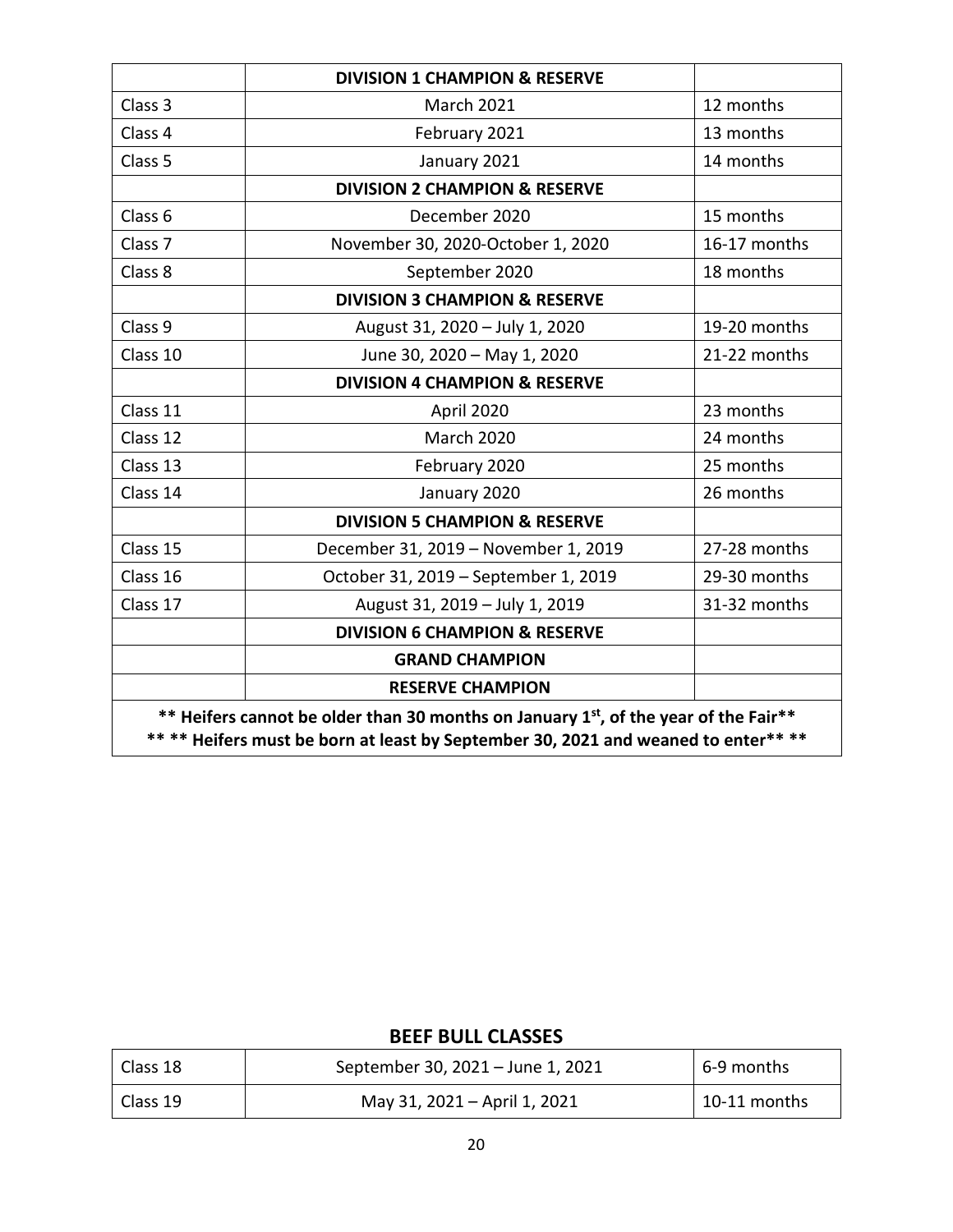|          | <b>DIVISION 1 CHAMPION &amp; RESERVE</b>                                                                                                                                                                                                                                                                                            |              |
|----------|-------------------------------------------------------------------------------------------------------------------------------------------------------------------------------------------------------------------------------------------------------------------------------------------------------------------------------------|--------------|
| Class 20 | <b>March 2021</b>                                                                                                                                                                                                                                                                                                                   | 12 months    |
| Class 21 | February 2021                                                                                                                                                                                                                                                                                                                       | 13 months    |
| Class 22 | January 2021                                                                                                                                                                                                                                                                                                                        | 14 months    |
|          | <b>DIVISION 2 CHAMPION &amp; RESERVE</b>                                                                                                                                                                                                                                                                                            |              |
| Class 23 | December 2020                                                                                                                                                                                                                                                                                                                       | 15 months    |
| Class 24 | November 30, 2020 - October 1, 2020                                                                                                                                                                                                                                                                                                 | 16-17 months |
| Class 25 | September 2020                                                                                                                                                                                                                                                                                                                      | 18 months    |
|          | <b>DIVISION 3 CHAMPION &amp; RESERVE</b>                                                                                                                                                                                                                                                                                            |              |
| Class 26 | August 31, 2020 - July 1, 2020                                                                                                                                                                                                                                                                                                      | 19-20 months |
| Class 27 | June 30, 2020 - May 1, 2020                                                                                                                                                                                                                                                                                                         | 21-22 months |
|          | <b>DIVISION 4 CHAMPION &amp; RESERVE</b>                                                                                                                                                                                                                                                                                            |              |
| Class 28 | April 2020                                                                                                                                                                                                                                                                                                                          | 23 months    |
| Class 29 | <b>March 2020</b>                                                                                                                                                                                                                                                                                                                   | 24 months    |
| Class 30 | February 2020                                                                                                                                                                                                                                                                                                                       | 25 months    |
| Class 31 | January 2020                                                                                                                                                                                                                                                                                                                        | 26 months    |
|          | <b>DIVISION 5 CHAMPION &amp; RESERVE</b>                                                                                                                                                                                                                                                                                            |              |
| Class 32 | December 31, 2019 - November 1, 2019                                                                                                                                                                                                                                                                                                | 27-28 months |
| Class 33 | October 31, 2019 - September 1, 2019                                                                                                                                                                                                                                                                                                | 29-30 months |
| Class 34 | August 31, 2019 - July 1, 2019                                                                                                                                                                                                                                                                                                      | 31-23 months |
|          | <b>DIVISION 6 CHAMPION &amp; RESERVE</b>                                                                                                                                                                                                                                                                                            |              |
|          | <b>GRAND CHAMPION</b>                                                                                                                                                                                                                                                                                                               |              |
|          | <b>RESERVE CHAMPION</b>                                                                                                                                                                                                                                                                                                             |              |
|          | **Bulls must not exceed 30 months of age as of January 1 <sup>st</sup> the year of the Fair**<br>** Only weaned bulls born before September 30, 2021 will be eligible to show**<br>**** A copy of registration papers must be provided with the entry form****<br>** All bulls 12 months and older must be shown with a nose lead** |              |

#### **BEEF MATURE COW**

| Class 35 | July 2019 - May 2019       |
|----------|----------------------------|
| Class 36 | April 2019 - February 2019 |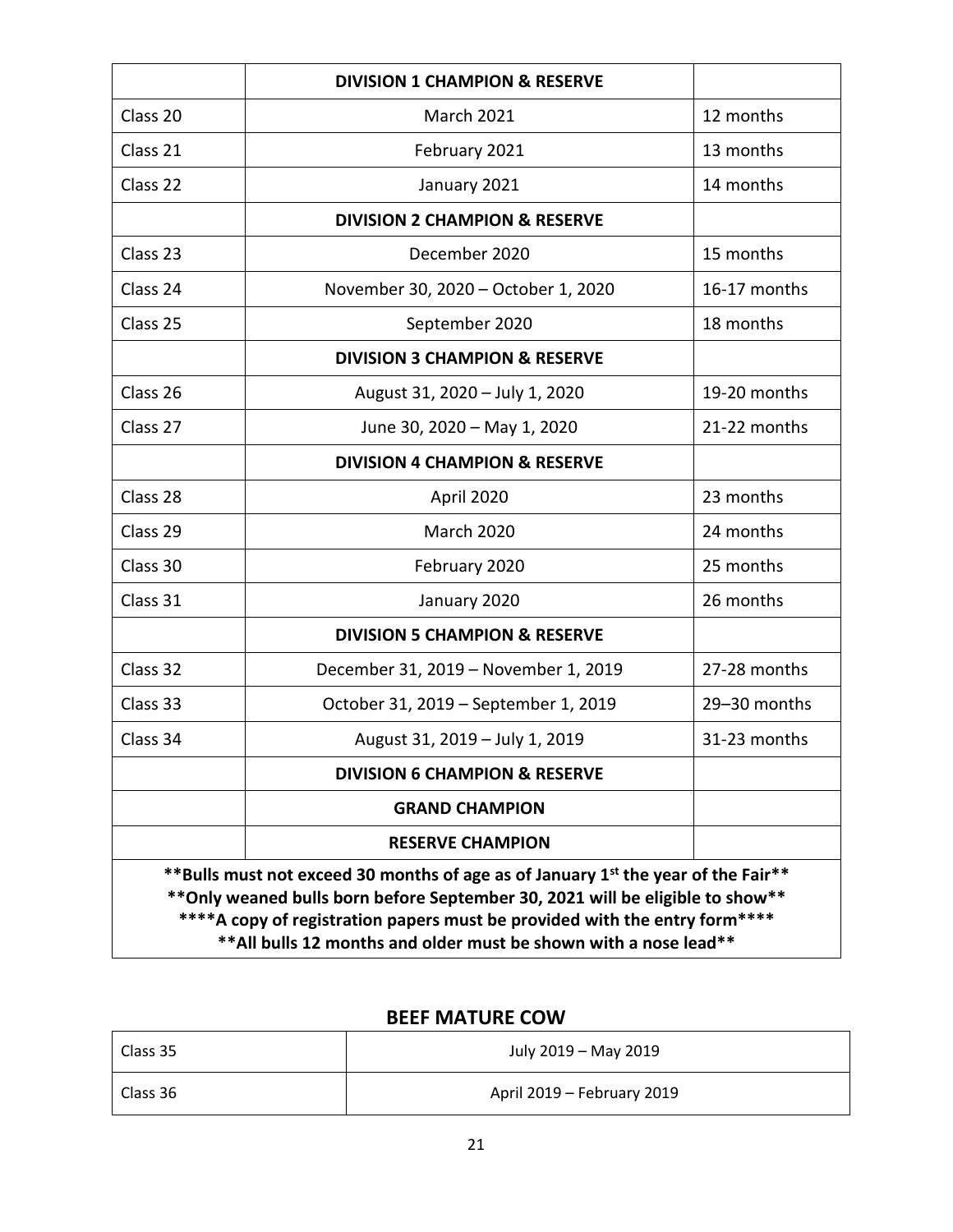|                                                                                                                                                                                                                                                                                                              | <b>DIVISION 1 CHAMPION &amp; RESERVE</b> |  |
|--------------------------------------------------------------------------------------------------------------------------------------------------------------------------------------------------------------------------------------------------------------------------------------------------------------|------------------------------------------|--|
| Class 37                                                                                                                                                                                                                                                                                                     | January 2019 - November 2018             |  |
| Class 38                                                                                                                                                                                                                                                                                                     | October 2018 - August 2018               |  |
|                                                                                                                                                                                                                                                                                                              | DIVISION 2 CHAMPION & RESERVE            |  |
| Class 39                                                                                                                                                                                                                                                                                                     | July 2018 - May 2018                     |  |
| Class 40                                                                                                                                                                                                                                                                                                     | April 2018 - February 2018               |  |
|                                                                                                                                                                                                                                                                                                              | DIVISION 3 CHAMPION & RESERVE            |  |
| Class 41                                                                                                                                                                                                                                                                                                     | January 2018 - November 2017             |  |
| Class 42                                                                                                                                                                                                                                                                                                     | October 2017 - August 2017               |  |
|                                                                                                                                                                                                                                                                                                              | DIVISION 4 CHAMPION & RESERVE            |  |
| Class 43                                                                                                                                                                                                                                                                                                     | July 2017 - May 2017                     |  |
| Class 44                                                                                                                                                                                                                                                                                                     | April 2017 - February 2017               |  |
|                                                                                                                                                                                                                                                                                                              | DIVISION 5 CHAMPION & RESERVE            |  |
| Class 45                                                                                                                                                                                                                                                                                                     | January 2017 - November 2016             |  |
| Class 46                                                                                                                                                                                                                                                                                                     | October 2016 - August 2016 (or older)    |  |
|                                                                                                                                                                                                                                                                                                              | <b>DIVISION 6 CHAMPION &amp; RESERVE</b> |  |
| ** Cows must be older than 30 months of age as of January 1 <sup>st</sup> of the year of the Fair**<br>** Cows must have a calf by their side or have a certificate of pregnancy signed<br>by a licensed veterinarian**<br>** If calf is by side for cow/calf, it will only be eligible for this show only** |                                          |  |

#### **BRED AND OWNED**

1. The Bred and Owned class for the Beef Breeding and Steer will take place before each prospective show. All Bred and Owned animals will be judged in this class. The Modified Danish System of judging will be used with prizes awarded accordingly. To qualify as Bred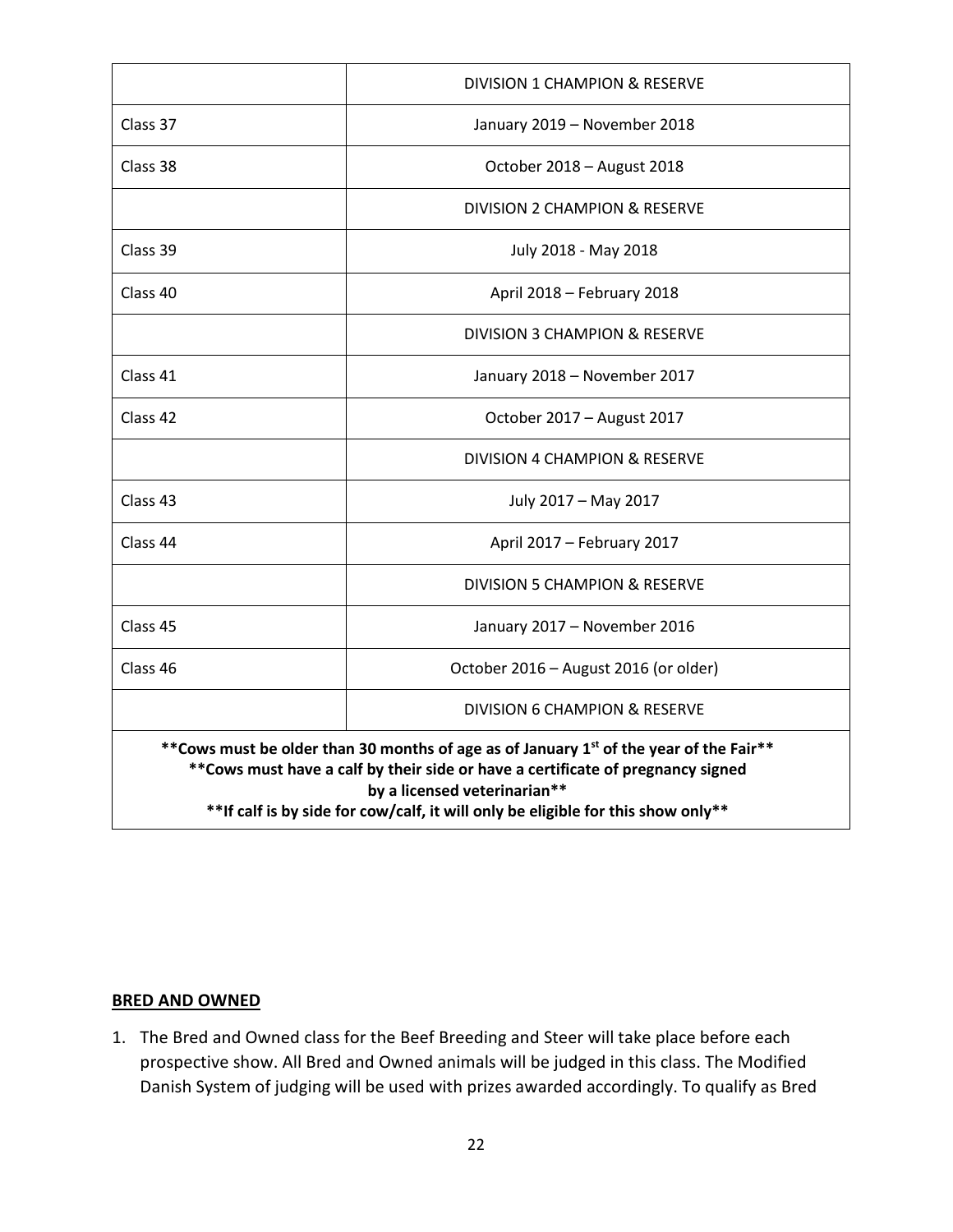and Owned the beef animal must be owned by the exhibitor, parents, or grandparents at the time of conception and birth. The exhibitor must be actively involved in the operation of the farm and the care giving of the herd.

2. The Beef Committee will be coming around to verify that the animals are Bred and Owned animals.

#### **SHOWMANSHIP CONTEST**

- 1. Showmanship Contest will be conducted and all exhibitors will be entered.
- 2. In Showmanship Contest, contestants must show his or own animal. No one will be allowed to participate unless they have an official entry in the show. Exhibitor of Chapter or Club animal may compete in the showmanship contest.
- 3. Steers only A steer exhibitor may use another exhibitor's animal for showmanship if his or her steer does not make weight. If we meet the requirement to have a steer showmanship, the exhibitor will only be allowed to participate in this showmanship class. The steer must come across the official scales at the final weigh-in for the exhibitor to be eligible for this. The exhibitor has until Friday at 12:00pm to come to the beef chair with the Owner of the other animal.
- 4. Exhibitors with more than one beef animal may choose their best animal to compete in the Showmanship Contest.
- 5. A separate Showmanship Contest for Market Steers and Breeding Beef will only take place if there are 28 steers weighed in.

#### **CATTLEMAN'S CONTEST**

A written test will be given to judge the exhibitor's knowledge of the beef industry. The top three in each age category will receive an award at the annual awards ceremony. All exhibitors, not just beef exhibitors, are eligible to compete in this contest.

#### **HERDSMAN AWARD**

This award is being offered to show appreciation to beef exhibitors for their cooperation in making the best possible presentation of their projects to the public and for their help in keeping Fair facilities attractive. **Cattle must be in the barn/beds by 10:00am and will be released to tie outs at 6:00pm.** To be eligible for the Herdsman Award animals must be in place during these set times. A designated committee will choose the winning exhibitors. The award will be presented to three individuals and/or groups. All exhibitors will be eligible for the individual awards. Awards will be presented at the annual awards ceremony. Awards will be based on daily appearance of exhibit(s), creativity of exhibit, sportsmanship, and willingness to assist fellow exhibitors and cooperate with Fair officials.

#### **ALL-AROUND AWARD**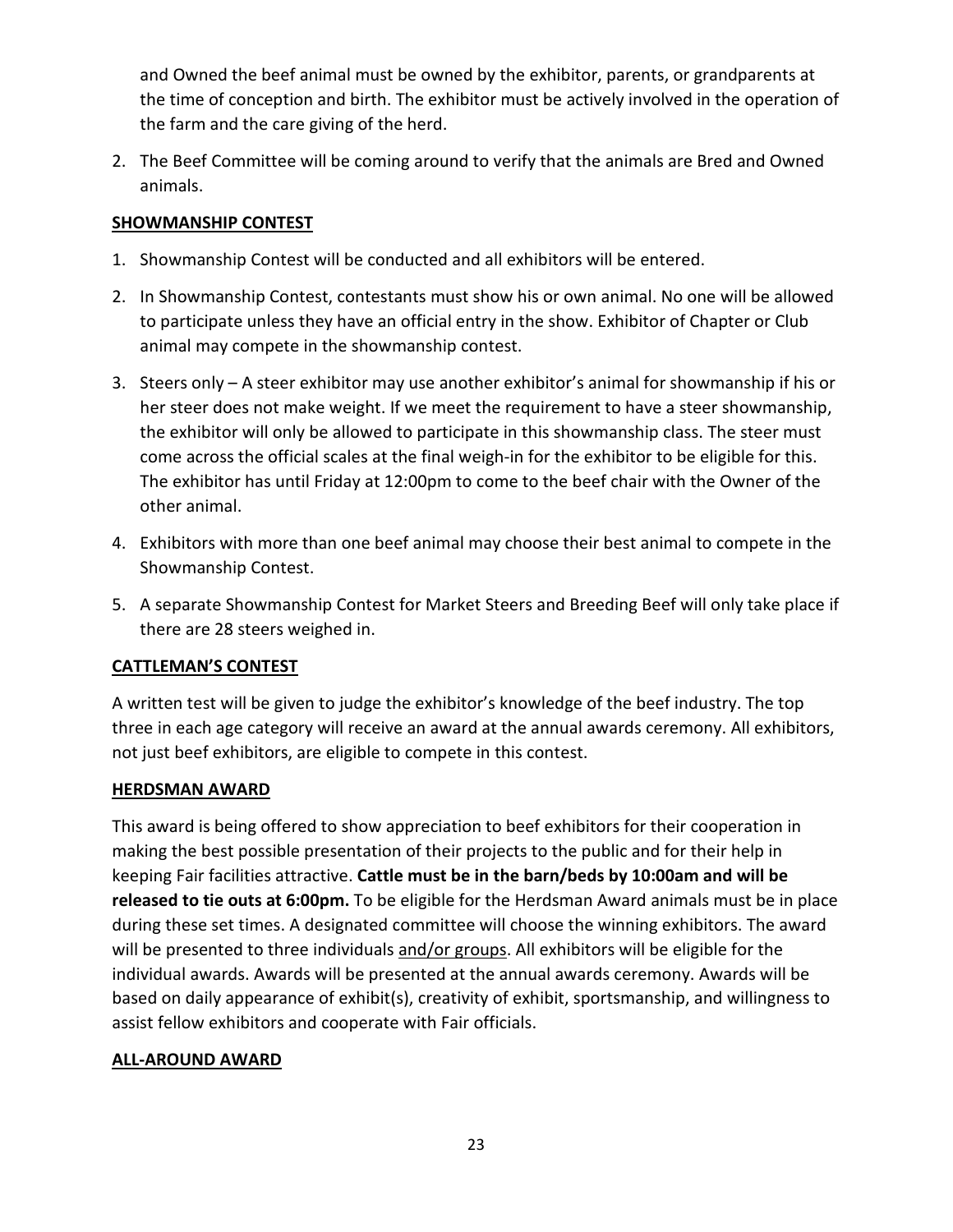Beef Breeding All-Around consists of heifers, bulls, and mature cows and will compete for their own All-Around award. Points will be awarded to participants placing(s) in each category and/or class within a show for which awards are given. The categories for Beef Breeding are: On Foot Placing, Cattleman's, Record Book, Showmanship, Bred & Owned and Grand & Reserve Placing.

- 1. Individuals exhibiting more than 1 animal in the Breeding division may only receive points for their highest placing animal. For example: one individual exhibiting multiple animals in all three divisions of the Breeding Animal Show may only receive "on-foot" placing points for their best placing heifer, mature cow, or bull.
- 2. For individuals exhibiting more than one animal in the Breeding Show, only one record book score will be allowed. The highest scoring or placing will be used to determine points awarded in the Best All-Around.
- 3. Only **blue** ribbon awarded animals are eligible to receive the "on-foot" placing points for both the class and in the Bred and Owned contest.
- 4. **Top 5 places will be placed in each category if the exhibitor or animal qualifies**.
- 5. Points within each category or class will be awarded as follows:  $1<sup>st</sup>$  Place = 5 points;  $2<sup>nd</sup>$  Place = 4 points;  $3<sup>rd</sup>$  Place = 3 points  $4<sup>th</sup>$  Place = 2 points,  $5<sup>th</sup>$  Place = 1 point
- 6. Bonus points will be awarded to individuals that place in more than 3 categories as follows: 5 Categories = 4 points; 4 Categories = 3 points; 3 Categories = 2 points
- 7. In case of a tie, the winner will be determined by showmanship and then highest score in the Cattleman's Contest.
- 8. Showmanship points are included in All-Around for each division no matter what animal is shown for showmanship.

#### **BEEF BULLS**

#### **ELIGIBILITY**

- 1. Bulls must not exceed 30 months of age as of January 1, the year of the Fair. Only weaned bulls born before September 30, 2021 will be eligible to show.
- 2. All bulls 12 months and older must be shown on a nose lead.
- 3. The show will be open to all bulls recognized by a breed association. **A copy of registration papers must be provided with entry form**.

#### **BEEF HEIFER**

#### **ELIGIBILITY**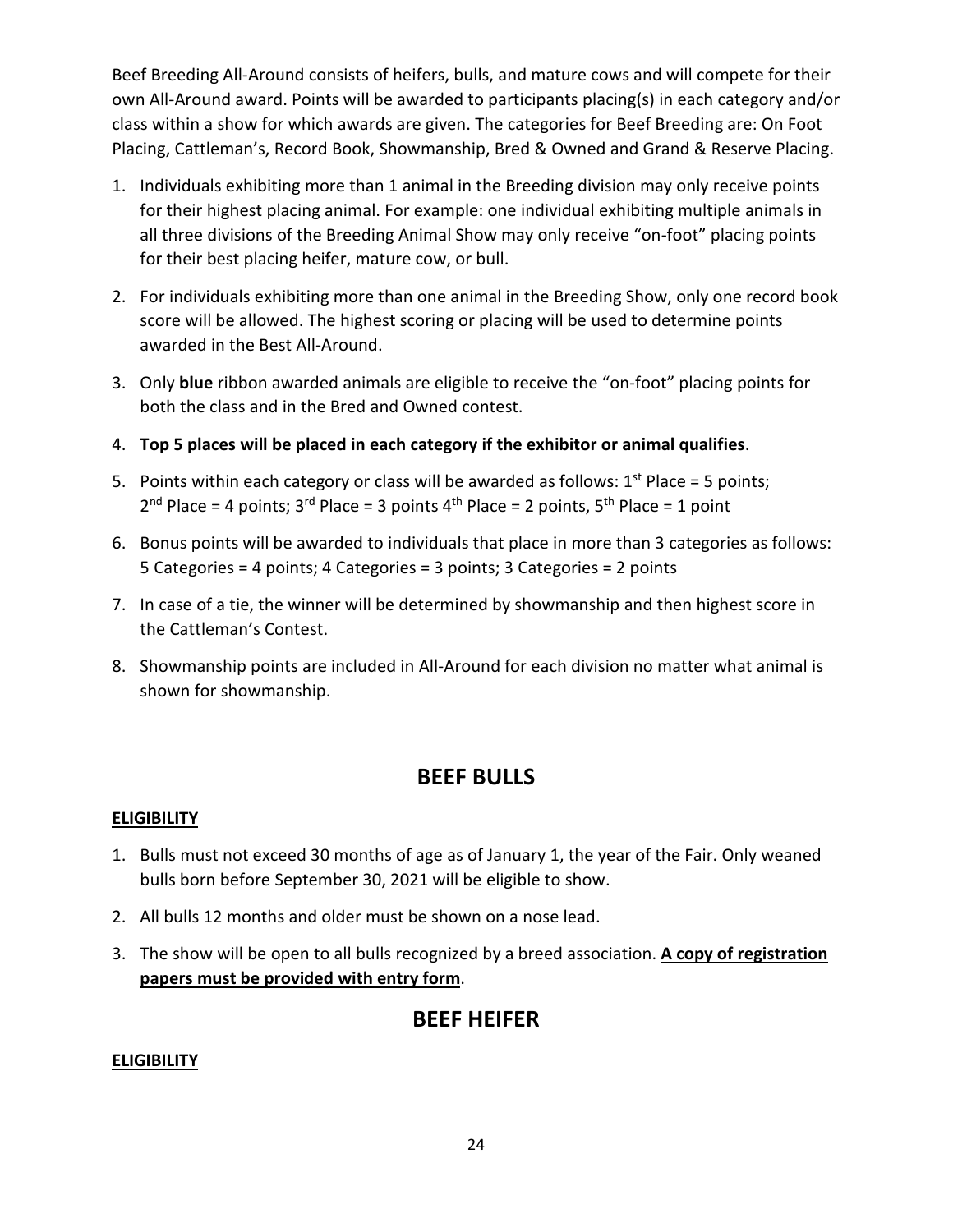- 1. Heifers must be born at least by September 30, 2021 and weaned to enter. Heifers cannot be older than 30 months on January 1, the year of the Fair.
- 2. The show will be open to purebred, grade and cross-bred heifers.

#### **BEEF MATURE COW**

#### **ELIGIBILITY**

- 1. **WILL BE STRICTLY ENFORCED:** Cows must be older than 30 months of age as of January 1, the year of the Fair. **Cows must have a calf by their side or have a certificate of pregnancy signed by a licensed veterinarian. The veterinarian may include the certification of pregnancy on the exhibitor's health certificate. Certificate of pregnancy must accompany the animal at the time of check in, when you unload at the Fair. If the certificate of pregnancy is not present at the time of check in, the animal will be required to reload and go home**.
- 2. All beef cows and their calves must go through a screening committee to ensure exhibitors can control their animals. Animals which are uncontrollable, will not be allowed to show. The Fair Screening Committee shall have the right to mouth animals to determine age.
- 3. The show will be open to purebred, grade and cross-bred cows.
- 4. If calf is by side, it will only be shown as the pair.

#### **MARKET STEER**

#### **GENERAL**

- 1. Animals must be identified by special ear tags and weighed on scales approved by Show Committee. The Association will determine day and time of initial weigh-in and show weighin. (The Association recommends that steers weigh a minimum of **700 lbs.** at the initial weigh-in in order to reach 1000 lbs. by show date.)
- 2. If a steer is shown or attempted to be shown in any other **terminal** market show, the animal cannot be shown in the Alachua County show.
- 3. Steers entered in the show must show a predominance of beef breeding.
- 4. All steers entered in the show and sale must weigh a minimum of **1000 lbs.** gross at the time they are weighed at the show and have gained a minimum of **2.0 lbs. per day** for the feeding period. If a steer fails to weigh **1000 lbs.** at weigh-in, then scales will be re-zeroed and the steer will be re-weighed at that time, and at no other time. If steer does not make minimum requirements, the exhibitor will have the opportunity at this time to scratch the steer and take it home **or may choose to keep it there and sell for resale price only**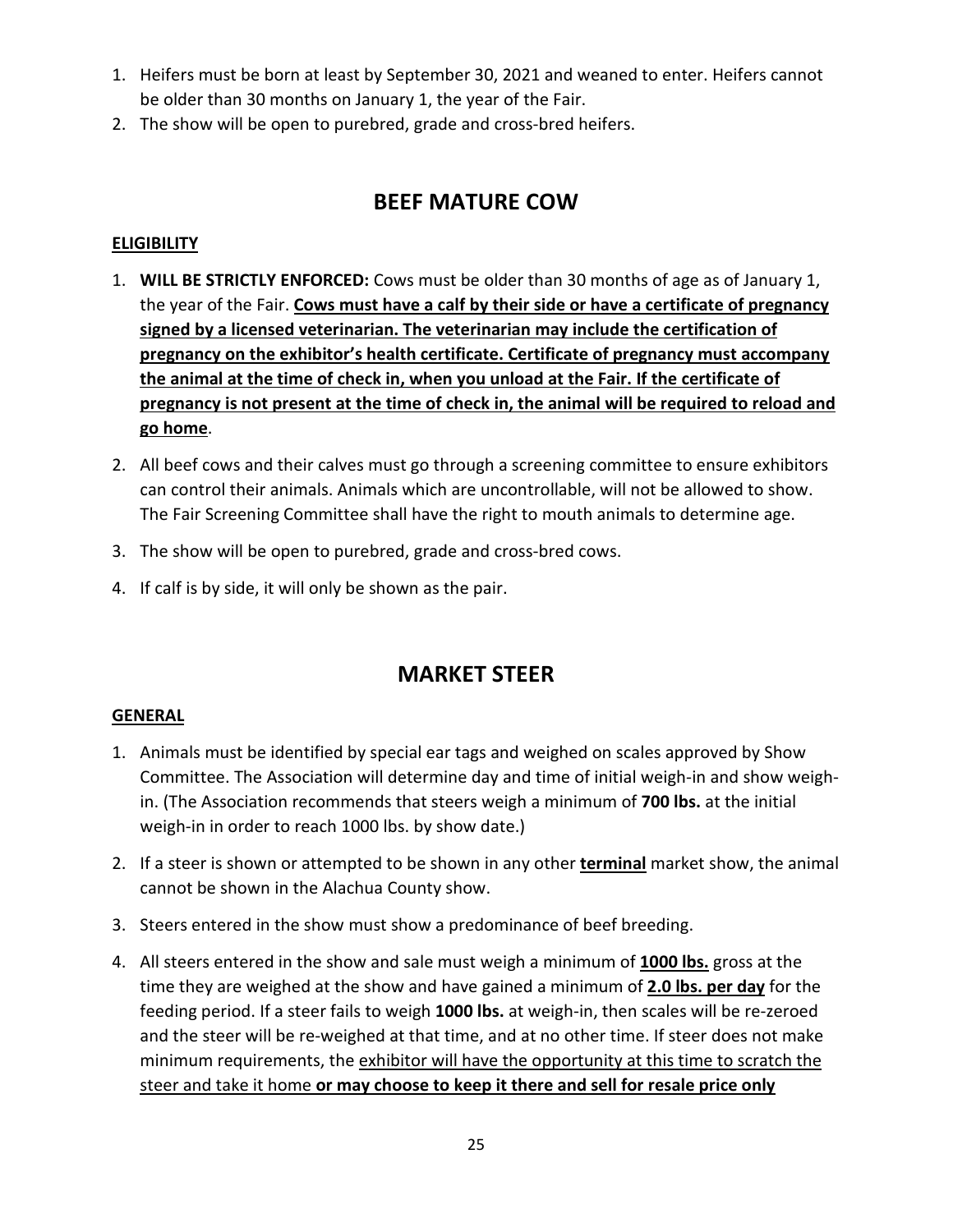**through the Fair. If the exhibitor chooses to take the steer home, they will have the chance to participate in showmanship. A steer exhibitor may use another exhibitor's animal for showmanship if his or her steer does not make weight. The steer must come across the official scales at final weigh-in for the exhibitor to be eligible for this. The exhibitor has until Friday at 12:00pm to come to the beef chair with the Owner of the other animal**.

5. Slick searing of steers is prohibited and will be subject to a fine of \$250.00.

#### **EXHIBITORS**

Exhibitors must show their own steer during the show, showmanship and the sale, unless approved by the Beef Committee.

#### **SALE**

**Steers shall be shrunk 3% after the sale**. Resale price will be based on shrunk weight.

#### **VALUE ADDED CONTEST**

The purpose of this contest is to recognize those animals that excelled in economic value through management decisions.

Factors shall include:

- 1. Initial Market Value based on current market value at time of weigh-in.
- 2. Final carcass value based on yield grade, quality grade, and final carcass weight.
- 3. Final Carcass Value Initial Market Value = Value Added.

#### **CARCASS CONTEST**

- 1. All steers entered in the on-foot Market Steer Show will be entered in the carcass contest.
- 2. All steers will be ultra-sounded by certified technician.
- 3. Ultra-sound data will include external fat, rib-eye area, and percentage of intra-muscular fat, from this data yield grade and quality grade will be determined.
- 4. Carcass contest rules will be the final decision and responsibility of the Carcass Contest Committee. Carcass contest results will be available to exhibitors, sponsors and buyers.
- 5. State carcass contest guidelines will be used to determine the winner. The winner will compete in State Carcass Program.

#### **ALL-AROUND MARKET STEER**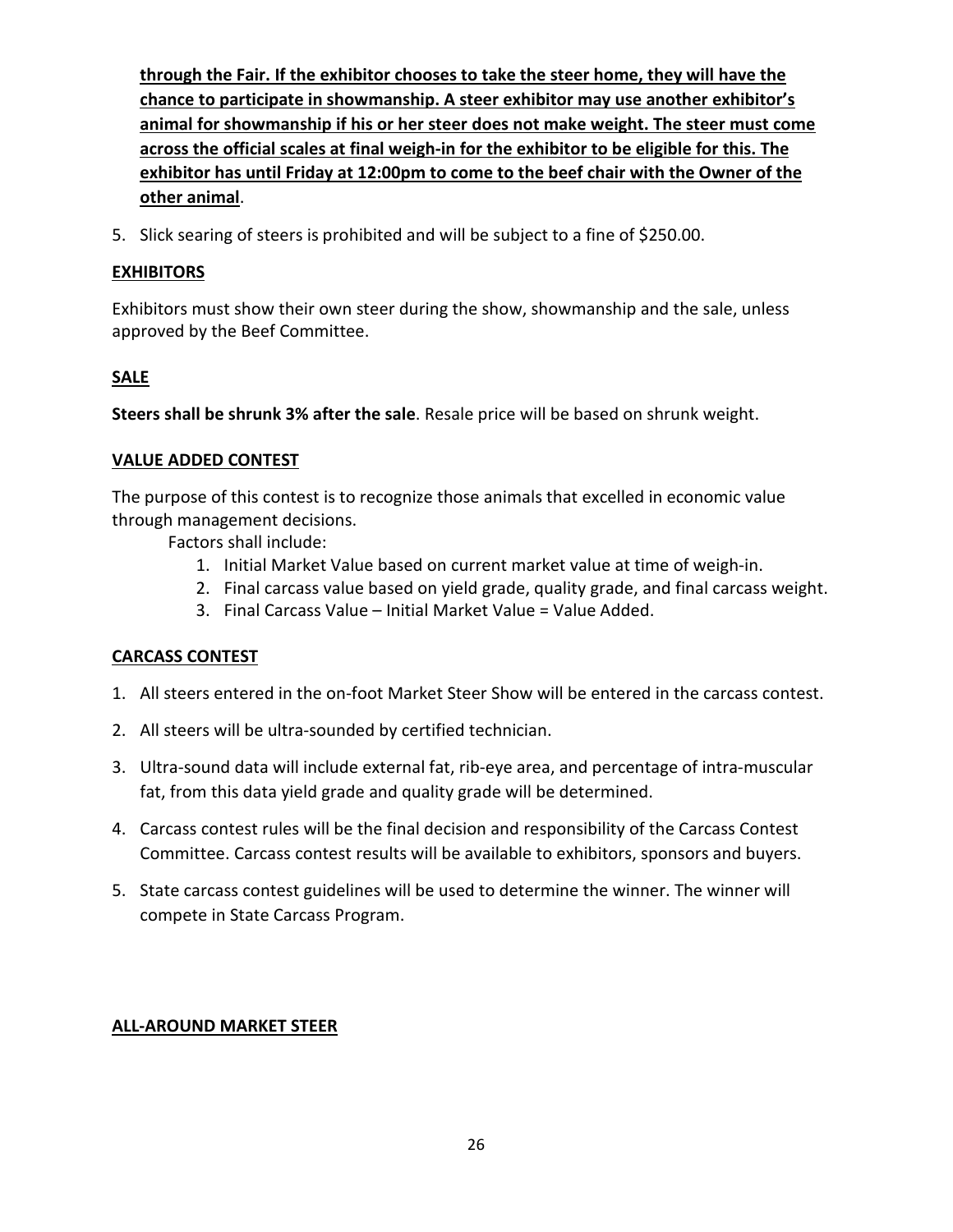Points are awarded to a participant placing in each category and/or class within a show for which awards are given. The categories are: On-Foot Placing, Record Book, Showmanship, Bred & Owned, Grand Reserve Placing, Cattleman's, Value Added and Carcass contest.

1. Only **blue** ribbon awarded animals are eligible to receive the "on-foot" placing points for both the class and in the bred and owned contest.

#### 2. **Top 5 Places will be placed in each category if the exhibitor or animal qualifies**.

- 3. Within each category or class will be awarded as follows:  $1<sup>st</sup>$  Place = 5 Points;  $2<sup>nd</sup>$  Place = 4 Points;  $3^{rd}$  Place = 3 Points;  $4^{th}$  Place = 2 Points;  $5^{th}$  Place = 1 Point
- 4. Bonus points will be awarded to individuals that place in more than 3 categories as follows: 5 Categories = 4 Points; 4 Categories = 3 Points; 3 Categories = 2 Points.
- 5. In case of a tie, the winner will be determined by showmanship and then highest score in the cattleman's contest.
- 6. Showmanship points are included in All-Around for each division no matter what animal is shown for showmanship.

#### **MARKET SWINE**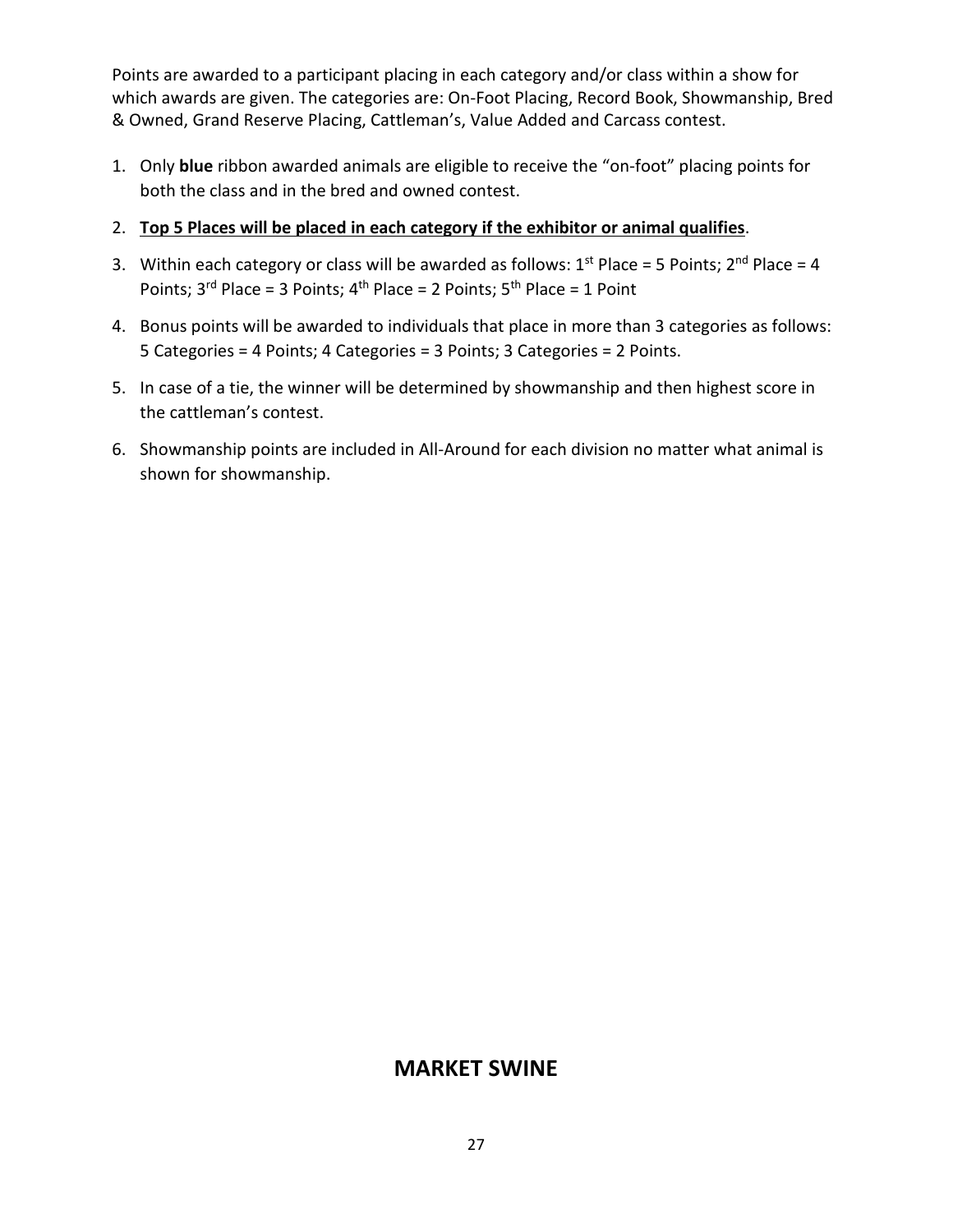#### **GENERAL**

- 1. It is understood that all exhibitors filing entries in the show agree to comply with these rules. All grievances will be brought before the Grievance Committee and all decisions of that committee shall be final.
- 2. All market swine **chapter or club** animals must be registered to a specific exhibitor with a qualified alternate listed at the time of entry (tag-in). If an alternate showman is used the exhibitor must be confirmed by final swine weigh-in. The exhibitor of the chapter or club animal will be allowed to compete in the Showman Class.
- 3. Swine entries need to be completed online and tag-in will be at the Fairgrounds.
	- Swine entry fee will be \$20.00 and due when you complete your online entry.
	- All hogs will be tagged in at designated location on the same day, except Swine Committee members and volunteers working tag-in; they will be tagged in on the same day at their project site by two or more Swine Committee members.
- 4. No boar hogs will be allowed to enter the show.
- 5. **All swine must be reared at the exhibitor's home unless granted permission by the Swine Chairs by tag-in date** and **signed by an advisor**. The Swine Committee will make home visits from the time of the initial tag-in to the time of the final weigh-in.
- 6. All hogs must weigh a minimum of 230 lbs. with a maximum weight of 295 lbs.
- 7. If a hog does not make minimum or maximum weight, the hog will be placed in a holding area until the end of weigh-in and will be allowed water. At the end of weigh-in the scales will be re-balanced and the hog will be re-weighed.
	- Exhibitors whose animal does not make the show will still be allowed to participate in showmanship with another hog. (i.e.: sibling or friends' animal)
	- It is the responsibility of the exhibitor whose animal cannot be shown to find a replacement animal. Showmanship form must be completed and signed by both exhibitors and turned in to the Swine Committee chairs by noon Saturday before the show.
- 8. Swine shows will be wash and go only. NO products are to be added to swine before going into the ring.
- 9. No medication is to be given to any market animal during the Fair. Any animal that needs medical attention should be treated by the on-call vet, as to avoid withdrawal issues.

#### 10. **NO ONE EXCEPT EXHIBITORS AND SELECTED SWINE COMMITTEE MEMBERS OR DESIGNATED SWINE COMMITTEE VOLUNTEERS ALLOWED IN HOG BARN DURING SHOWS**.

11. Exhibitors are required to write thank you letters to their buyer(s) and add-on(s). Copies of the thank you letters are to be shown to the treasurer. Acceptable forms are hard copy, email, in-person, or photo sent by text message. **Thank you letter(s) must be received**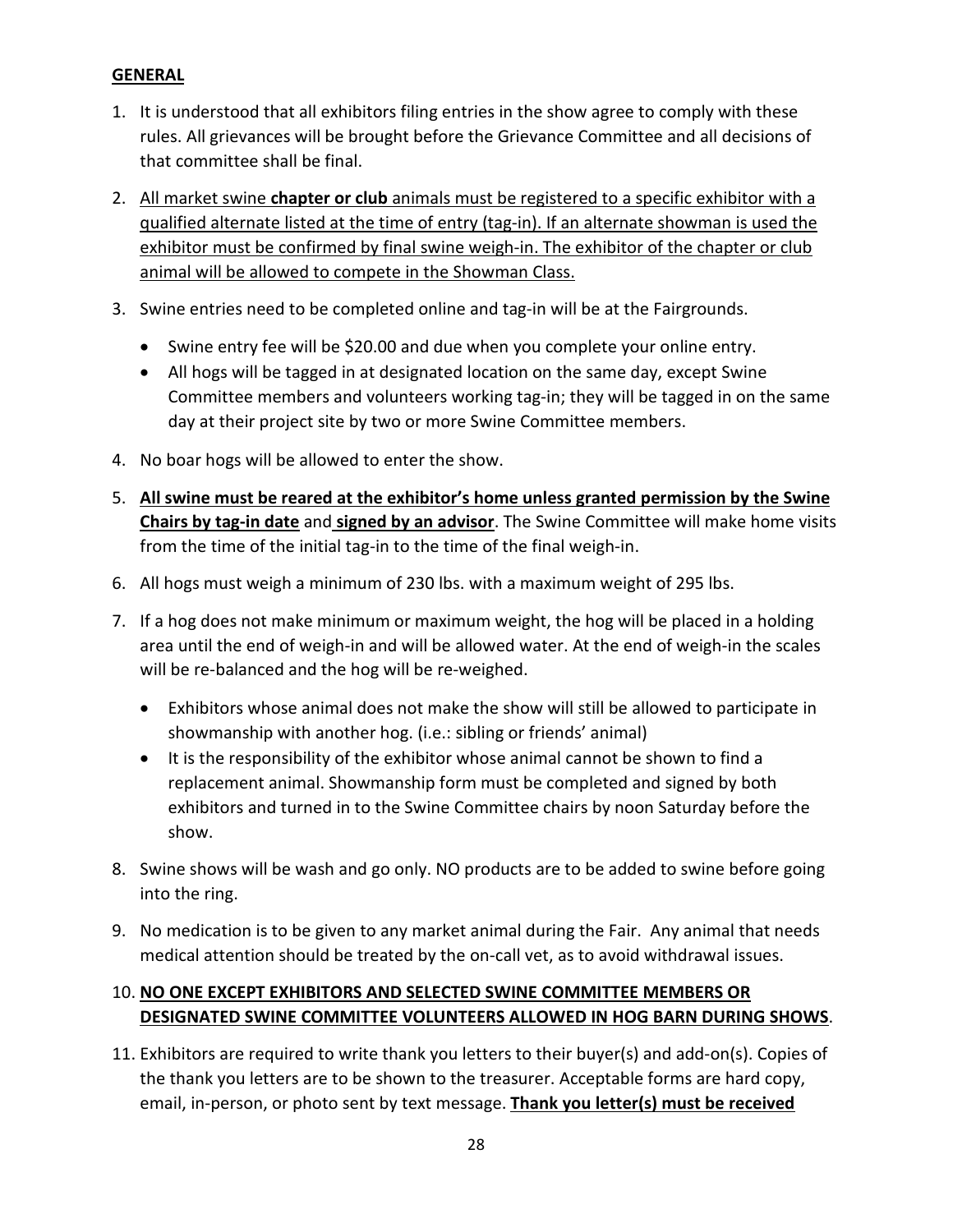#### **within 45 days after the sale. There will be a \$50.00 fine if thank you letters are not received within 45 days after the sale. Check will be held until received by the treasurer**.

#### **EXHIBITORS**

- 1. All exhibitors must keep their area clean and neat for the duration of the Fair. A sign-up sheet will be posted in the swine area and must be signed twice daily. Meaning once in the morning and once in the evening. If you are not able to take care of your area you may ask another exhibitor to do it for you, the committee chair must be made of the arrangements. Failure to do this will result in enforcement of General Fair Rule #12.
- 2. All hogs are expected to be clean and ready for show. They may be washed in designated areas only, not in pens.
- 3. If there is a show in the show ring other than the swine show, **NO ONE** but a Swine Committee member will be allowed in the swine area.

#### **JUDGING AND SALE**

- 1. The Modified Danish System of judging will be used with prizes awarded accordingly.
- 2. Best Home-Grown Hog Award will be presented to the exhibitor of the highest placing hog that was farrowed at the exhibitor's home (FFA chapter and/or 4-H club) by a sow owned by the exhibitor or exhibitor's immediate family (FFA chapter or 4-H club). If the highest placing is not evident from individual placings, then all home-grown hogs will be returned to the arena to be placed by the judge. For this award to be relevant there must be at least two different homegrown breeders exhibiting.
- 3. All exhibitors must provide and use an automatic waterer for their hog at all times during the Fair.
- 4. We expect exhibitors to groom their own animals. NO PROFESSIONALS. **Clipping – all hair on the hogs must be at least ½" and no less. A \$50.00 FINE WILL BE ASSESSED FOR ANYTHING FOR LESS THAN ½". NO CLIPPING AT THE FAIR!**

#### **ALL-AROUND AWARD**

Points are awarded to a participant placing in each category and/or class within a show for which awards are given. The categories are: On-Foot Placing, Record Book, Showmanship, Carcass, Swine Sense, Grand or Reserve.

- a. Only blue ribbon awarded animals are eligible to receive the "on-foot" placing points.
- b. Top 5 Places will be placed in each category if the exhibitory or animal qualifies.
- c. Points within each category or class will be awarded as follows:  $1<sup>st</sup>$  Place = 5 Points;  $2^{nd}$  Place = 4 Points;  $3^{rd}$  Place = 3 Points;  $4^{th}$  Place = 2 Points;  $5^{th}$  Place  $= 1$  Point.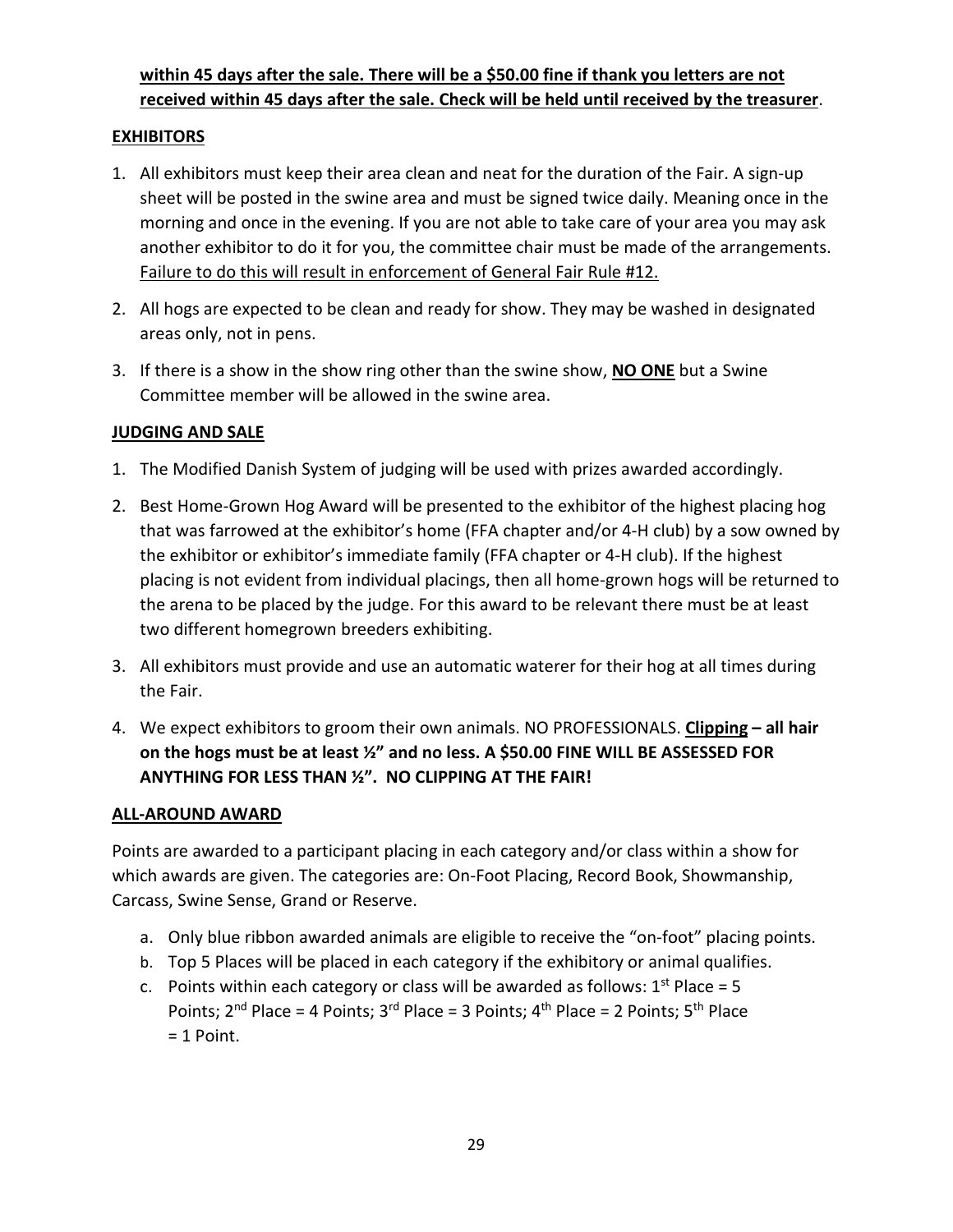- d. Bonus points will be awarded to individuals that place in more than 3 categories as follows:  $1^{st}$  Place = 5 points;  $2^{nd}$  Place = 4 points;  $3^{rd}$  Place = 3 points;  $4^{th}$  Place = 2 points;  $5<sup>th</sup>$  Place = 1 point.
- e. In case of a tie, the winner will be determined by the highest score in record book, then showmanship.

#### **ALL "MEAT TYPE" GOATS**

#### **GENERAL RULES**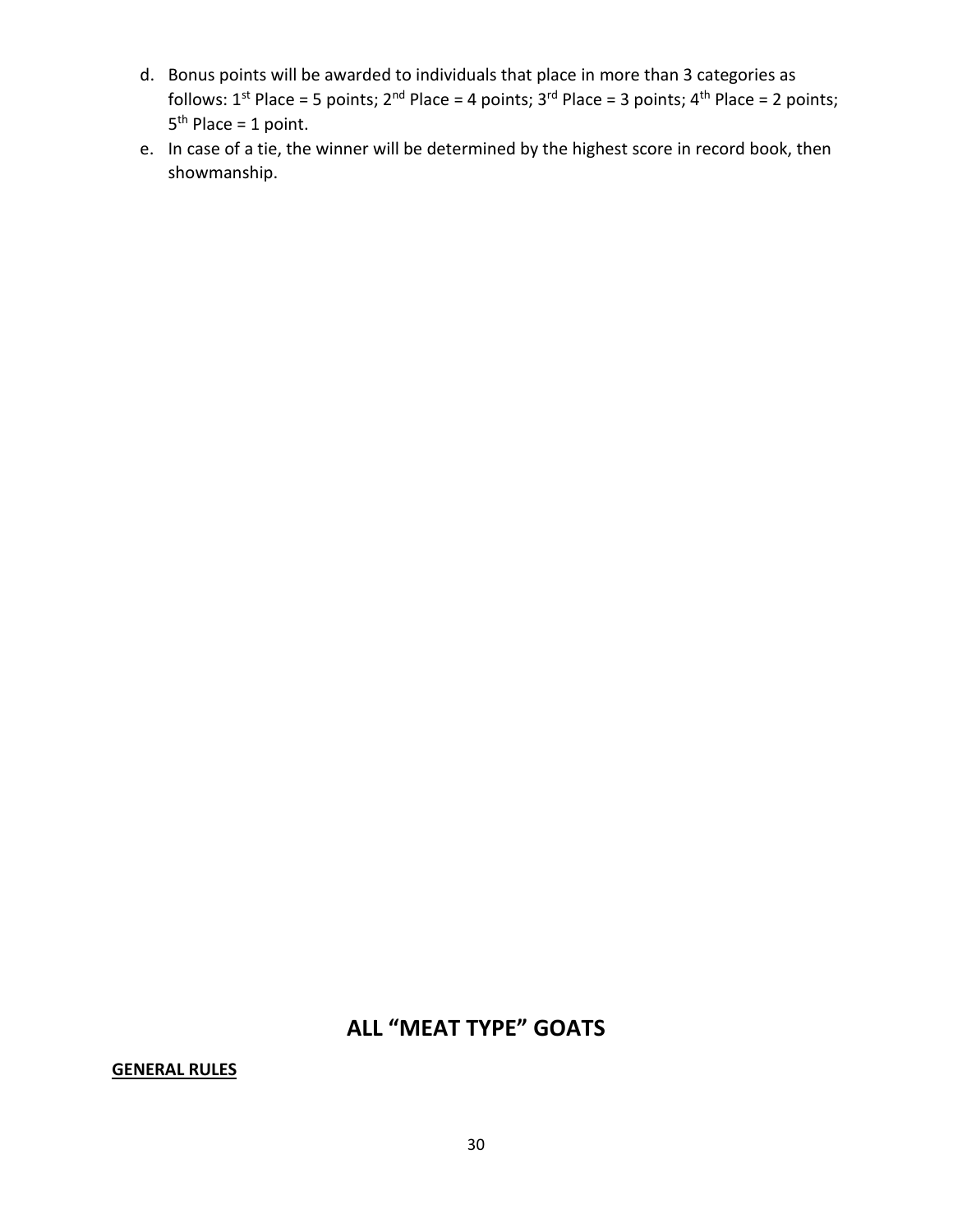- 1. The market wethers may show as market animals. Market wethers must be no older than 12 months old at final weigh-in at the show. Only does may enter breeding shows; no bucks allowed.
- 2. All animals must be prepped for show before arrival at the Fair. Market wethers must be clipped to within 3/8" or less above the knees and hock joints. All horns shall be tipped to the size of a dime or removed. Animals not conforming to this will not be allowed to enter the barn.
- 3. The committee may visit each exhibitor or chapter any time after the entry deadline.
- 4. All goats will be judged accordingly to meet standards. The Modified Danish System of judging will be used with the prizes awarded accordingly.
- 5. Hay bags **MUST** have 1-inch holes or less (also known as slow feed hay bags) and **MUST** be removed from the pens by 8:00pm each night. No other hay bags or nets will be allowed.
- 6. All grievances will be brought before the grievance committee and all decisions of that committee will be final.
- 7. Petitions for exceptions to these rules may be considered by the Goat Show Committee and their decision will be final.
- 8. All exhibitors must keep their area clean, neat and safe for the duration of the Fair. A signup sheet will be posted in the goat area and must be signed twice daily. If you are not able to take care of your area, you may ask another exhibitor to do it for you; the committee chair must be made aware of the arrangements. **Failure to do this will result in enforcement of the General Fair Rule #14**.
- 9. All chapter/club animals must be registered to a specific exhibitor at the time of entry.

#### **HEALTH**

All animals for exhibition must be accompanied by a Certificate of Veterinary Inspection and be free of any abscesses or contagious diseases. All goats must meet identification requirements mandated by USDA. All goats must have a scrapies tag OR have a permanent tattoo of breed registration identification number. A copy of the breed registration certificate must accompany tattooed animals.

#### **GOAT SKILL-A-THON**

This is a knowledge-based contest that could cover basic maintenance, management, nutrition, breeds and health. The yearly theme is determined by Florida State Livestock Skill-a-Thon topics. Study materials can be found on the Florida State Fair livestock website.

#### **GOAT "ALL AROUND" AWARD**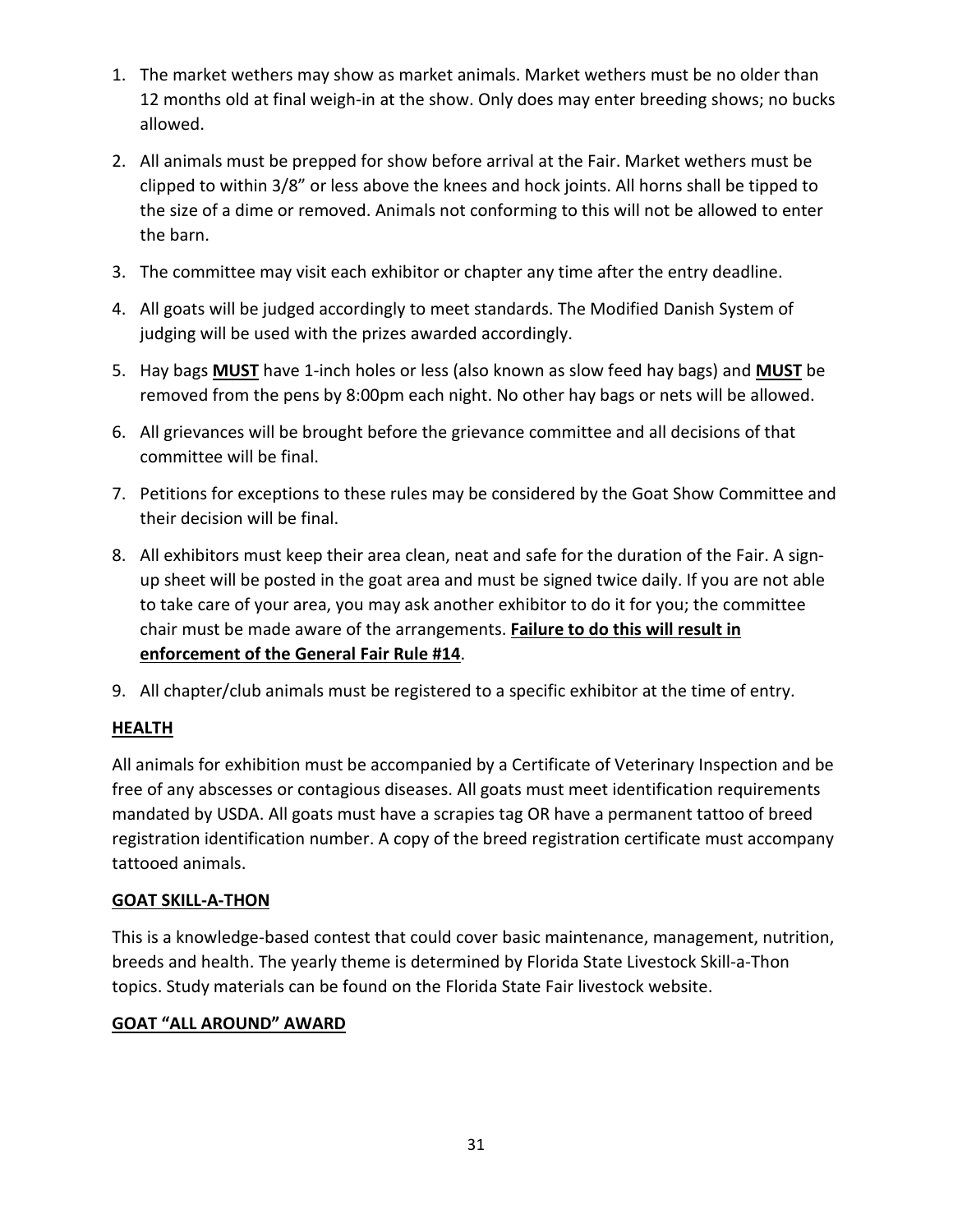Points are awarded to participants placing in each category and/or class within a show for which awards are given. The categories are: On-Foot placing, Record Book, Showmanship, Skilla-Thon, Grand and Reserve.

- 1. Only blue ribbon awarded animals are eligible to receive On-Foot placing points.
- 2. Top 5 places will be placed in each category if the exhibitor or animal qualifies.
- 3. Points within each category or class will be awarded as follows: 1st Place = 5 points; 2nd Place = 4 points; 3rd Place = 3 points; 4th Place = 2 points; 5th Place = 1 point.
- 4. Bonus point will be awarded to individuals that place in more than 3 categories as follows: 5 categories = 4 points; 4 categories = 3 points; 3 categories = 2 points.
- 5. In case of a tie, the highest score in record book, then showmanship will determine the winner.

#### **HERDSMAN AWARD**

This award is being offered to show appreciation to goat exhibitors for their cooperation in making the best possible presentation of their projects to the public and for their help in keeping Fair facilities attractive. A designated committee will choose the winning exhibitors. The award will be presented to up to three individuals. All exhibitors will be eligible for the individual awards. Awards will be presented at the annual awards ceremony. Awards will be based on daily appearance of exhibit(s), creativity of exhibit, sportsmanship, and willingness to assist fellow exhibitors and cooperate with Fair officials.

#### **MARKET GOAT**

#### **GENERAL**

- 1. Only wethers may be shown. Animals MUST be castrated before arriving at the initial weigh-in. Castration must be in such a manner as to ensure all scrotal tissue is removed prior to final entry at the Fair.
- 2. Complete entry forms must accompany animal. Wethers will receive ACYFLS ear tags at initial weigh-in and should be 4-8 months of age and weigh 45-75 pounds to be of ideal condition and market weight by Fair time.
- 3. The Homegrown Market Goat Class will require a minimum of three entries. To qualify as Homegrown; the dam of the wether must have been owned by the exhibitor or exhibitor's parents at the time of kidding. The exhibitor must be actively involved in the operation. To enter the Homegrown class, mark the Bred and Owned box on your entry form.
- 4. Only animals showing meat characteristics may be entered and will be judged according to meat standards.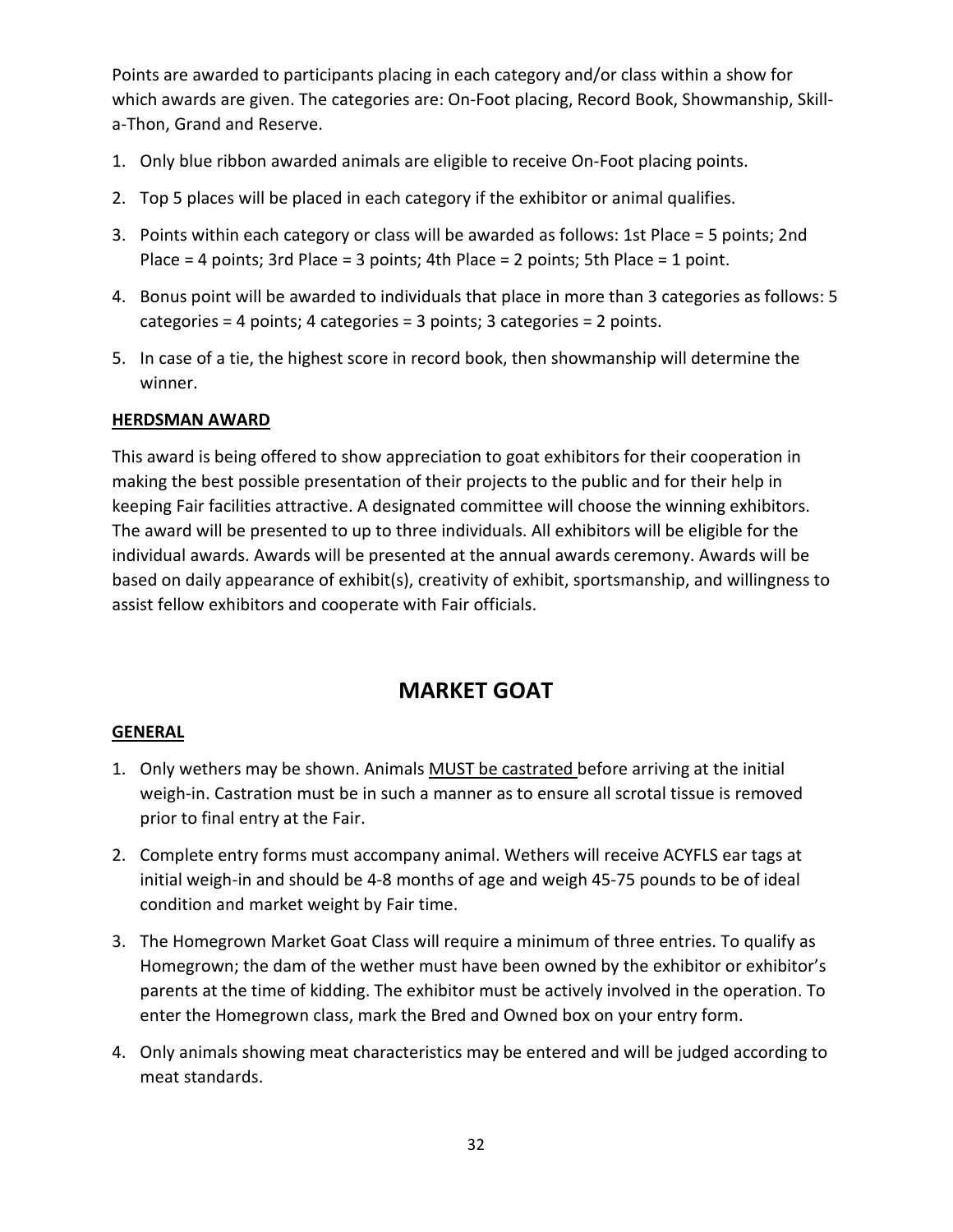- 5. All animals MUST be in show condition. Animals should be washed, sheared, hooves trimmed, horns tipped (or debudded) upon arrival to the Fair. Animals not conforming to this will not be allowed to enter the barn.
- 6. Exhibitors will keep their animal and area clean and presentable for public display. Animals shown must be in good health, clean and have proper hoof care. No glue type adhesives or oils allowed in grooming.
- 7. All wethers must be carrying all milk teeth at final weigh-in. Committee reserves the right to check teeth.
- 8. All animals must be accompanied by an Certificate of Veterinarian Inspection listing USDA Scrapies tag identification and must be free of evidence of disease.
- 9. Wethers **must** weigh a minimum of 50 lbs. at final weigh-in **WITH a minimum daily gain of 0.10 pounds** to be eligible to show in market classes. There is no maximum weight, but the maximum sale weight for all wethers will be 125 lbs.

#### **EXHIBITORS**

- 1. Exhibitors must own the animal at the time of initial weigh-in.
- 2. Exhibitors will wear appropriate attire according to **General Rule #8** and act in a sportsmanship like manner.
- 3. All entries must be shown and sold by the exhibitor, unless approved by the Sale committee and Goat Chairperson.

#### **JUDGING**

- 1. The Modified-Danish System of judging will be used, with prizes awarded accordingly.
- 2. Classes will be divided according to weight determined after final check-in of all animals.
- 3. Exhibitors shall be ready to enter the show ring when called.
- 4. The decision of the judge shall be final.

#### **SALE**

- 1. Maximum sale weight will be **125 pounds**.
- 2. All market animal exhibitors are required to write a thank you note, according to Fair rules.

#### **BREEDING GOAT**

#### **GENERAL**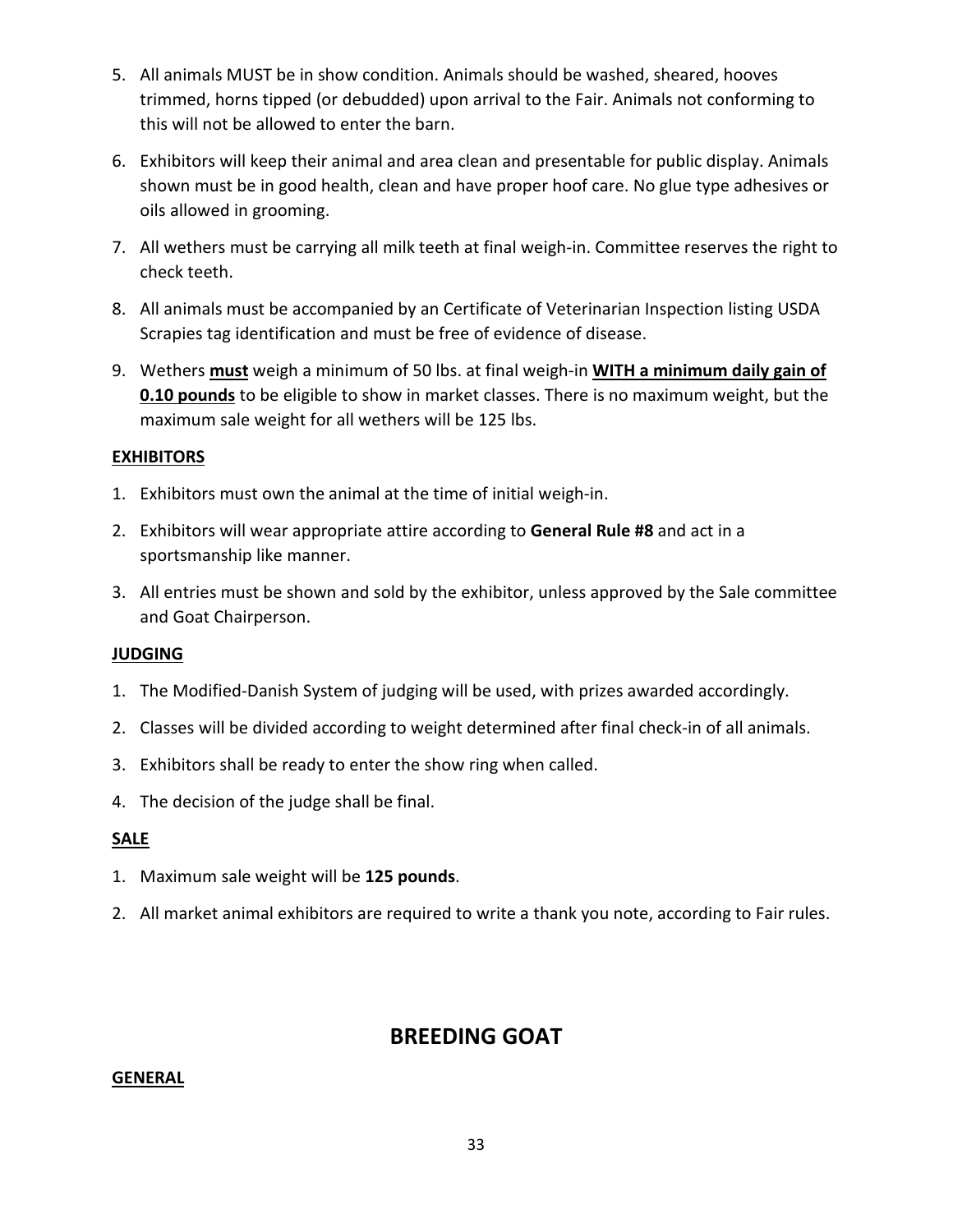- 1. This show is open to any meat-type breed.
- 2. Does over two (2) years of age should have freshened/kidded at least once. Does will not be allowed to take their kid(s) in the ring. All kids must remain ringside or in the goat barn.
- 3. All animals must be owned or leased by the exhibitor on or before the last Friday in November. An official lease form must be submitted to the Alachua County Extension Office by December 1, 2021.
- 4. Exhibitors will keep their animal and area clean and presentable for public display. Animals shown must be in good health and clean with proper hoof care. No glue type adhesives or oils allowed in grooming.
- 5. All animals must be accompanied by a Certificate of Veterinarian Inspection listing scrapies tag identification and must be free of evidence of abscesses or diseases.

#### **EXHIBITORS**

- 1. Exhibitors will be allowed to show up to two (2) animals per age class. Five (5) breeding goat maximum.
- 2. If exhibitor knows or anticipates that they will have TWO (2) animals in an age class, they will be allowed to have a stand-in showman for their second animal. It is the exhibitor's responsibility to line up this stand-in. The stand-in must be a fellow youth Fair exhibitor, MUST be in official dress and able to control the animal in the ring.
- 3. Exhibitors must have all animals and handlers ready to enter the show ring at appropriate time to ensure the show runs smoothly and efficiently.

#### **JUDGING**

- 1. Show will be judged using the Modified Danish System and selection based on structure and correctness.
- 2. Does may be separated for judging purposes into Breeding Stock Does, which are recognized Full Blood and high % does and Commercial Does, or crossbred breeding stock quality does with Boer influence used for meat production.
- 3. The classes will determined by the show committee based on information off entry forms. Committee reserves the right to make changes to classes for even distribution of entries.
- 4. The Homegrown Breeding Goat Class will require a minimum of three entries. To qualify as Homegrown, the dam of the doe must have been owned by the exhibitor or exhibitor's parents at the time of kidding. The exhibitor must be actively involved in the operation. To enter the Homegrown class, mark the Bred and Owned box on your entry form.
- 5. An exhibition class for doelings and bucklings born after December 1 may be held. No entry fee will be required, and no premiums will be paid. Goat kids entered in this class must not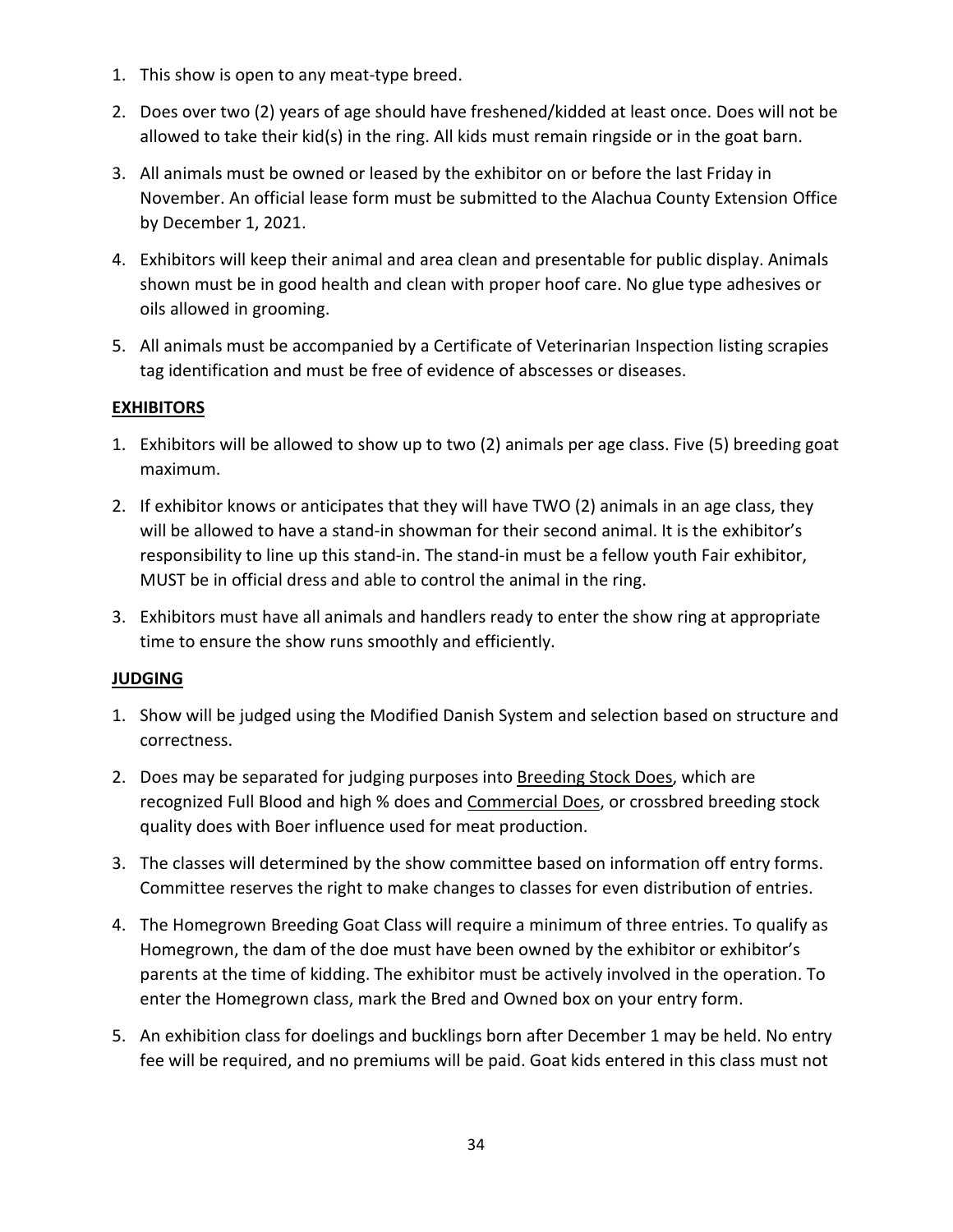be weaned and the dam must be entered in the show. The committee chair will contact goat exhibitors with more information after January 1.

#### **DAIRY GOAT**

#### **GENERAL**

All Dairy Goats must have a Certificate of Veterinary Inspection (CVI) and a scrapie premise number (call 352-333-3120 or visit [www.aphis.usda.gov/vs/scrapie](http://www.aphis.usda.gov/vs/scrapie) for information) recorded on it. The CVI must be current within 90 days.

Dairy Goats are seasonal breeders generally kidding in the early spring between January and April. Due to health/biosecurity concerns and in keeping with the guidelines set forth by the USDA Scrapie Eradication program, senior does must have freshened at least 14 days prior to the show or, if pregnant at the time of the show, must not be due to kid for at least 30 days following the date of the show.

The show committee reserves the right to excuse heavily pregnant does from the show if they are presented with signs of onset of labor, pregnancy toxemia, hypocalcemia, or other health issues.

All animals must be clipped/groomed prior to arrival to the Fair. You are not required to fully body clip for this show, but the animal must be washed and well groomed, feet must be trimmed, and if in milk, the udder must be free of excess hair. Minor touch ups will be permitted (such as udders, top line, legs) but no full body clipping will be allowed at the Fairgrounds.

Over-uddering of senior does is discouraged. The judge has the right to ask an exhibitor to relieve the udder on any animal they feel is over-uddered.

All milk must be disposed of properly. State law prohibits the consumption of raw milk. The show chairperson will designate where to dump milk.

This is a one-day show (tailgate show), and you may set up your own pens. However, all hay and debris MUST be removed and placed in the proper receptacle prior to your departure that day. Leave your areas clean or cleaner than when you arrived, please.

It is the responsibility of each exhibitor to properly feed, water, milk, and care for his or her dairy goats. Failure to do so may result in exhibitor's immediate expulsion from the Fairgrounds.

- 1. Only breeds acknowledged by ADGA (American Dairy Goat Association) will be entered.
- 2. Does over two (2) years of age **must** have freshened/kidded at least once.
- 3. All animals **MUST be debudded**. Animals not conforming to this will not be allowed to enter the barn.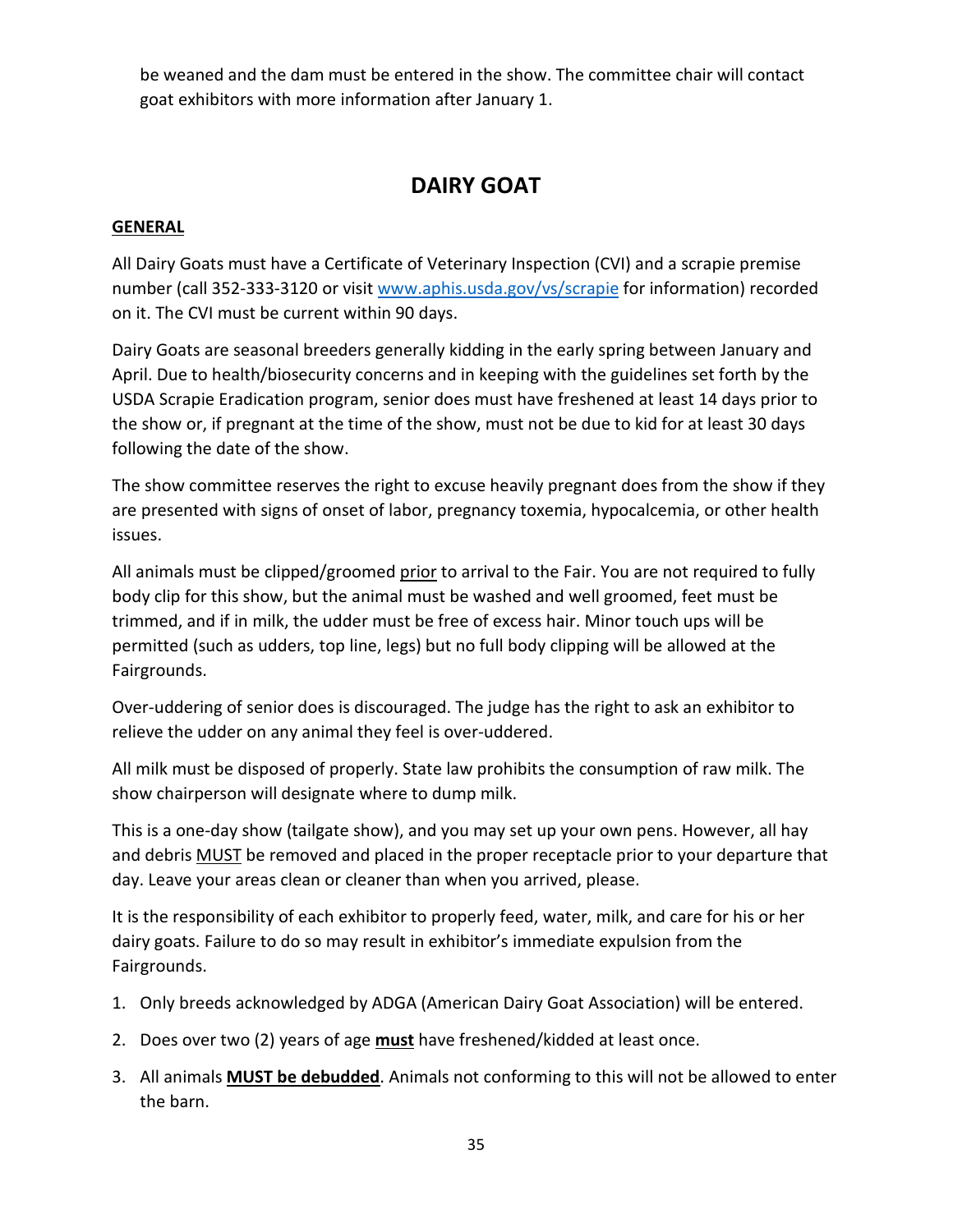- 4. An official lease form must be submitted to the ACYF&LS by December 1, 2021. Address: P.O. Box 12114, Gainesville, FL 32604.
- 5. All animals shown must be in good health and clean with proper hoof care. NO outside grooming products allowed (i.e., Show Sheen, spray-on coat conditioners, hoof oil, horn oil, etc.).

#### **EXHIBITORS**

- 1. Exhibitors will be allowed to show up to five (5) breeding goats maximum.
- 2. If an exhibitor knows or anticipates that they will have several animals in an age class, they will be allowed to have a stand-in showman for their additional animals. It is the exhibitor's responsibility to line up this stand-in and they MUST be in official dress and able to control the animal in the ring.
- 3. Exhibitors showing does with kids may not enter class with kids. All kids must remain ringside or in the goat tent.

#### **JUDGING**

- 1. After all animals are entered, show officials will determine classes. Classes and divisions will be divided into age groups according to the number of entries in the show.
	- **In general, the classes will be broken up by age as follows:**
		- **Junior Does (never freshened) :< 6 months, 6 months-12 months, 13 months, 17 months and 18-24 months.**
		- **Senior Does (must have freshened) :< 2 years, 2-3 years, 3-5 years, >5 years.**
- 2. There must be a minimum of three exhibitors and five entries present at the show to award Grand & Reserve Grand Champion Trophies.
- 3. Modified Danish judging system will be used.

#### **2022 DAIRY GOAT ALL-AROUND AWARD**

The Dairy Goat All-Around Award is presented to the dairy goat exhibitor at the Youth Fair with the highest number of total accumulated points from the categories described below. Points will be awarded to a participant placing in each category and/or class within a show for which awards are given. The categories are:

#### **ANIMAL PLACINGS (highest placing entry)**

Points will be awarded for the highest placing dairy goat entered and shown by each exhibitor (regardless of the total number of animals entered by that exhibitor). Your highest placing animal will be awarded points as follows: 5 points will be awarded if the entry places  $1<sup>st</sup>$  in their age class, 4 points  $2^{nd}$ , and 3 points for 3<sup>rd</sup>. An additional 2 points will be awarded if the entry receives a Blue ribbon and 1 points will be awarded for a Red ribbon. Another 2 points will be awarded for winning Grand Champion (Senior Doe or Junior Doe) or 1 point for winning Reserve Grand Champion (Senior Doe or Junior Doe).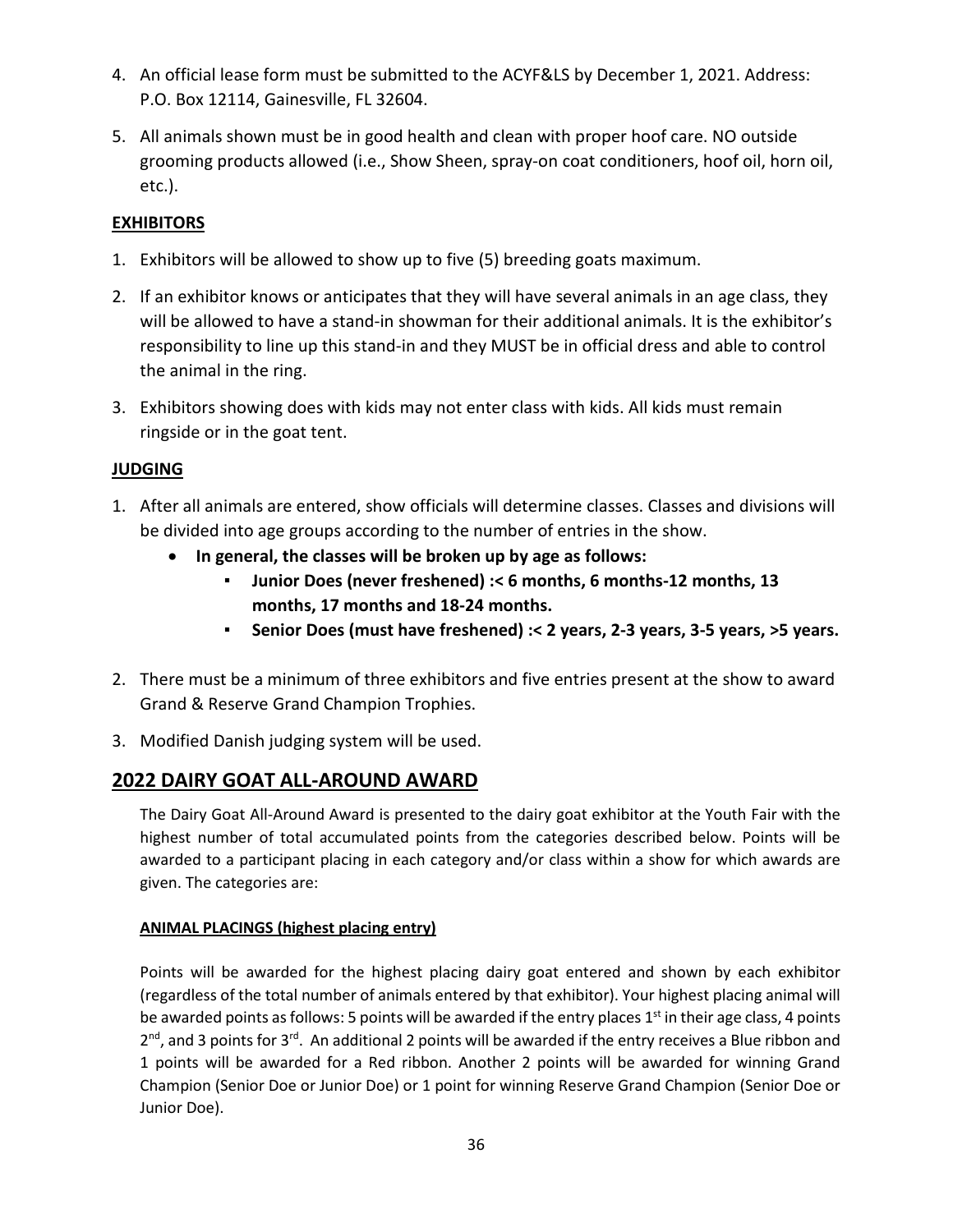#### **HOMEGROWN (highest placing entry)**

Points will be awarded for the highest placing dairy goat entered and shown by each exhibitor (regardless of the total number of animals entered by that exhibitor). Your highest placing animal will be awarded points as follows: 5 points will be awarded to the Grand Champion (Senior Doe or Junior Doe), 4 points will be awarded to the Reserve Champion (Senior Doe or Junior Doe), and 2 points will be awarded for raising and showing a Homegrown Dairy Goat that does not place either Grand or Reserve.

#### **SHOWMANSHIP**

Showmanship is how well you present yourself and your animal to the judge. This is based on your appearance and your animal's appearance, sportsmanship, and dairy goat knowledge. 5 points will be awarded for 1<sup>st</sup> place in Showmanship, 4 points for  $2^{nd}$  place, 3 points for  $3^{rd}$  place, and 2 points for participating in Showmanship but not placing in the top 3.

#### **RECORD BOOK**

5 points will be awarded for a 1<sup>st</sup> place Record Book, 4 points for 2<sup>nd</sup> place, 3 points for 3<sup>rd</sup> place, and 2 points for a Record Book not placing in the top 3.

#### **DAIRY GOAT SKILL-A-THON**

The dairy goat skill-a-thon is an educational contest. It is designed to test the dairy goat exhibitor's knowledge of dairy goat terminology, equipment, health care practices, proper nutrition and reproduction management that they have learned throughout their dairy goat project. Categories on the skill-a-thon may include, but not be limited to: identification of dairy goat products, dairy goat nutrition and management, identification of milking and dairy equipment; dairy goat breeds and evaluation of breed characteristics, dairy goat physiology, etc.

5 points will be awarded for 1<sup>st</sup> place in the Dairy Goat Skill-a-thon, 4 points for 2<sup>nd</sup> place, 3 points for 3<sup>rd</sup> place, and 2 points for participating in the Dairy Goat Skill-a-thon but not placing in the top 3.

#### **ORAL PRESENTATIONS: PUBLIC SPEAKING, DEMONSTRATIONS, AND/OR ILLUSTRATED OR EDUCATIONAL TALKS RELATED TO DAIRY GOATS**

Public speaking, demonstrations, illustrated or educational talks are an important part of a wellrounded youth exhibitor. 5 points will be awarded to any dairy goat youth exhibitor that participates in any of these activities and whose presentation is dairy goat related. This is a one-time 5-point award regardless of number of presentations given by an exhibitor. This information MUST be recorded in the *Project Accomplishment and Activities (Optional Bonus Section)* of your Record Book and must be signed off on by your Leader/Advisor. Your selected activity does not have to be 4-H or FFA sponsored but it must be related to dairy goats. For 4-H youth exhibitors, a County Events presentation related to dairy goats can be documented in the record book and will meet the presentation requirement.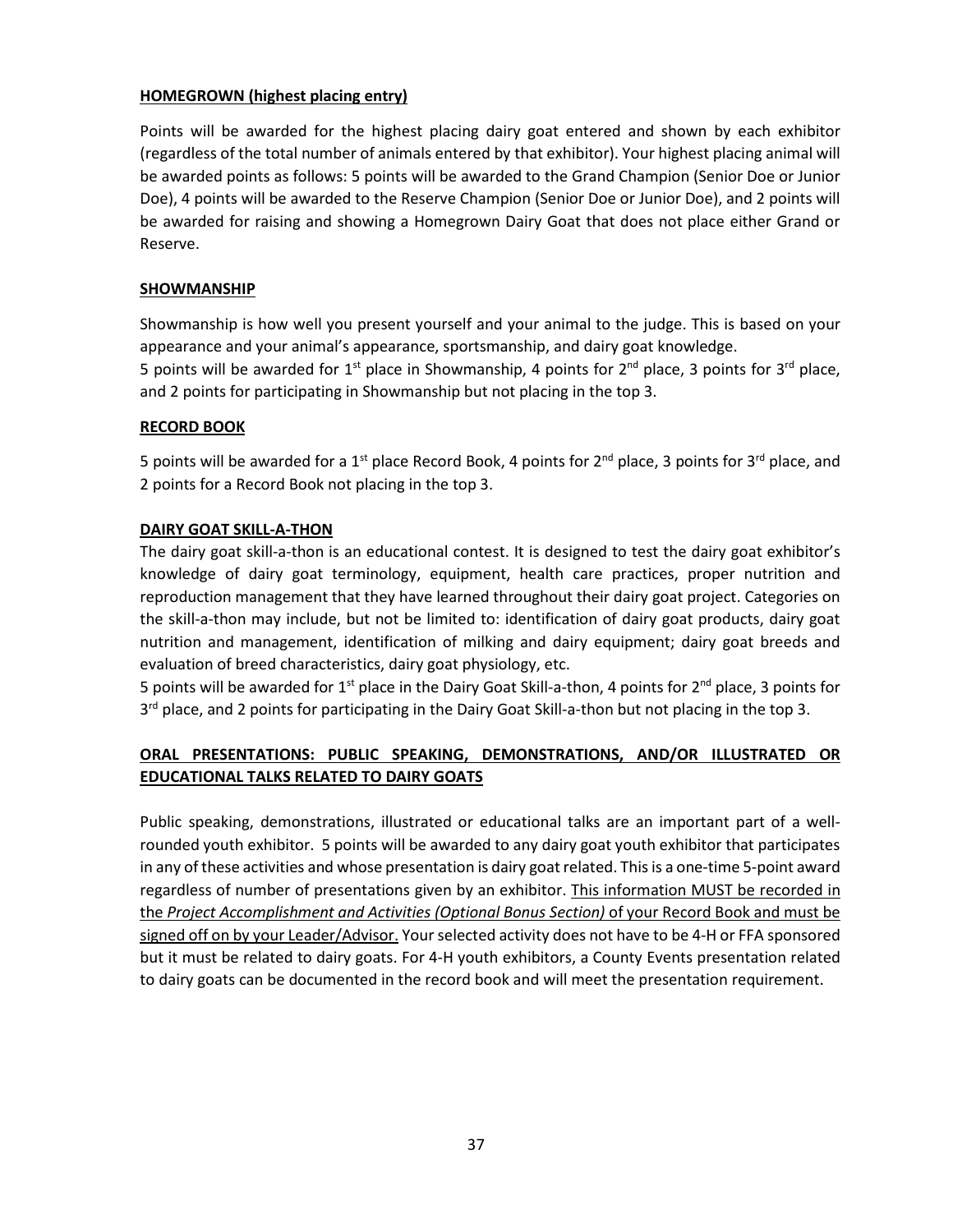#### **EXHIBIT JUDGING (highest placing entry)**

Exhibiting at the Youth fair is an educational tool; it is an opportunity to learn and to teach. An exhibit entry can be used to showcase special talents and knowledge. Points will be awarded for the Dairy Goat All-Around Award for the exhibitor's highest placing entry (regardless of the total number of items entered by that exhibitor).

5 points will be awarded for a Blue ribbon in Exhibit Judging, 4 points for Red, and 3 points for White. An additional 2 points will be awarded for placing Grand or 1 point for placing Reserve Grand. An additional 1 point will be awarded if the exhibitor's top placing entry is dairy goat themed.

#### **TIE**

In the event of a tie, the winner will be determined by the highest score in Record Book and then by the highest score in Skill-a-thon.

|                           |                          |                          |                          |     |     |                          | TOTAL POSSIBLE POINTS WITH BREAKDOWN PER PLACING |                          |                          |                          |                                                    |
|---------------------------|--------------------------|--------------------------|--------------------------|-----|-----|--------------------------|--------------------------------------------------|--------------------------|--------------------------|--------------------------|----------------------------------------------------|
|                           | Blue                     | Red                      | White                    | 1st | 2nd | 3rd                      | Other                                            | Grand                    | Reserve                  | Dairy<br>Goat<br>Theme   | <b>MAXIMUM</b><br><b>POSSIBLE</b><br><b>POINTS</b> |
| <b>ANIMAL PLACINGS</b>    | 2                        | $\mathbf{1}$             |                          | 5   | 4   | 3                        |                                                  | $\overline{2}$           | 1                        |                          | 9                                                  |
| <b>HOMEGROWN</b>          | $\overline{\phantom{a}}$ | $\overline{\phantom{0}}$ | $\overline{\phantom{0}}$ | ٠   | ۰   | $\overline{\phantom{a}}$ | 2                                                | 5                        | 4                        | $\overline{\phantom{a}}$ | 5                                                  |
| <b>SHOWMANSHIP</b>        |                          |                          | -                        | 5   | 4   | 3                        | $\overline{2}$                                   | ۰                        |                          | $\overline{\phantom{a}}$ | 5                                                  |
| <b>RECORD BOOK</b>        |                          |                          |                          | 5   | 4   | 3                        | $\overline{2}$                                   | $\overline{\phantom{0}}$ | $\overline{\phantom{0}}$ | $\overline{\phantom{0}}$ | 5                                                  |
| <b>SKILL-A-THON</b>       |                          | ٠                        | ٠                        | 5   | 4   | 3                        | $\overline{2}$                                   | $\overline{\phantom{a}}$ | $\overline{\phantom{0}}$ | $\overline{\phantom{0}}$ | 5                                                  |
| <b>ORAL PRESENTATIONS</b> | $\overline{\phantom{0}}$ |                          |                          |     |     | $\overline{\phantom{a}}$ | 5                                                | $\overline{\phantom{0}}$ |                          | $\overline{\phantom{0}}$ | 5                                                  |
| <b>EXHIBIT JUDGING</b>    | 5                        | 4                        | 3                        | -   | -   | ٠                        | 2                                                | 2                        | 1                        | 1                        | 8                                                  |
|                           |                          |                          |                          |     |     | <b>TOTAL</b>             |                                                  | 42                       |                          |                          |                                                    |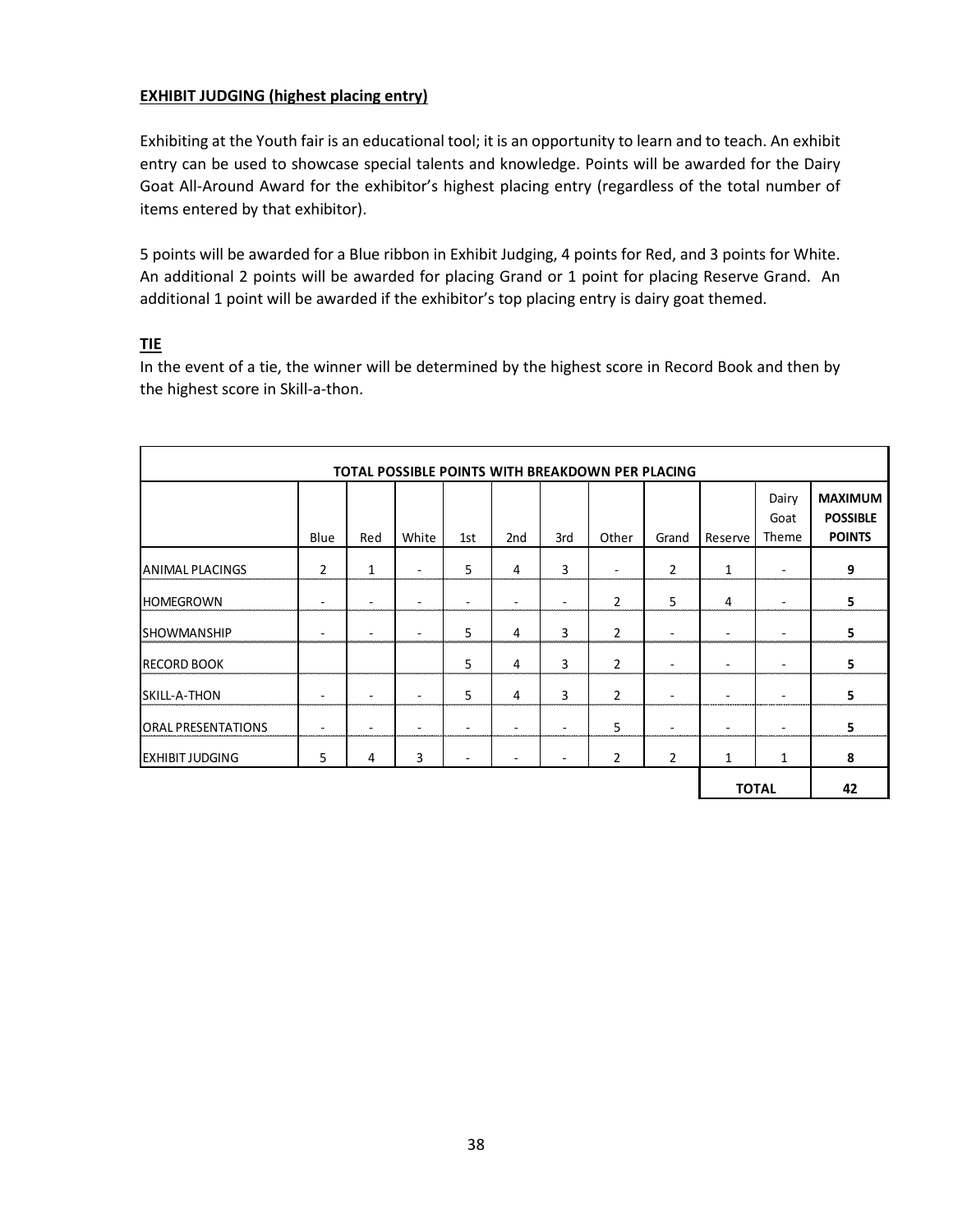#### **POULTRY DIVISION RULES**

#### **HEALTH REGULATIONS**

- 1. Health requirements covering admission of poultry for exhibition in compliance with the Department of Agriculture, Division of Animal Industry is as follows:
	- All chickens shall have a negative pullorum-typhoid test within 90 days prior to exhibition and must be accompanied by a certificate.
	- A representative of the Florida Department of Agriculture, at no charge, will test all chickens not tested within 90 days prior to exhibition for pullorum-typhoid before they are placed in their cages at the Fair. Birds that react positively to this test will not be allowed into the exhibition and must be returned to the home flock.
- 2. Entries must also be free of all external parasites such as mites, fleas, and lice. All birds will be checked for these parasites by the poultry committee BEFORE cooping in. Any infected bird shall be dismissed from the exhibition and must be returned to the home flock.

#### **ELIGIBILITY**

- 1. Birds must be owned by the Exhibitor and raised at his/her home, school or have a signed lease contract, must buy feed, care for and keep record of the Poultry project.
- 2. Poultry recognized by the *American Poultry Association,* or the *American Bantam Association Standard of Perfection* are eligible to be shown in the Exhibition Contest.

Female Black and Red Sex-Links, Rhode Island Reds and Leghorns are eligible in the Commercial Production Contest. Female Pure-Breeds and mixed-breeds are eligible in the Production Contest.

- 3. There will be no contests for guineas, pigeons, turkeys, geese, quail, or ducks.
- 4. Exhibitors less than 8 years old (Cloverbuds) will be awarded a participant ribbon only for exhibiting their birds. Premiums are not awarded to Cloverbuds.

#### **POULTRY ENTRIES**

- 1. Each exhibitor may have up to, but no more than, five (5) entries.
- 2. Each exhibitor must complete Online Entry by December 1, 2021; **entry fee of \$5.00** *per Bird* is required to compete the entry. Late entries will be fined \$25.00 per exhibitor and will not be accepted after December 7, 2021. If participating in the Skill-a-Thon and/or the Showmanship Contest, there will be an entry fee of \$1.00 for each contest.
- 3. If birds die or become diseased after entry date you must receive written permission from the Poultry Committee to replace birds no later than 14 days before the Fair. A late fee of \$25.00 per exhibitor will be accepted and birds will NOT be eligible for any premiums.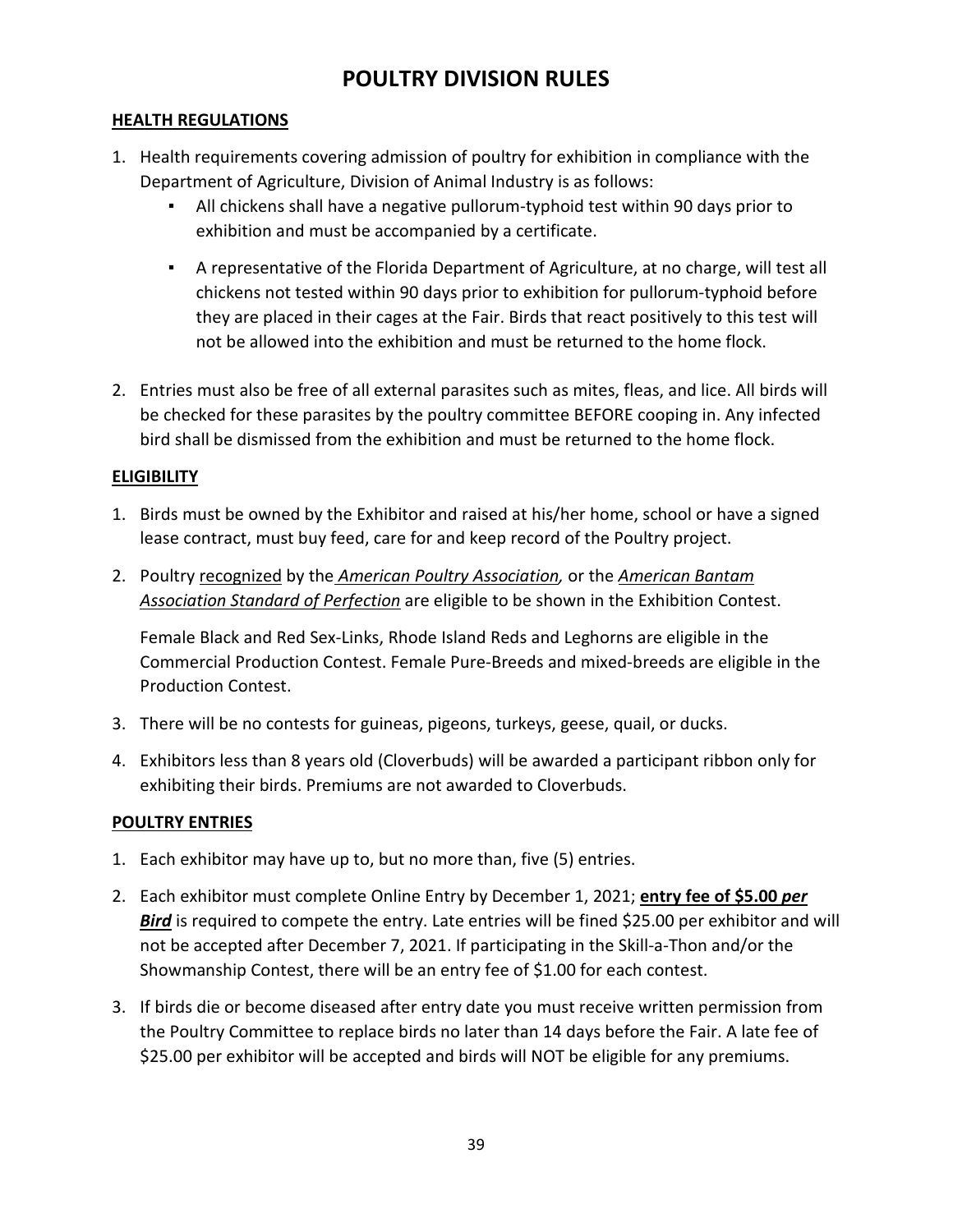4. Each exhibitor must turn in an **entirely completed record book** by 11:30am before the exhibitor meeting on Friday March 4, 2022 at Exhibitor Check-in. If Record Book is not turned in the Poultry entry will not be exhibited. No group record books will be accepted for competition.

#### **GENERAL INFORMATION FOR DURING THE FAIR**

- 1. Poultry must be fed and watered twice a day by 10:00am and 8:00pm (except Sunday by 7:00pm). Cage cards found above each cage must be initialed each time the birds are fed and watered. If cards are not initialed a first warning will be given and if it happens a second time your premium will be withheld.
- 2. Poultry cages must be cleaned out and bedding replaced by 10:00am Sunday and Monday.
- 3. Feed for poultry must be brought to the Fair. All feed will be labeled with the exhibitor's name and cage number and stored at back of exhibit area.
- 4. The Alachua County Youth Fair and Livestock Show Association will not be responsible for any loss that may occur but will exercise every reasonable care of exhibits.
- 5. Proceeds of anything that will be offered for sale at the Youth Fair, other than the participant's birds entered in the Fair, will go to the Poultry Committee of the ACYF&LS.

All donations accepted at the Youth Fair will go to the Poultry Committee of ACYF&LS.

- 6. All eggs laid by chickens during the Fair belong to the Owners.
- 7. Overly aggressive chickens will be removed from the Fair and premiums will be withheld.

#### **ARRIVAL AND RELEASE**

- 1. Exhibitors must be present at check in and put their birds in the cages. If exhibitor is unable to be there at check in, prior approval must be made with the Poultry Committee.
- 2. Exhibits will be received from 2:00pm 5:00pm on Friday March 4, 2022. All chickens must be properly housed by 6:00pm.
- 3. During the period of exhibition, no chickens may be removed except with the written consent of the Poultry Committee Chairman or his/her representative.
- 4. At the time of release of birds from 1:00pm 3:30pm on Monday, exhibitors will tear down and clean his/her chicken pens. If unable to pick up birds by 3:30pm you must secure an alternative plan.

#### **JUDGING**

1. The Modified Danish System of judging will be used with prizes awarded accordingly. Chickens are awarded a blue, red, or white ribbon depending on their quality. In the Exhibition category, the chickens are judged according to the *American Poultry Association*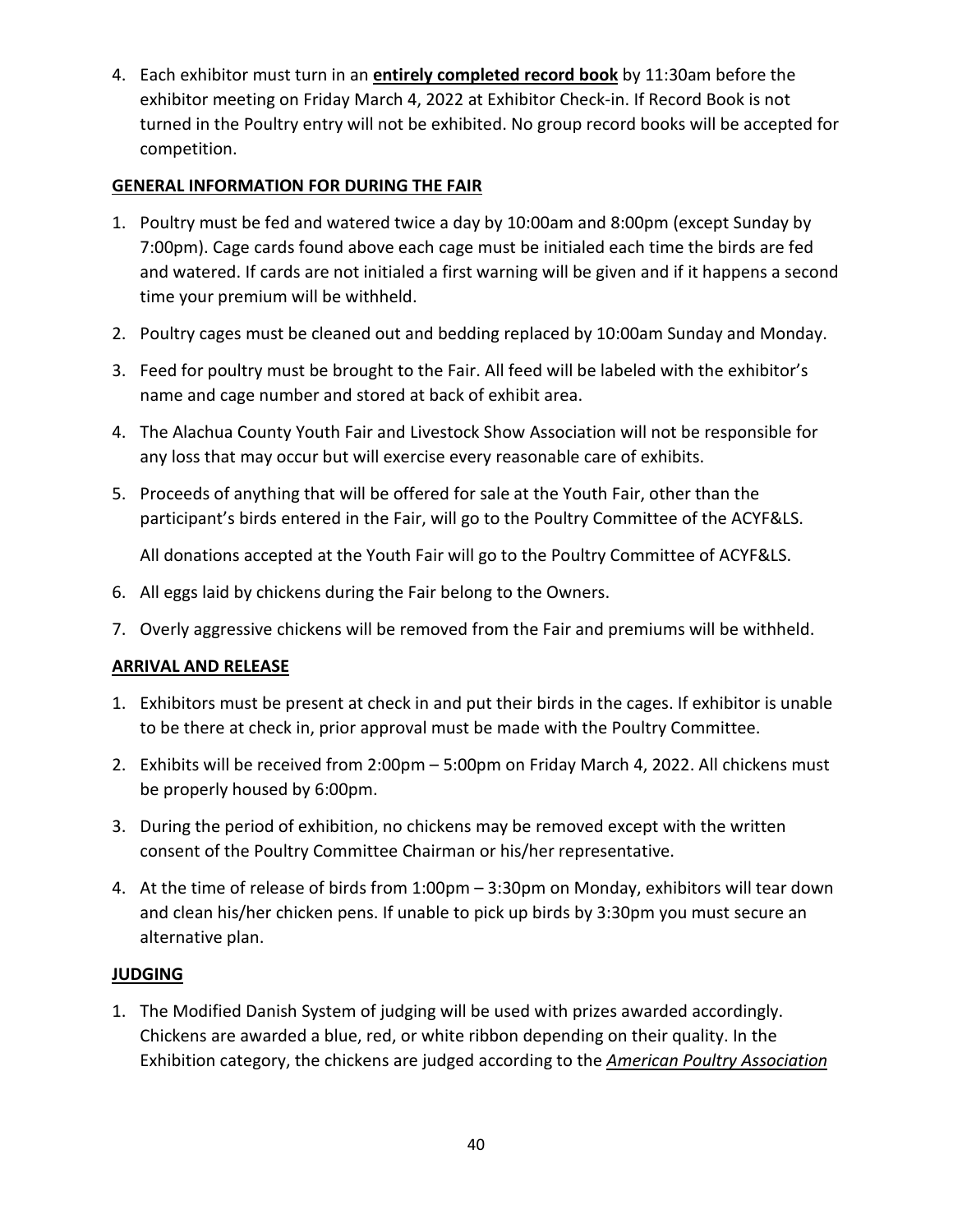or the *American Bantam Association Standard of Perfection.* Commercial Production birds and Production birds are judged according to industry standards.

2. The decision of the judges is final.

#### **POULTRY CONTESTS**

Champion awards and premiums will be awarded only when the judge(s) deem the birds of sufficient quality.

1. A. Commercial Production will include only female chickens primarily associated with production and currently laying eggs. Acceptable chickens are Rhode Island Reds, Leghorns, and Sex-Linked females.

B. Production will include all females, both mixed breed and purebred that are currently laying eggs. Rosettes will be awarded to the best Commercial Production Bird and the best Production bird. Then the best Overall Production bird will be selected from the two.

2. Exhibition includes both male and female chickens raised mainly for show. The exhibition birds will be divided into and judged according to the eleven (11) poultry classes: the 6 Large Fowl Classes are: American, Asiatic, Continental, English, Mediterranean, All Other Standard Breeds, and the 5 Bantam classes are: Game, Single Comb Clean Leg, Rose Comb Clean Leg, all other Comb Clean Leg, and Feather Leg. The best bird in each class will be awarded a Class Champion Rosette if the birds are deemed blue ribbon quality by the judge(s). From the Best-in-Class winners, only (1) Champion Large Fowl and one (1) Champion Bantam will be awarded and one (1) Grand Champion of the Exhibition Show will be awarded.

#### **SKILL-A-THON**

- 1. There will be three divisions Junior (age 8-10), Intermediate (age 11-13), and Senior (age 14- 18).
- 2. This year's Skill-a-Thon will be based on the State Fair's Poultry Skill-a-Thon. The State Fair has a study guide on their website. Study it to prepare for our Skill-a-Thon. [https://floridastatefairag.com/wp-content/uploads/2021/09/poultry-skillathon-manual-](https://floridastatefairag.com/wp-content/uploads/2021/09/poultry-skillathon-manual-2022.pdf)[2022.pdf](https://floridastatefairag.com/wp-content/uploads/2021/09/poultry-skillathon-manual-2022.pdf)

#### **SHOWMANSHIP**

- 1. There will be three divisions: Junior (age 8-10), Intermediate (age 11-13), and Senior (age 14-18).
- 2. The competition will consist of a combination of skills including handling their bird, a demonstration of knowledge of Poultry and their knowledge of their bird.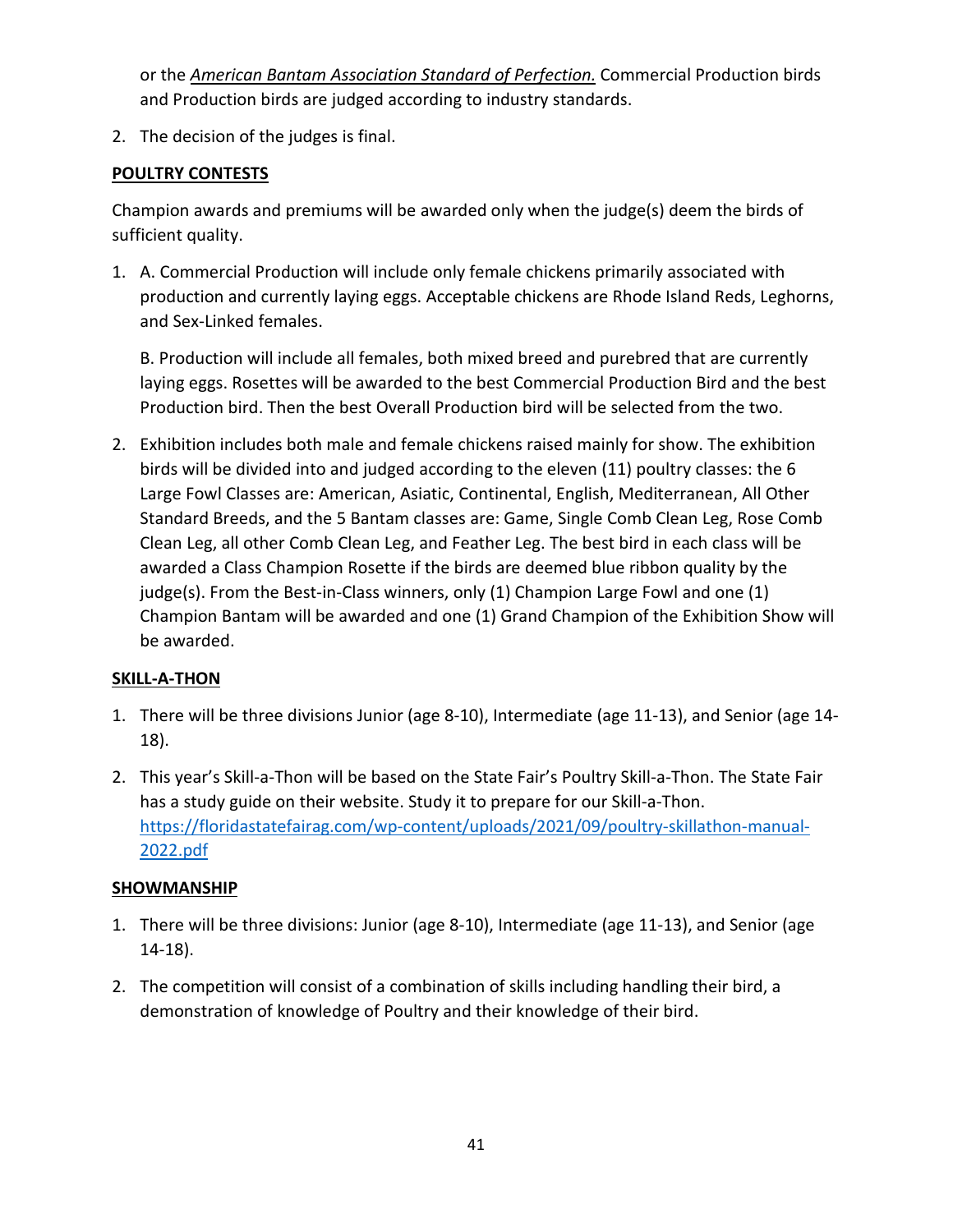#### **BEST DOZEN EGGS CONTEST**

- 1. Egg Entry Fee will be \$5 per dozen. A maximum of two dozen eggs may be entered by an exhibitor. There shall be no identification marks on the eggs or egg carton, but an Egg Exhibit Entry Information Form must be attached to the exhibit. These forms can be obtained and filled out upon arrival at the Fair. Entry fee due at that time. Entries can be turned in between 2:00pm – 5:00pm on Friday, March 4, 2022.
- 2. All eggs should be chicken eggs and selected by the participant. The exhibitor's flock need not produce them, but they cannot be purchased from a grocery store.
- 3. All eggs must be entered as a single dozen.
- 4. The exterior egg quality will be judged based on texture, uniformity of size and color, shape, soundness, and cleanliness.
- 5. The interior egg quality will be judged by the size of the air cell, the visibility and mobility of the yolk, and how clear and firm the egg white is.
- 6. Eggs will be judged on interior (candled) and exterior quality factors used by the USDA, AA or A quality is what the judge is looking for.

#### **POULTRY "ALL AROUND" AWARD**

Points are awarded according to the following criteria:

- 1. Birds Placing in Show
- 2. Showmanship placing
- 3. Skill-a-Thon placing
- 4. Record Book placing
- 5. Egg Contest placing

#### **RABBIT SHOW RULES**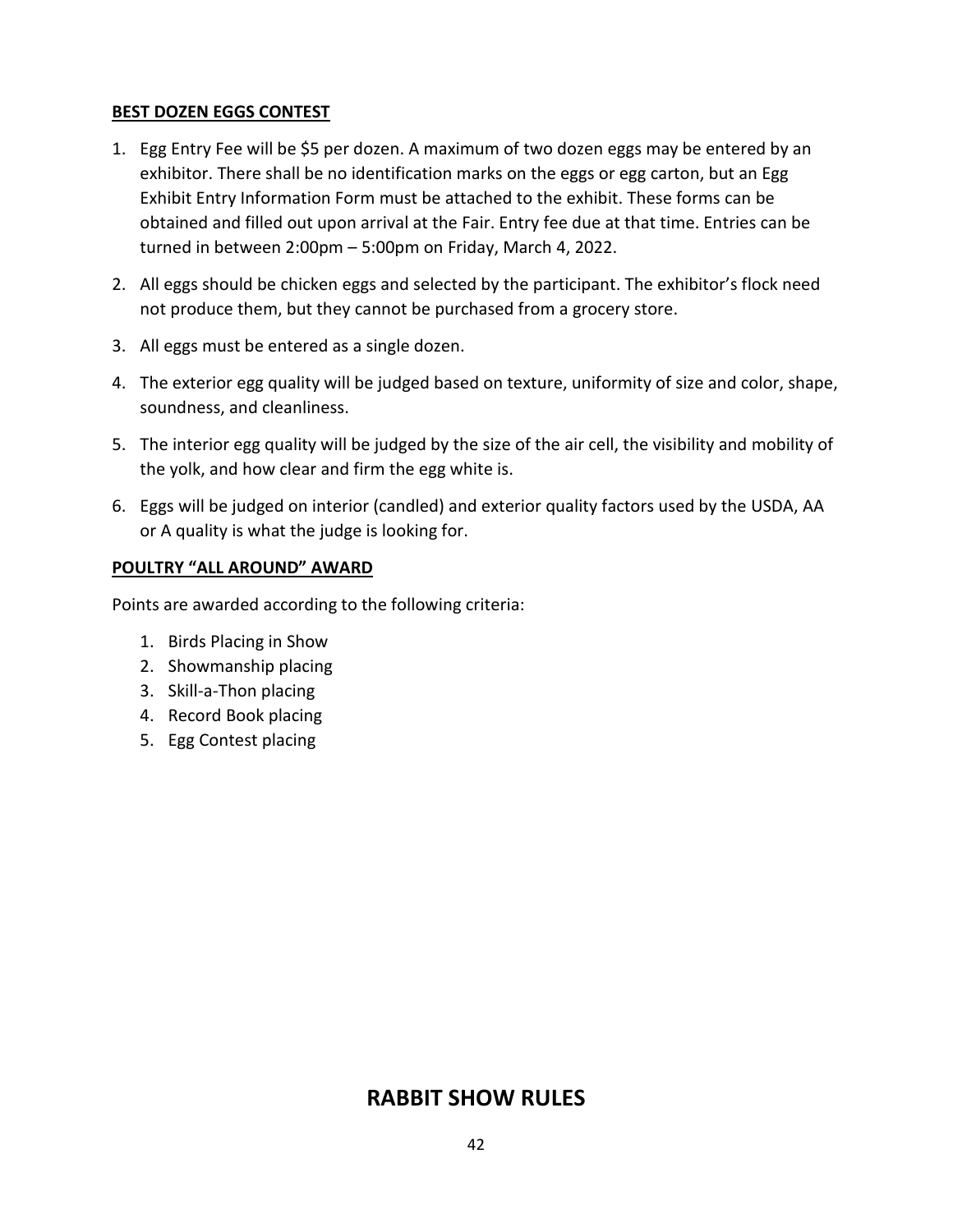#### **OPEN SHOW**

- 1. The exhibitor must OWN and CARE for (daily feeding and general care) each rabbit that they enter in the Fair. Ownership should begin no later than the last week in November.
- 2. All exhibitors are responsible for getting their own rabbits to the judging table. Youth, not adults, must bring their rabbits when their breed is called. Rabbits not brought when called for will not be judged.
- 3. There is a \$10.00 fee per entry per animal; this must accompany the registration form. Cloverbud 4-H exhibitors are not required to pay this fee.
- 4. All exhibitors must turn in complete entry form by December 1, 2021. Any entries received after December 1 will be charged a \$25 late fee per exhibitor. No entries will be accepted after December 7, 2021.
- 5. Each exhibitor must turn in a General Fair Record Book to be eligible to show. Record Book is due at check-in before rabbits will be accepted. A project book may be submitted without a rabbit entry.
- 6. Total entries per exhibitor are five. Limit of two pet class entries.
- 7. All rabbits must have an identification mark in their left ear.
- 8. Any sick or diseased rabbit will be automatically disqualified and will not be allowed to remain at the Fair.
- 9. No pregnant or nursing does allowed.
- 10. Animals that bite will be disqualified and not allowed to remain at the Fair.
- 11. Each exhibitor is responsible for providing clean water and feed for his or her rabbits while at the Fair. **Failure to do this will result in enforcement of General Rule #14**. Cages are not equipped with feeders or water bottles. Please do not bring plastic containers that the rabbits can chew or tip easily. Please do not bring dirty containers, you will be asked to take them home and clean them. If the exhibitor is unable to feed and water their rabbits every day, they are responsible for finding someone to assist them.
- 12. Pet class entries are not eligible for Best in Show or Runner-up awards.
- 13. Judge will be using a modified ARBA standard for judging and a Modified Danish System for awarding ribbons.

#### **OPEN SHOW PREMIUMS**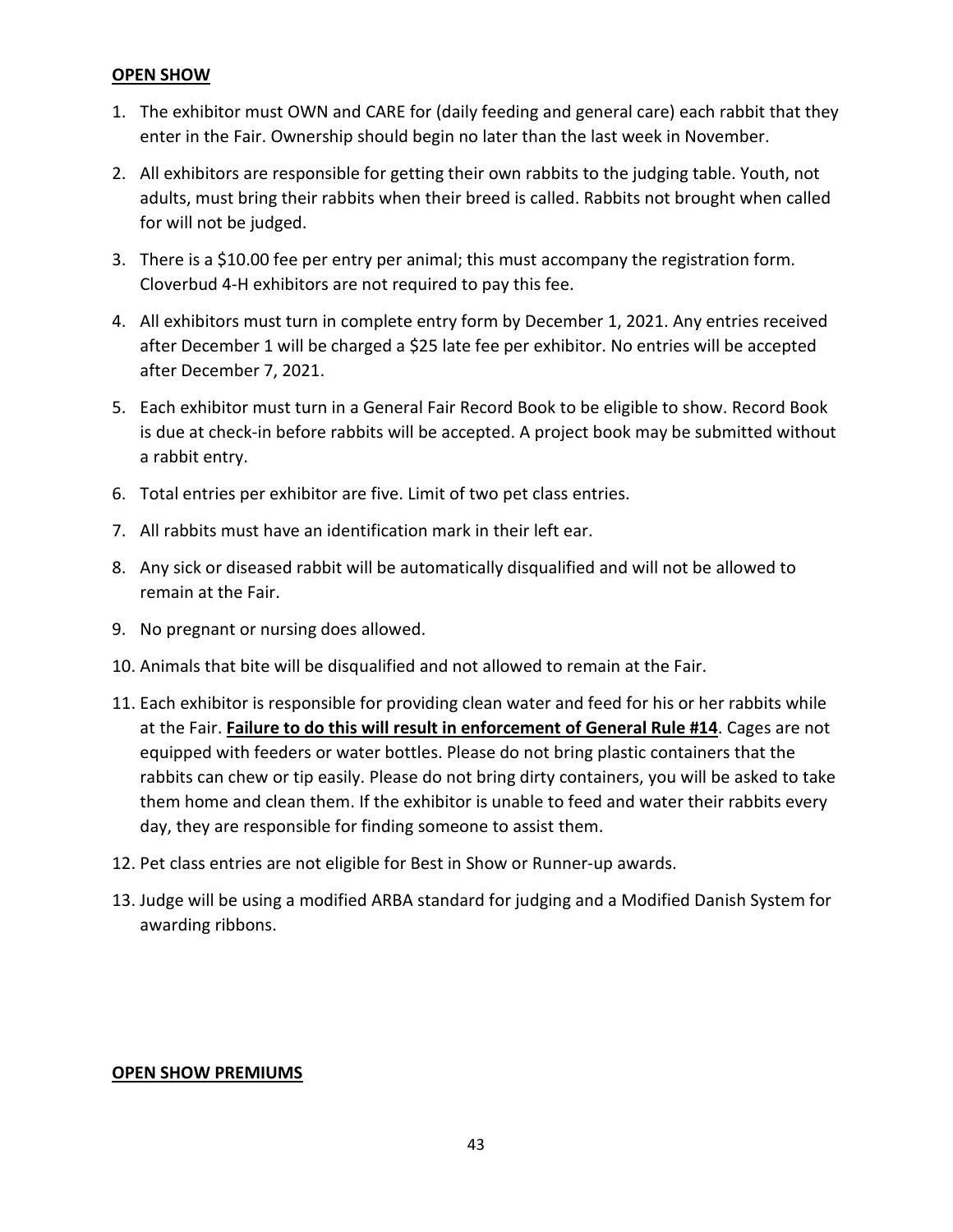Blue \$5.00 Red \$2.50 White \$2.00

#### **AWARDS IF MERITED:**

Best in Show Runner-up Best of Class  $1<sup>st</sup>$ ,  $2<sup>nd</sup>$  and  $3<sup>rd</sup>$  place record book  $1<sup>st</sup>$ ,  $2<sup>nd</sup>$  and  $3<sup>rd</sup>$  place in judging  $1<sup>st</sup>$ , 2<sup>nd</sup> and 3<sup>rd</sup> place in showmanship All Around

#### **JUDGING CONTEST**

- 1. Contest is open to participants in grades 3-12. Participants do not need to be enrolled in the rabbit project.
- 2. Contestants must be able to handle rabbits with which they are unfamiliar. Anyone mishandling a rabbit in a way that could cause injury will be disqualified.
- 3. Consists of a breed ID and animal judging.
- 4. Divisions: Junior (age 8-10), Intermediate (age 11-13), and Senior (age 14-18).

#### **SHOWMANSHIP CONTEST**

- 1. Contest is open to participants in grades 3-12. Participants do not need to be enrolled in the rabbit project.
- 2. Consists of a written test and animal showmanship. (Must use own rabbit for showmanship or have permission to use another exhibitor's)
- 3. Divisions: Junior (age 8-10), Intermediate (age 11-13), and Senior (age 14-18)

#### **HOMEGROWN CONTEST**

- 1. Exhibitors must mark Homegrown on their entry form at the time they are due for the rabbit to be eligible for the Homegrown contest.
- 2. Homegrown rabbits are defined as being born in the exhibitor's kindle.
- 3. Only rabbits who are awarded blue ribbons during Open Show will be called back for the Homegrown Contest.

#### **ALL AROUND CONTEST**

Point Schedule:

- 2 points for raising a Homegrown rabbit, rabbit must be entered in Youth Fair to qualify.
- 1 point for Best of Class
- 5 points for Best in Show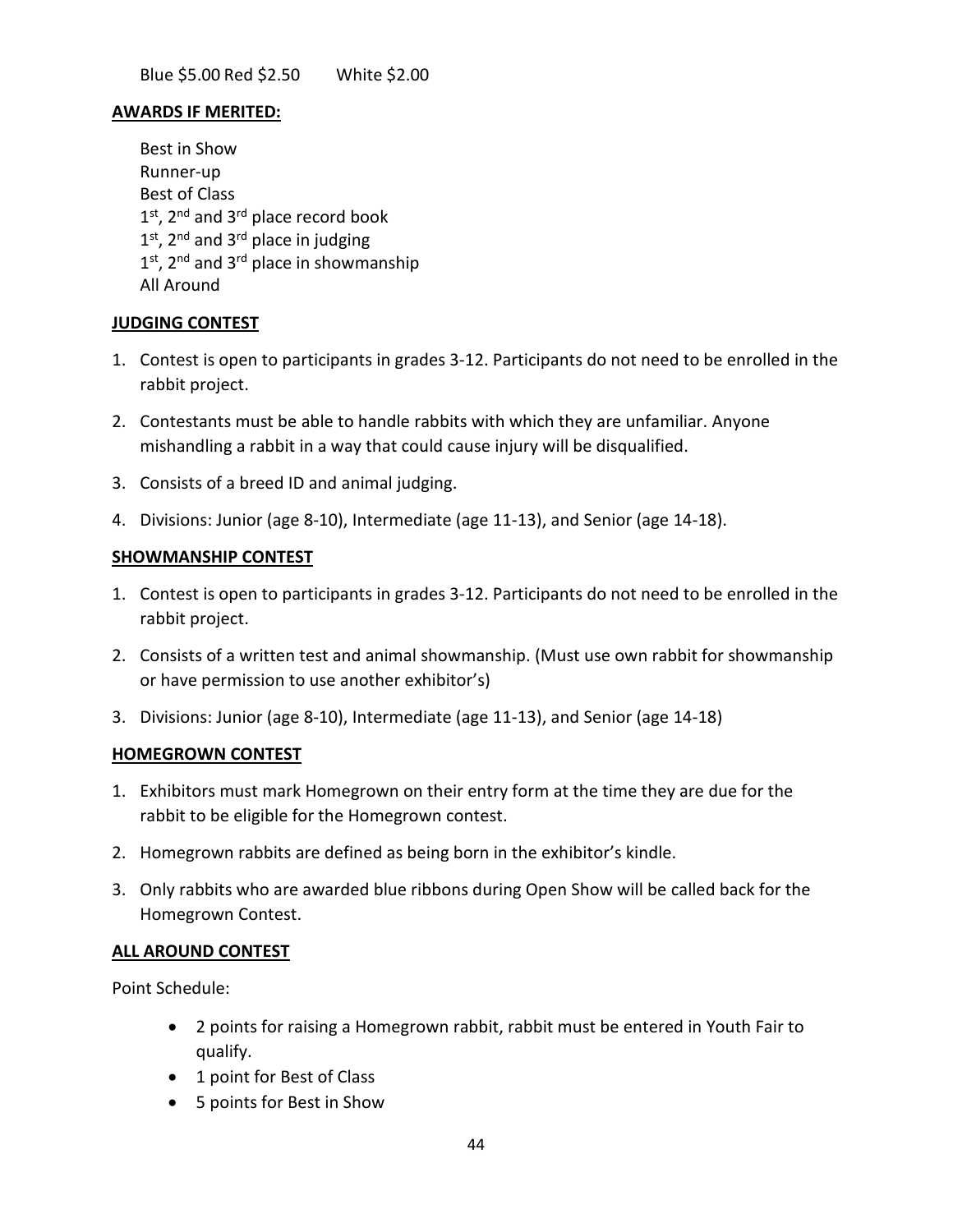- 3 points for Runner Up
- 5 points for 1<sup>st</sup> place in Judging, Showmanship and/or Record Book, 4 points for 2<sup>nd</sup> place, 3 points for 3<sup>rd</sup> place.
- 1 point for participating (but not placing) in Judging and Showmanship.

#### **ALACHUA 4-H & FFA BEEF HEIFER/BULL LEASING PROGRAM**

#### **OBJECTIVES**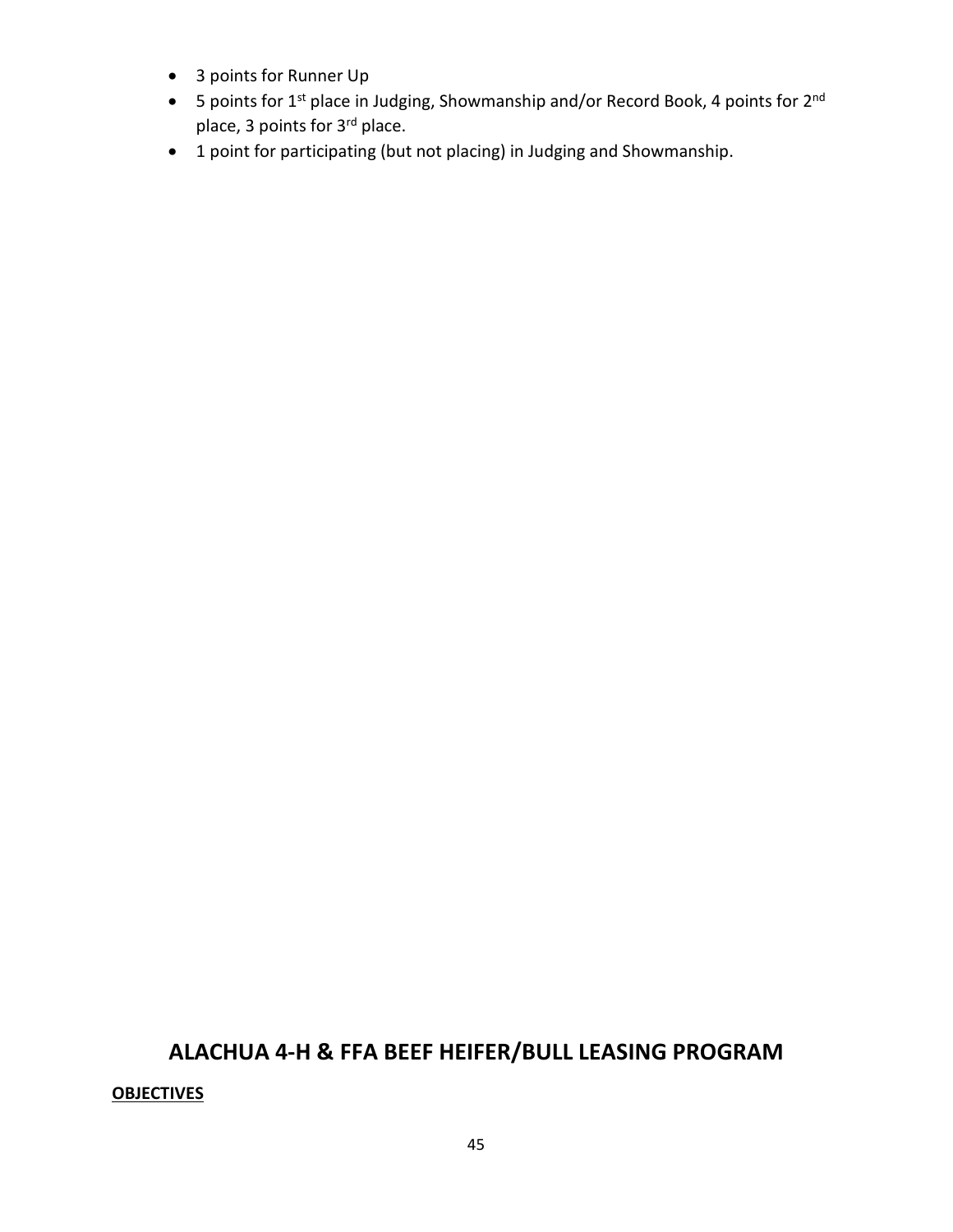- 1. To develop character, knowledge and sense of responsibility in 4-H & FFA youth.
- 2. To provide non-farm youth and youth from farms without beef cattle, the opportunity to work with beef cattle as a Fair project.
- 3. To maintain or increase the number of beef heifers/bull carried as 4-H & FFA projects.
- 4. To provide the opportunity for 4-H & FFA youth to become familiar with contracts and lease agreements.

#### **RULES**

- 1. **Animals must be leased and in possession of exhibitor on or before December 1, 2021. This lease form is due December 1, 2021, by mail: ACYFLS, P.O. Box 12114, Gainesville, FL 32604. An entry fee of \$20.00 per animal will be due with entry.**
- 2. The Leasing Program pertains to Purebred and Crossbred beef heifers or purebred bulls.
- 3. The program is available to youth, hereafter referred to as Lessee, in good standing as a member in a county 4-H club or FFA chapter. The Lessee must attend regular club meetings during the calendar year and will be encouraged to attend project educational meetings.
- 4. The Lessee will be required to keep a project record on each animal. The record must be submitted to his/her local club leader, chapter advisor, or Lessor as requested.
- 5. All leased animals must be a bona fide 4-H or FFA project. **The Lessee may lease a maximum of two animals during the project year.**
- 6. The Owner hereafter referred to as the sponsor, will jointly determine with the Lessee specific responsibilities to be carried out by the Lessee. The responsibilities will be recorded on the Lease Agreement and will include the following:
	- a. Duties and responsibilities while working with the animal(s) at the farm
	- b. Working schedule for carrying out the specified duties
	- c. Assistance provided to Lessee by sponsor
	- d. Where the animal(s) will be cared for (sponsor's or Lessee's farm)
	- e. Who will provide feed and medical supplies?
	- f. What monetary compensation will be provided?
- 7. Leased animals may be exhibited in the appropriate calf or yearling classes. Animals may be shown in the cow classes only if the Lessee showed the animal as a calf or yearling.
- 8. Animals enrolled in the leasing program will be exhibited by the Lessee only during the contract year.
- 9. Leased animals will be housed and maintained at the farm/facilities of Lessee unless approved by the Beef Committee.
- 10. The title of Ownership of the leased animal will remain in the possession of the sponsor.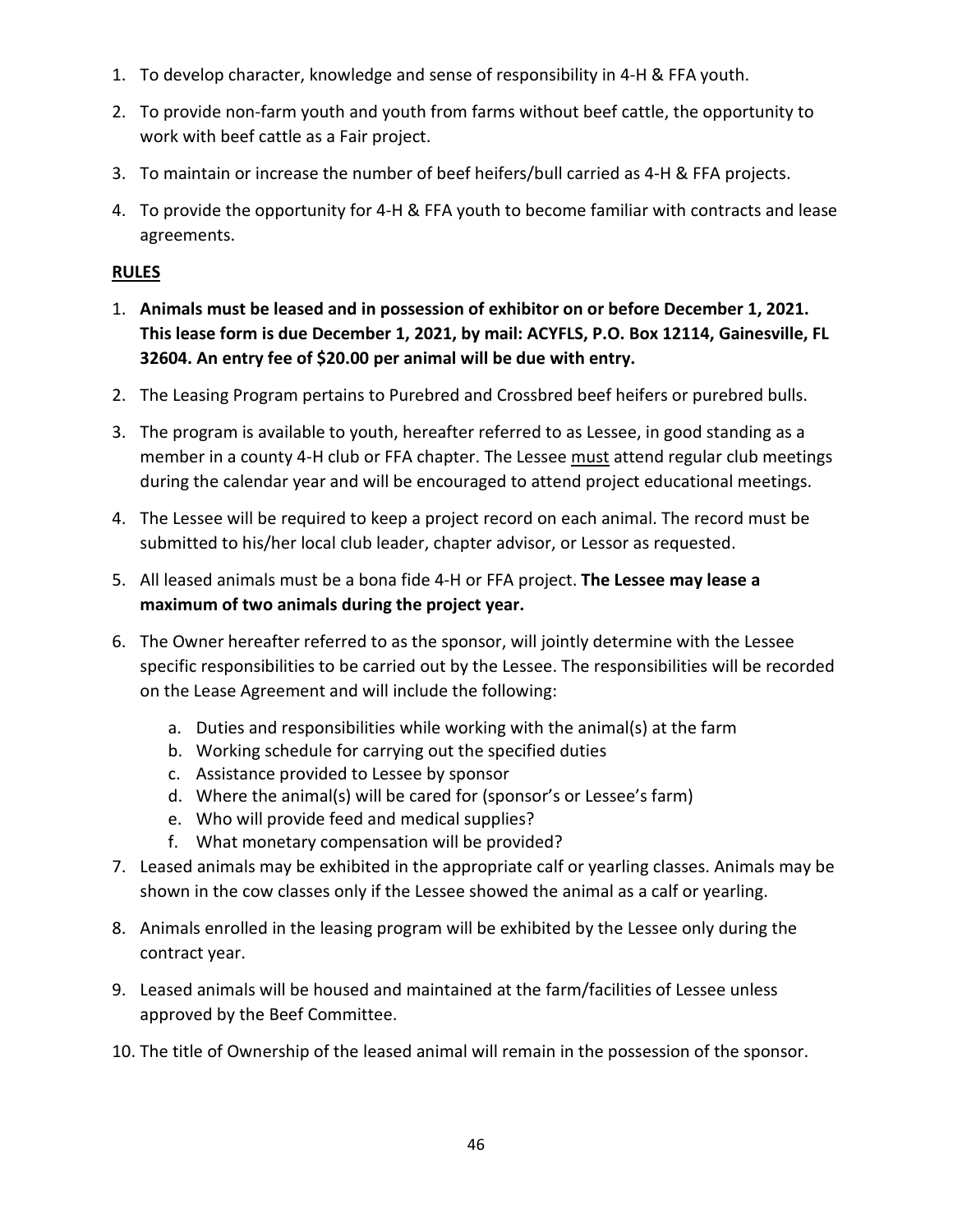- 11. **The sponsor of the leased animal agrees not to hold the Lessee liable for any financial loss from accidental injury or death to the leased animal. The Lessee can be held responsible for loss or injury due to neglect or poor management. It is strongly suggested that insurance be purchased by one or both of the parties to cover the value of the animal.**
- 12. The sponsor is not responsible for all financial liability from any injury, which may occur to the Lessee while involved in working with leased animals.
- 13. The Lessee is responsible for all expenses incurred in exhibiting the animal(s), such as veterinarian, transportation and other miscellaneous expenditures. The Lessee may keep any premiums or awards while exhibiting the animal during the duration of the contract.
- 14. The Lease Agreement must be signed and filed with **ACYFLS, P.O. Box 12114, Gainesville, FL 32604** and will be in effect for a 12-month period.
- 15. The sponsor will make the animal(s) available to the Lessee during the period of the Lease Agreement.
- 16. The Lease Agreement will remain inforce until terminated by either party or until the end of the project year for reasons such as:
	- a. Failure of Lessee to carry out responsibilities as outlined in the Lease Agreement
	- b. Changes in the farming operation of the sponsor
- 17. The Lease Agreement will be reviewed by the sponsor and Lessee prior to entering animal(s) at any show to ensure that the Lessee is carrying out responsibilities. The sponsor will sign the Lease Agreement to confirm compliance and a copy will be attached to the entry form.

#### **ALACHUA COUNTY 4-H & FFA BEEF HEIFER/BULL AGREEMENT**

This LEASE AGREEMENT is entered into on  $($ date) between Owner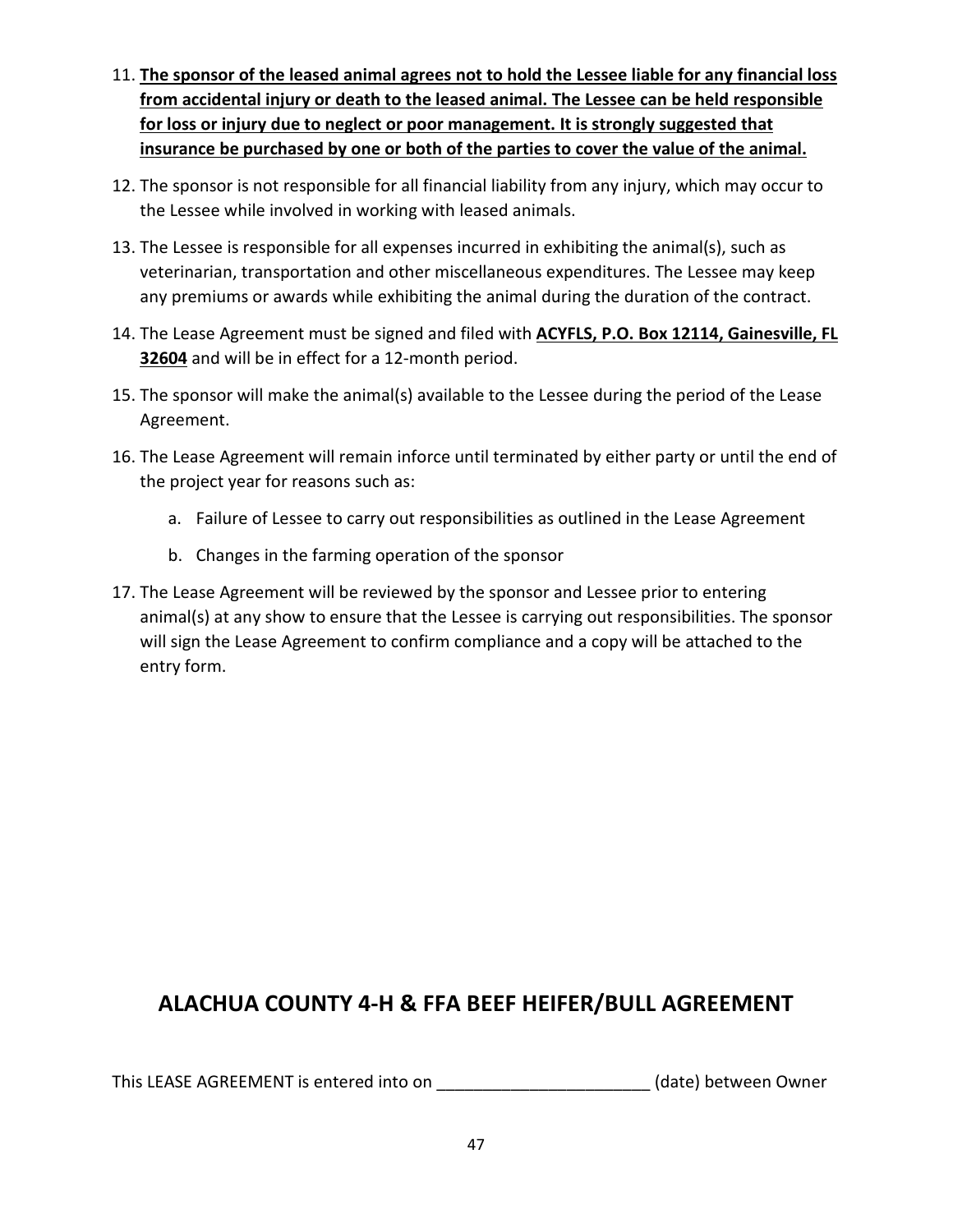| (Name)<br>(Phone Number)<br>(Name) |                                                                                                                                                                                       |  |
|------------------------------------|---------------------------------------------------------------------------------------------------------------------------------------------------------------------------------------|--|
|                                    |                                                                                                                                                                                       |  |
|                                    |                                                                                                                                                                                       |  |
|                                    |                                                                                                                                                                                       |  |
|                                    |                                                                                                                                                                                       |  |
|                                    |                                                                                                                                                                                       |  |
|                                    | The sponsor hereby agrees to lease to the Lessee listed above the following animal(s):                                                                                                |  |
|                                    | (Breeding)                                                                                                                                                                            |  |
| (Bull/Heifer)                      |                                                                                                                                                                                       |  |
|                                    | The leased animal must be a bona fide 4-H/FFA project and the Lessee assumes responsibility<br>for care and management of the project animal mutually agreed upon with the sponsor as |  |
|                                    | (Phone Number)<br>(Ear tag #)                                                                                                                                                         |  |

The Lease Agreement will remain in force until terminated by either party as stated in the Rules of the Alachua County 4-H/FFA Beef Heifer Leasing Program or until the end of the project year.

I have read and understand the rules and responsibilities of the Alachua County Beef Heifer Leasing Program and agree to abide by the requirements of the program.

Owner (Sponsor) (Date)

\_\_\_\_\_\_\_\_\_\_\_\_\_\_\_\_\_\_\_\_\_\_\_\_\_\_\_\_\_\_\_\_\_\_\_\_\_\_\_\_\_\_\_\_\_\_\_\_\_\_\_\_\_\_\_\_\_\_\_\_\_\_\_\_\_\_\_\_\_\_\_\_\_\_\_\_\_\_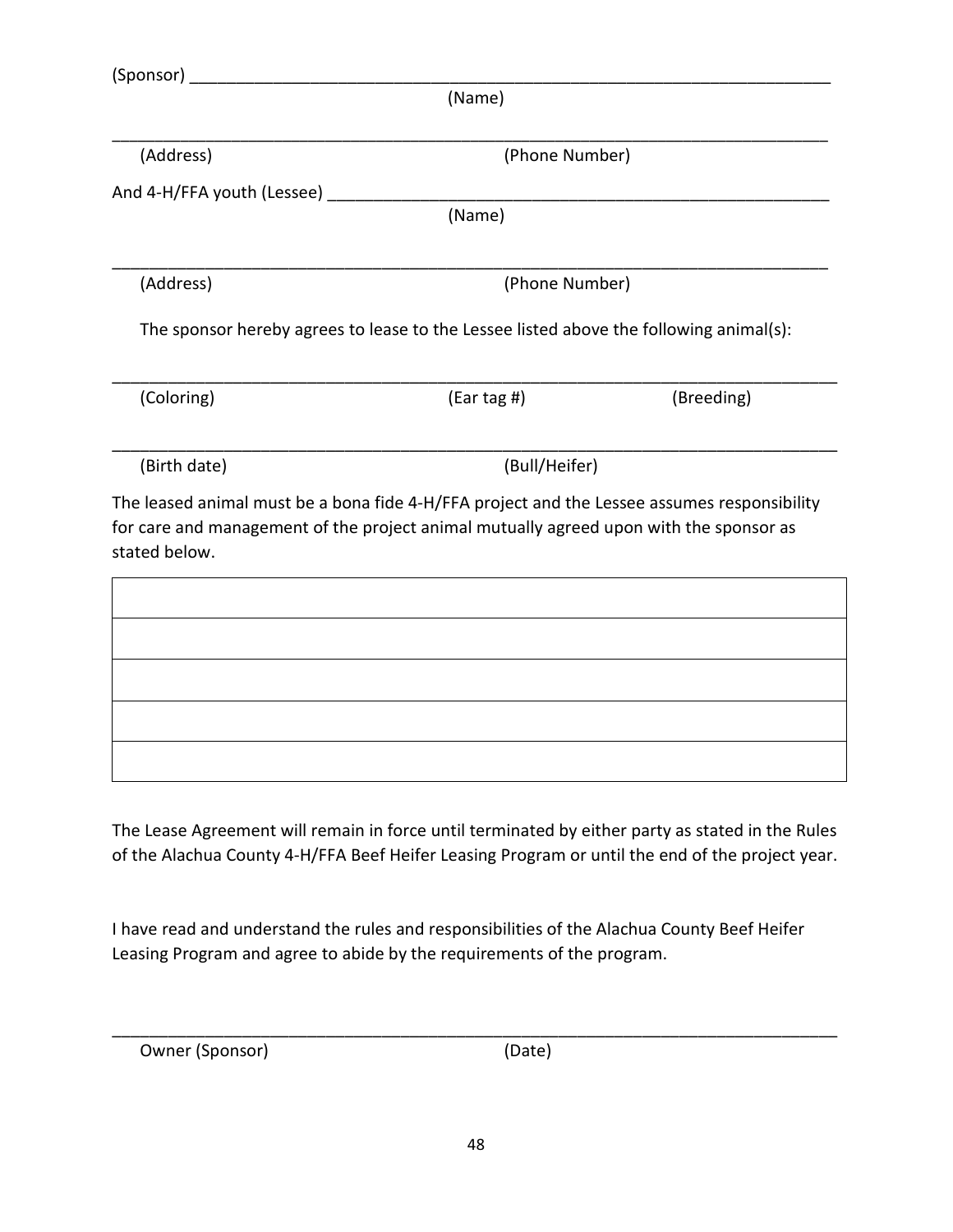I have read and understand the rules and responsibilities of the Alachua County Beef Heifer Leasing Program and agree to abide by the requirements of the program.

| 4-H/FFA Youth (Lessee) | 'Date <sub>)</sub> |  |
|------------------------|--------------------|--|

I have read and understand the contractual agreement entered into by the Lessee and sponsor and agree not to hold the sponsor liable for any injury or financial liability, which may occur to the Lessee during this contractual agreement.

\_\_\_\_\_\_\_\_\_\_\_\_\_\_\_\_\_\_\_\_\_\_\_\_\_\_\_\_\_\_\_\_\_\_\_\_\_\_\_\_\_\_\_\_\_\_\_\_\_\_\_\_\_\_\_\_\_\_\_\_\_\_\_\_\_\_\_\_\_\_\_\_\_\_\_\_\_

\_\_\_\_\_\_\_\_\_\_\_\_\_\_\_\_\_\_\_\_\_\_\_\_\_\_\_\_\_\_\_\_\_\_\_\_\_\_\_\_\_\_\_\_\_\_\_\_\_\_\_\_\_\_\_\_\_\_\_\_\_\_\_\_\_\_\_\_\_\_\_\_\_\_\_\_\_\_

Parent or Legal Guardian (Date)

The Lessee is a member/student in good standing of the 4-H Club/FFA Chapter.

4-H Leader/FFA Advisor (Date)

Copy of lease agreement on file in the County Extension Office.

Extension Agent (Date)

I certify that the Lessee is in compliance as outlined in the Alachua county Beef Heifer/Bull Leasing Agreement.

Show/Fair\_\_\_\_\_\_\_\_\_\_\_\_\_\_\_\_\_\_\_\_\_\_\_\_\_\_\_\_\_\_\_\_\_ Sponsor

Date \_\_\_\_\_\_\_\_\_\_\_\_\_\_\_\_\_\_\_\_\_\_\_\_\_\_\_\_\_\_\_\_\_\_\_\_\_

#### **GOAT LEASE AGREEMENT ALACHUA COUNTY YOUTH FAIR & LIVESTOCK SHOW**

The Lessee is considered the 4-H or FFA member and parents or guardians. A photograph of both sides of the animal must accompany this lease. Only one animal per lease form. The Lessee will give the original copy of this form to the Goat Chairman of Alachua County Youth

\_\_\_\_\_\_\_\_\_\_\_\_\_\_\_\_\_\_\_\_\_\_\_\_\_\_\_\_\_\_\_\_\_\_\_\_\_\_\_\_\_\_\_\_\_\_\_\_\_\_\_\_\_\_\_\_\_\_\_\_\_\_\_\_\_\_\_\_\_\_\_\_\_\_\_\_\_\_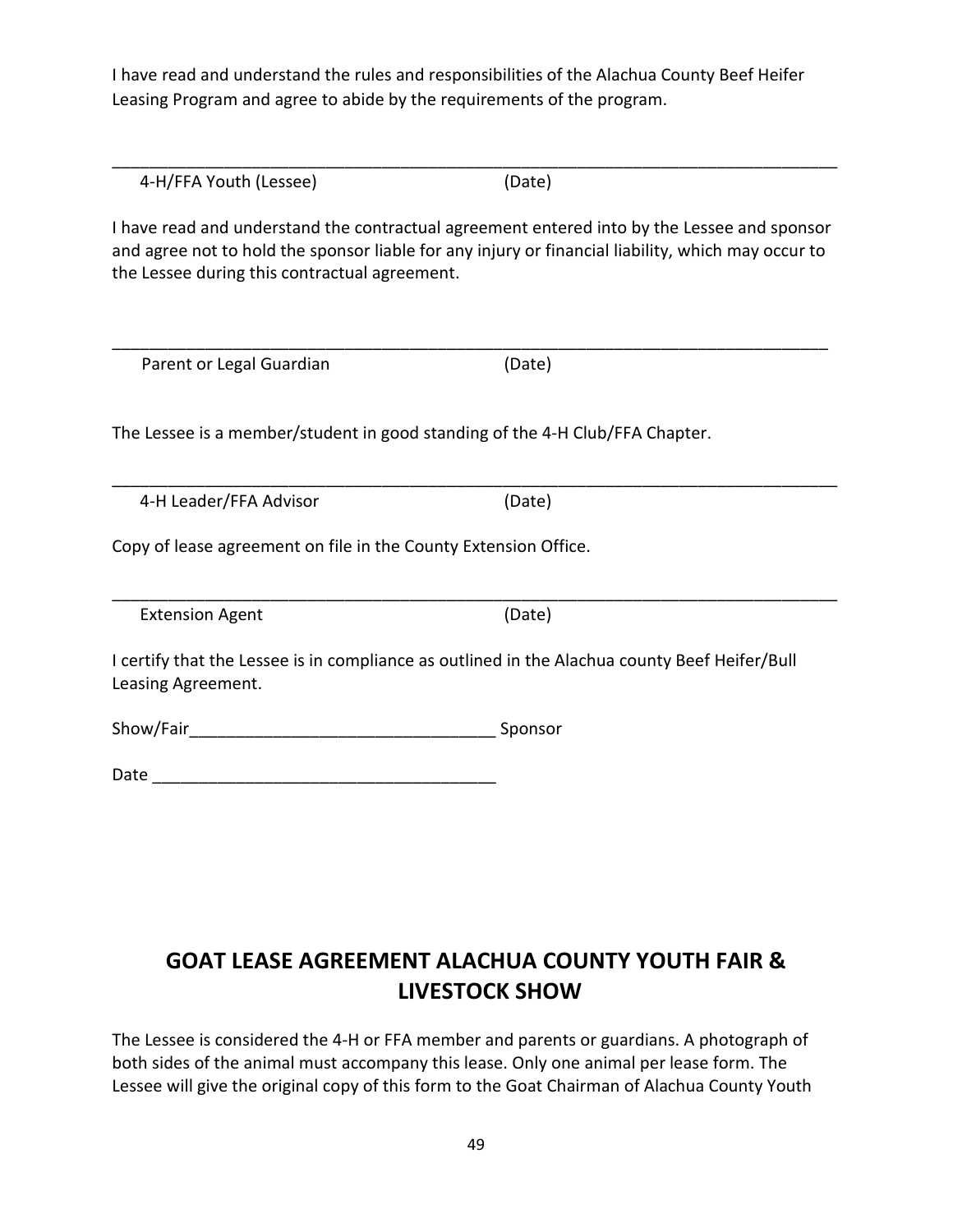Fair, maintain a copy of this lease, and ensure that copy is given to the animal's Owner. Market animals may not be leased.

#### **This lease form is due December 1, 2021, by mail: ACYFLS, P.O. Box 12114, Gainesville, FL 32604.**

The lease agreement is entered into between: \_\_\_\_\_\_\_\_\_\_\_\_\_\_\_\_\_\_\_\_\_\_\_\_\_\_\_\_\_\_\_\_\_\_\_\_\_\_\_\_\_\_\_\_\_\_\_\_\_ **Lessee,** and \_\_\_\_\_\_\_\_\_\_\_\_\_\_\_\_\_\_\_\_\_\_\_\_\_\_\_\_\_\_\_\_\_\_\_\_\_\_\_\_\_\_\_\_\_\_\_\_\_, **Owner,** for: Goat's Name: \_\_\_\_\_\_\_\_\_\_\_\_\_\_\_\_\_\_\_\_\_\_\_\_\_\_\_\_\_\_\_\_\_\_\_\_\_\_\_\_\_\_\_\_\_\_\_\_ Goat's Breed: \_\_\_\_\_\_\_\_\_\_\_\_\_\_\_\_\_\_\_\_\_\_\_\_\_\_\_\_\_\_Gender: \_\_\_\_\_\_\_\_\_\_\_ Scrapie Identification (complete all applicable information below): Tag Number \_\_\_\_\_\_\_\_\_\_\_\_\_\_\_\_\_\_\_\_\_\_\_\_\_ Registry Number\_\_\_\_\_\_\_\_\_\_\_\_\_\_\_\_\_\_\_\_\_ Registration Number \_\_\_\_\_\_\_\_\_\_\_\_\_\_\_\_\_\_\_\_Tattoo Numbers: Right ear/tail Left ear/tail **Letter** Location at which this animal will be housed **(MUST be located within Alachua County):** \_\_\_\_\_\_\_\_\_\_\_\_\_\_\_\_\_\_\_\_\_\_\_\_\_\_\_\_\_\_\_\_\_\_\_\_\_\_\_\_\_\_\_\_\_\_\_\_\_\_\_\_\_\_\_\_\_\_\_\_\_\_\_\_\_\_\_\_\_\_\_\_ If the animal will not be housed on the Lessee's property, include the name, address and phone number of the property Owner where the goat will be housed. The lease shall commence on \_\_\_\_\_\_\_\_\_\_\_\_\_\_\_\_\_\_and terminate on\_\_\_\_\_\_\_\_\_\_\_\_\_\_\_\_\_ (Date) (Date)

The Lessee agrees to take full responsibility for the care of the animal to include proper housing, health care, nutrition, water, grooming and transportation associated costs. It is understood that the Lessee will take all reasonable precautions to protect the animal from illness, injury or suffering. The Lessee shall maintain a health program to keep this animal in good health. The Lessee will be responsible in case of accidents, injuries or suits arising from any action of this animal while in the Lessee's care. The Lessee hereby agrees to hold the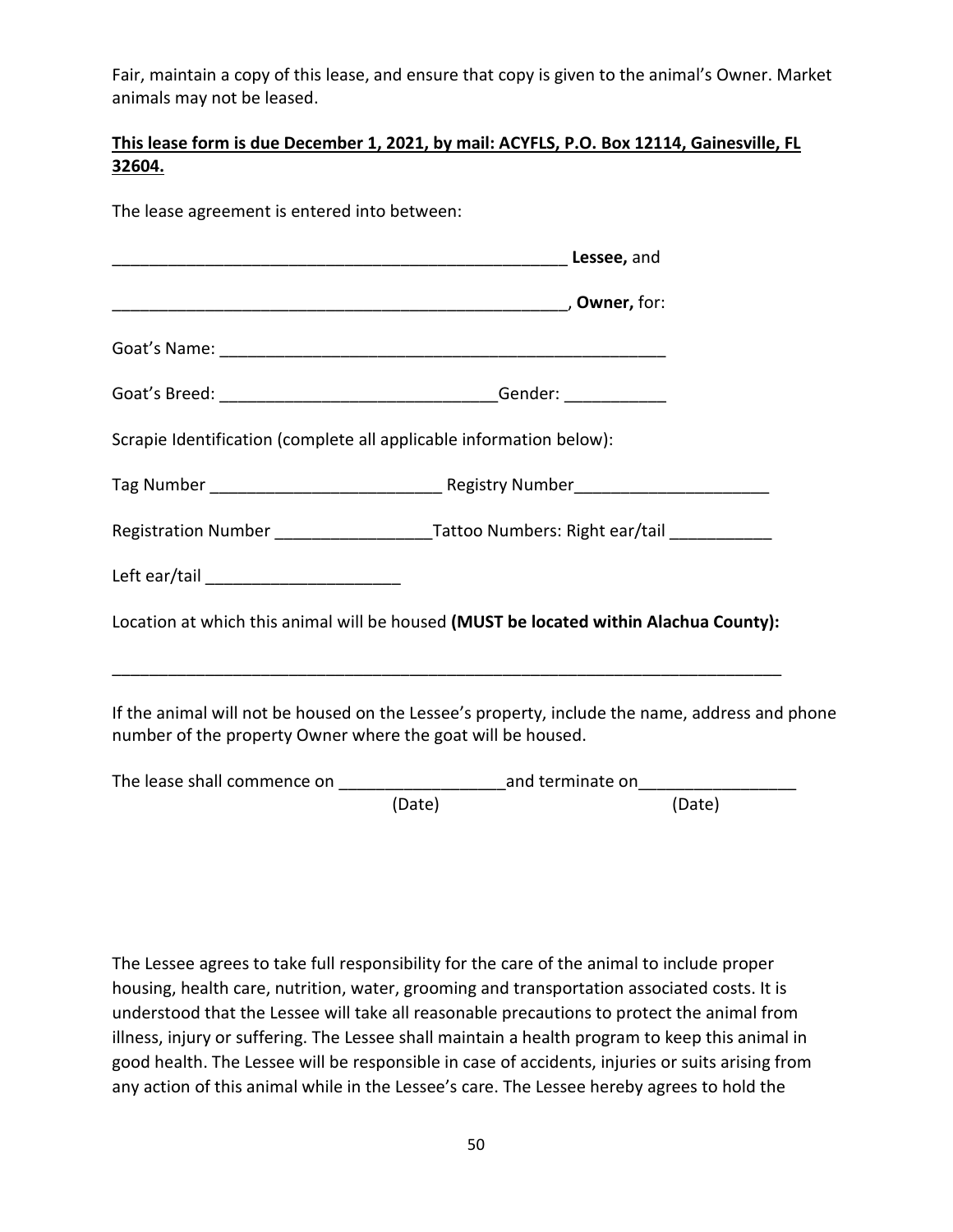Owner harmless for any claim resulting from damage or injury caused by the animal after commencement of this lease until the animal is returned at the end of the leasing period.

The Lessee shall immediately notify the Owner in the event the animal becomes ill or injured and will report the treatment and health progress at regular intervals. The Lessee will also notify the Owner if the animal becomes missing, lost, strayed or dies. In the event of death, the Lessee will notify the Owner and the insurance carrier (if applicable) without delay and order an immediate necropsy by a mutually agreed upon veterinarian. In the event the animals die of natural causes, all parties will be held harmless if the mutually agreed upon veterinarian verifies the cause of death to be natural after examination. If the animal dies from negligence, the Lessee is held responsible for the full replacement value of the animal.

The Owner agrees: that he/she is the lawful Owner of the animal subject to this lease and has the good authority to enter this lease. The Owner represents that the animal is in good health and good disposition; to furnish, in a timely manner, such documents that are necessary for signing the animal up for programs or shows including: registration papers, current health papers, and proof of any required immunizations or testing; that the Lessee may exhibit the animal in Alachua County 4-H of FFA programs, Alachua County Youth Fair and Livestock Show, and other shows agreed upon by both the Owner and Lessee; that the Lessee may keep any premiums or awards earned while exhibiting the animal during the duration of this contract; and, the Owner will not exhibit the animal during this lease.

The veterinarian to be contacted for all the animal's medical care will be (Name, address & phone number):

\_\_\_\_\_\_\_\_\_\_\_\_\_\_\_\_\_\_\_\_\_\_\_\_\_\_\_\_\_\_\_\_\_\_\_\_\_\_\_\_\_\_\_\_\_\_\_\_\_\_\_\_\_\_\_\_\_\_\_\_\_\_\_\_\_\_\_\_\_\_\_\_\_\_\_\_

\_\_\_\_\_\_\_\_\_\_\_\_\_\_\_\_\_\_\_\_\_\_\_\_\_\_\_\_\_\_\_\_\_\_\_\_\_\_\_\_\_\_\_\_\_\_\_\_\_\_\_\_\_\_\_\_\_\_\_\_\_\_\_\_\_\_\_\_\_\_\_\_\_\_\_\_

The Alachua County Youth Fair Goat Committee reserves the rights to verify health and location of any animal to be entered or exhibited at the Alachua County Youth Fair and Livestock Show. If the leased animal is not at the listed address, if the housing is deemed inappropriate, or the animal is not properly cared for, the animal will not be eligible for participation or exhibition in the 4-H/FFA project at the Alachua County Youth Fair. The Lessee is required to notify the Goat Chairman immediately if there are any deviations or changes in the conditions of this lease. All parties agree that if the contents of this agreement are not upheld, the animal will be returned immediately to the Owner. This contract may be terminated at any time by mutual agreement from both parties, in writing.

We the undersigned have read and do hereby agree to the terms and conditions in this lease.

| 4-H or FFA Member Signature:                                                                                                                                                                                                   |  |
|--------------------------------------------------------------------------------------------------------------------------------------------------------------------------------------------------------------------------------|--|
| Date:                                                                                                                                                                                                                          |  |
| Parent/Guardian Signature: Note that the contract of the contract of the contract of the contract of the contract of the contract of the contract of the contract of the contract of the contract of the contract of the contr |  |
| Address:                                                                                                                                                                                                                       |  |